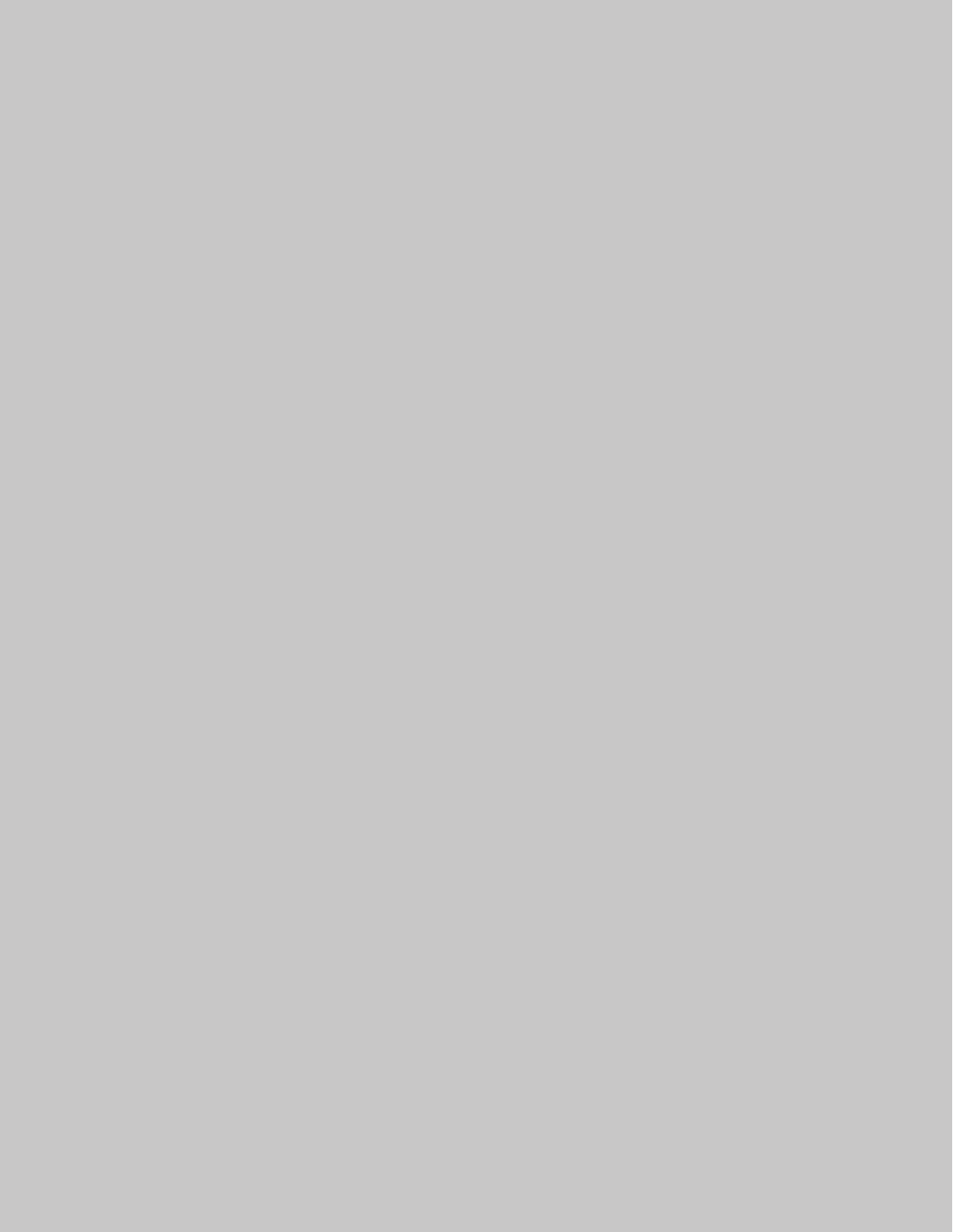## Preface

### **A JOINT PLATFORM FOR RECOVERY AND PEACEBUILDING ASSESSMENT AND PLANNING**

Based on the 2008 Joint Declaration on Post-Crisis Assessment and Recovery Planning, the United Nations (UN), the World Bank (WB), and the European Union (EU) have worked together over the course of several years to jointly coordinate assessments in countries and regions emerging from crisis. More than ever before, the experience in conflict-affected countries has convinced us of the need for a concerted international response, and a truly shared partnership for recovery and peacebuilding efforts. It has also taught us some important lessons: the need to more closely coordinate political, security, humanitarian and development assistance; the need to be inclusive of all stakeholders, especially women, young people and non-state actors; the importance of engaging early enough to have an impact; and, the centrality of national institutional development – and ownership - for a sustainable exit from crisis.

Developed in consultation with multiple partners and following a strategic review of past experiences, this Note takes account of the lessons learned so far as well as of the changing context within which such efforts take place. It lays out a revised platform for joint recovery and peacebuilding assessments and planning.

This Note can serve as a reference for all staff within the three partner organizations that have led the elaboration of this project, and can also help guide other international partners, and national stakeholders. A key objective of this endeavour is to outline an approach and provide a tool that is flexible and adaptable so as to enable responses that are appropriate to the context, and to the needs and expectations of national stakeholders.

**United Nations World Bank European Union**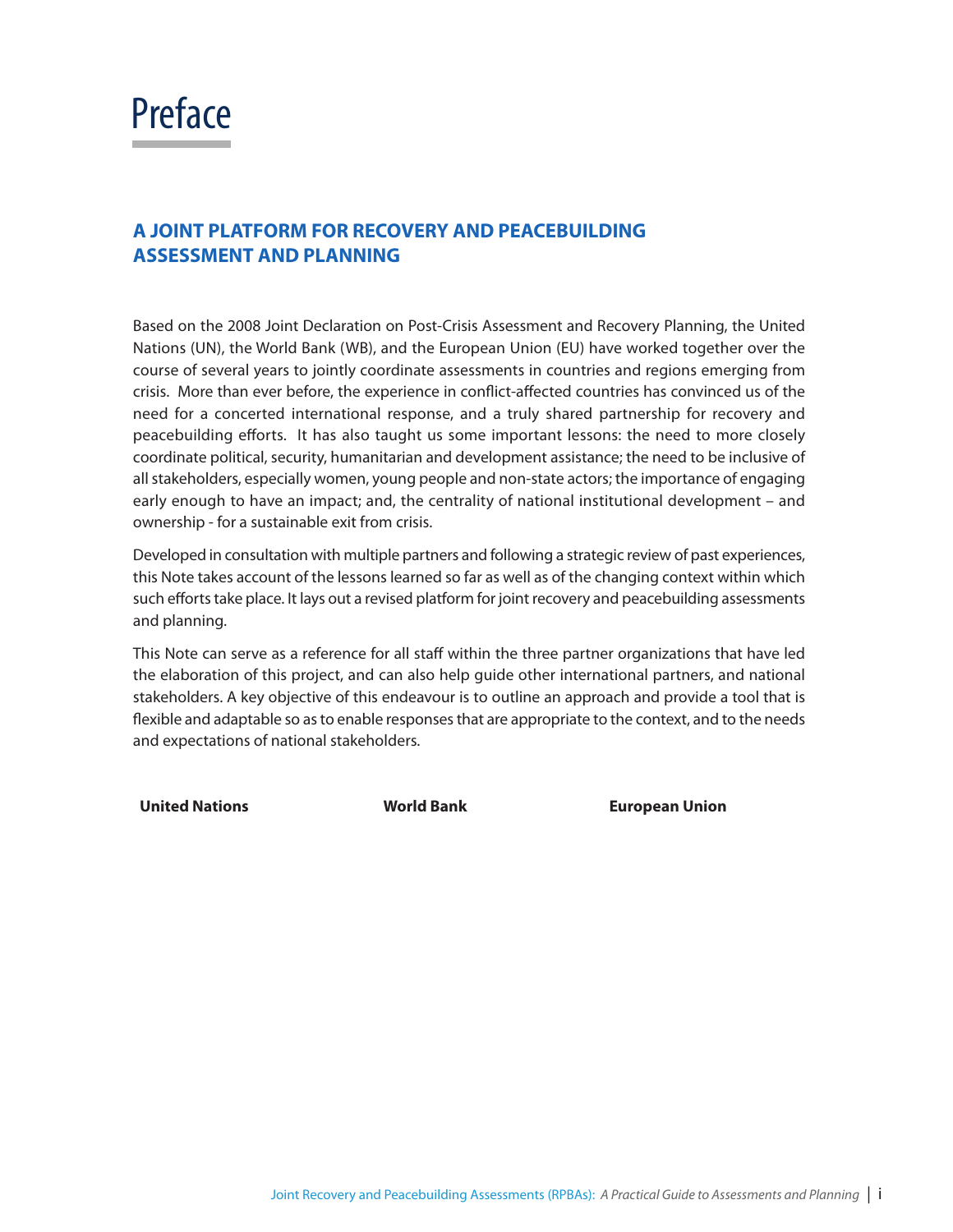## Table of contents

|     | Preface                                                             | Ť               |
|-----|---------------------------------------------------------------------|-----------------|
|     | Acronyms                                                            | iv              |
| ı.  | <b>RPBAS IN BRIEF</b>                                               | 6               |
|     | <b>What is an RPBA</b>                                              | 6               |
|     | Why do an RPBA                                                      | 6               |
|     | <b>When to do an RPBA</b>                                           | 6               |
|     | <b>Scope and phases of an RPBA</b>                                  | 6               |
| Н.  | <b>INTRODUCTION TO THE NOTE</b>                                     | 8               |
|     | <b>Background</b>                                                   | 8               |
|     | <b>Purpose and scope of this Note</b>                               | 9               |
| Ш.  | <b>WHAT IS AN RPBA AND HOW TO DO IT</b>                             | 10              |
|     | <b>The Basics of an RPBA</b>                                        | 10              |
|     | What is an RPBA?                                                    | 10 <sup>1</sup> |
|     | What do RPBAs address?                                              | 10              |
|     | When is an RPBA needed?                                             | 11              |
|     | What does an RPBA produce?                                          | 12              |
|     | What are the governance, management, and coordination arrangements? | 12              |
|     | What are the key principles of an RPBA?                             | 13              |
|     | How to conduct an RPBA: The main elements                           | 15              |
|     | i. Pre-assessment                                                   | 16              |
|     | ii. Assessment, prioritization, and planning                        | 22              |
|     | iii. Validation and finalization                                    | 33              |
| IV. | <b>SPECIFIC GUIDANCE SECTIONS</b>                                   | 35              |
|     | <b>National ownership and inclusion</b>                             | 35              |
|     | <b>Embedding conflict-sensitivity in RPBA processes</b>             | 37              |
|     | Conflict analysis methodology                                       | 38              |
|     | <b>Conducting gender analysis</b>                                   | 38              |
|     | <b>Ensuring synergies and complementarities</b>                     | 39              |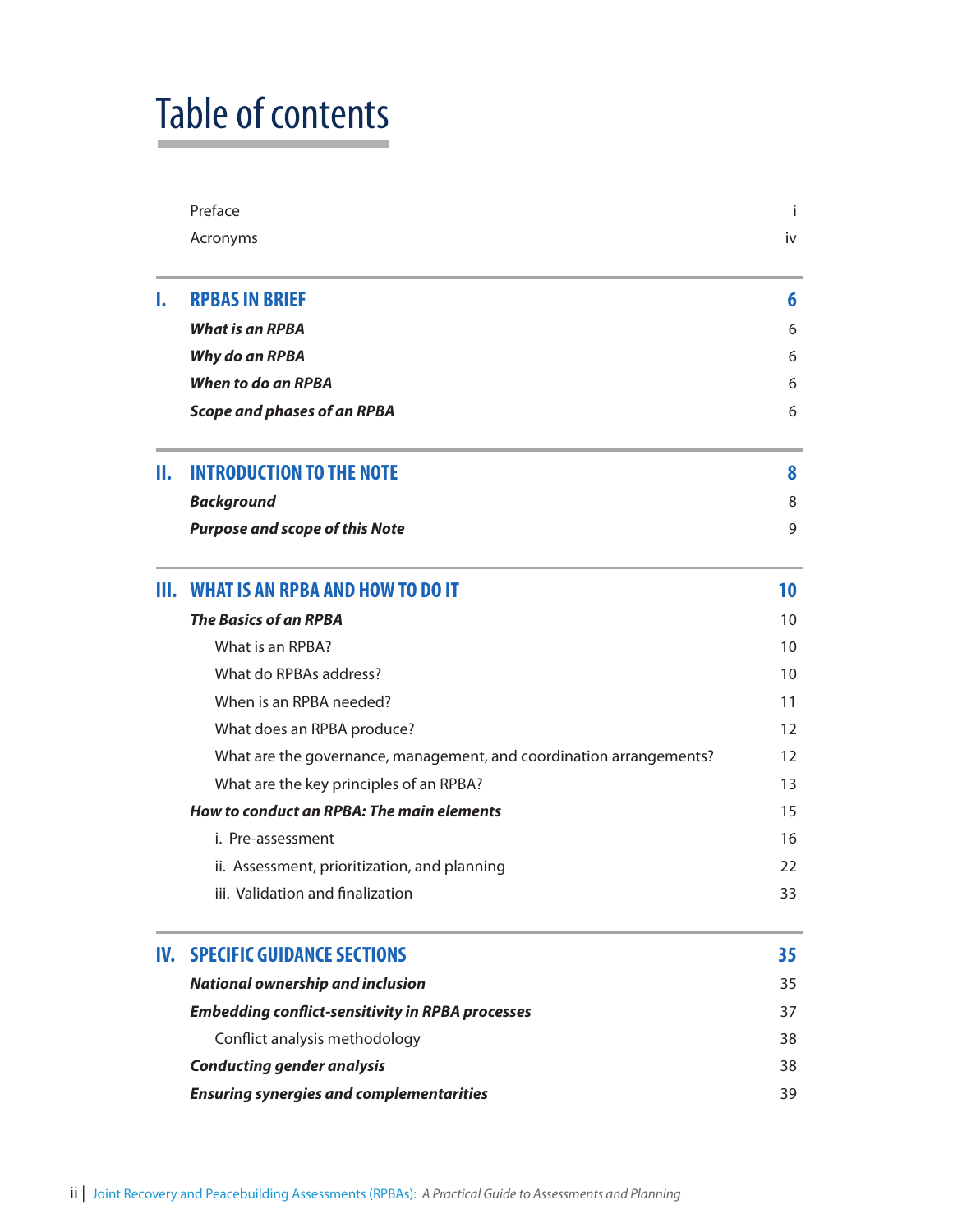## **List of figures**

| Figure One: Overview of the governance, management and coordination mechanisms                         | 13                |
|--------------------------------------------------------------------------------------------------------|-------------------|
| Figure Two: Conflict sensitivity                                                                       | 15                |
| Figure Three: Main elements of an RPBA                                                                 | 16                |
| Figure Four: Overview of the steps to be taken during pre-assessment phase                             | 17                |
| Figure Five: The basics of a conflict analysis                                                         | 20                |
| Figure Six: Overview of the steps to be taken during assessment, prioritization<br>and planning phases | $22 \overline{ }$ |
| Figure Seven: Analytical frameworks, and available tools and materials                                 | 24                |
| Figure Eight: Who is involved?                                                                         | 26                |
| Figure Nine: Criteria to prioritise activities                                                         | 27                |
| Figure Ten: Scenario development in the north-eastern Nigeria RPBA                                     | 27                |
| Figure Eleven: Maximising the use of financing mechanisms                                              | 30                |
| Figure Twelve: Results Matrix                                                                          | 31                |
| Figure Thirteen: A standard RPBA report                                                                | 32                |
| Figure Fourteen: Overview of steps to be taken during the validation the validation                    |                   |
| and finalization phase                                                                                 | 33                |
| Figure Fifteen: Monitoring and adjusting implementation                                                | 34                |
| Figure Sixteen: Mali - Joint Assessment Mission                                                        | 37                |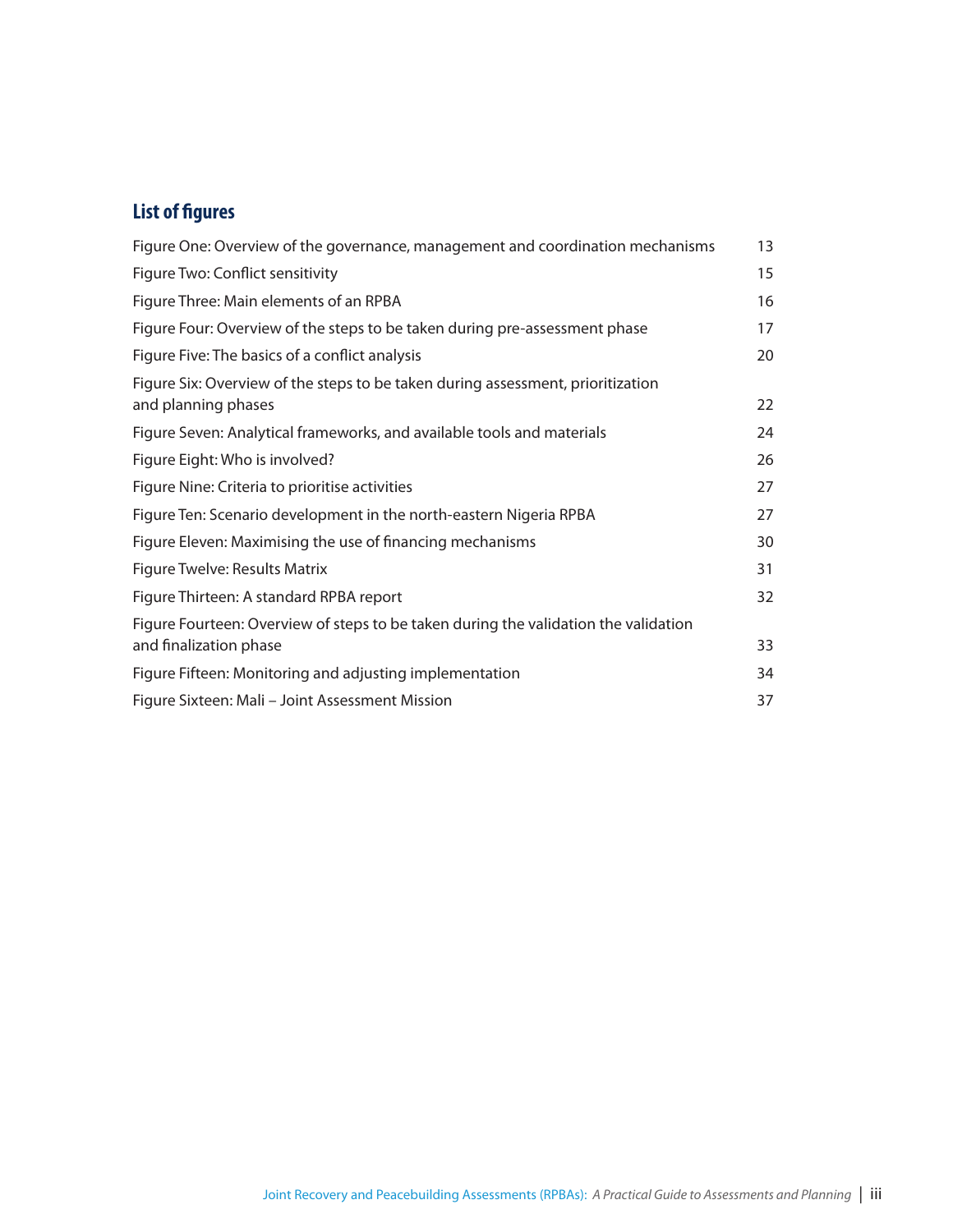## Acronyms

| <b>CCA</b>    | <b>Common Country Assessment</b>                    |  |  |  |
|---------------|-----------------------------------------------------|--|--|--|
| <b>ECOWAS</b> | <b>Economic Community of West African States</b>    |  |  |  |
| EU            | European Union                                      |  |  |  |
| <b>HLAG</b>   | High-Level Advisory Group                           |  |  |  |
| HQ            | Headquarters                                        |  |  |  |
| <b>IMF</b>    | International Monetary Fund                         |  |  |  |
| <b>ICSP</b>   | Instrument Contributing to Stability and Peace      |  |  |  |
| <b>IDP</b>    | <b>Internally Displaced Person</b>                  |  |  |  |
| <b>IOM</b>    | International Organization for Migration            |  |  |  |
| <b>JIPS</b>   | Joint IDP Profiling Service                         |  |  |  |
| <b>MPTF</b>   | <b>Multi-Partner Trust Funds</b>                    |  |  |  |
| <b>OCHA</b>   | UN Office for the Coordination Humanitarian Affairs |  |  |  |
| <b>NGO</b>    | Non-Governmental Organization                       |  |  |  |
| <b>PBF</b>    | Peacebuilding Fund                                  |  |  |  |
| <b>PCNA</b>   | <b>Post-Conflict Needs Assessment</b>               |  |  |  |
| <b>PDNA</b>   | Post-Disaster Needs Assessments                     |  |  |  |
| <b>RC/HC</b>  | Resident/Humanitarian Coordinator                   |  |  |  |
| <b>RPBA</b>   | Recovery and Peacebuilding Assessment               |  |  |  |
| <b>SPF</b>    | State and Peacebuilding Fund                        |  |  |  |
| <b>SRSG</b>   | Special Representative of the Secretary-General     |  |  |  |
| <b>TOR</b>    | <b>Terms of Reference</b>                           |  |  |  |
| UN            | <b>United Nations</b>                               |  |  |  |
| <b>UNICEF</b> | <b>United Nations Children's Fund</b>               |  |  |  |
| <b>UNDAF</b>  | United Nations Development Assistance Framework     |  |  |  |
| <b>UNDP</b>   | United Nations Development Programme                |  |  |  |
| <b>UNDSS</b>  | United Nations Department of Safety and Security    |  |  |  |
| <b>UNHCR</b>  | United Nations High Commissioner for Refugees       |  |  |  |
| <b>WB</b>     | <b>World Bank</b>                                   |  |  |  |
| <b>WBG</b>    | World Bank Group                                    |  |  |  |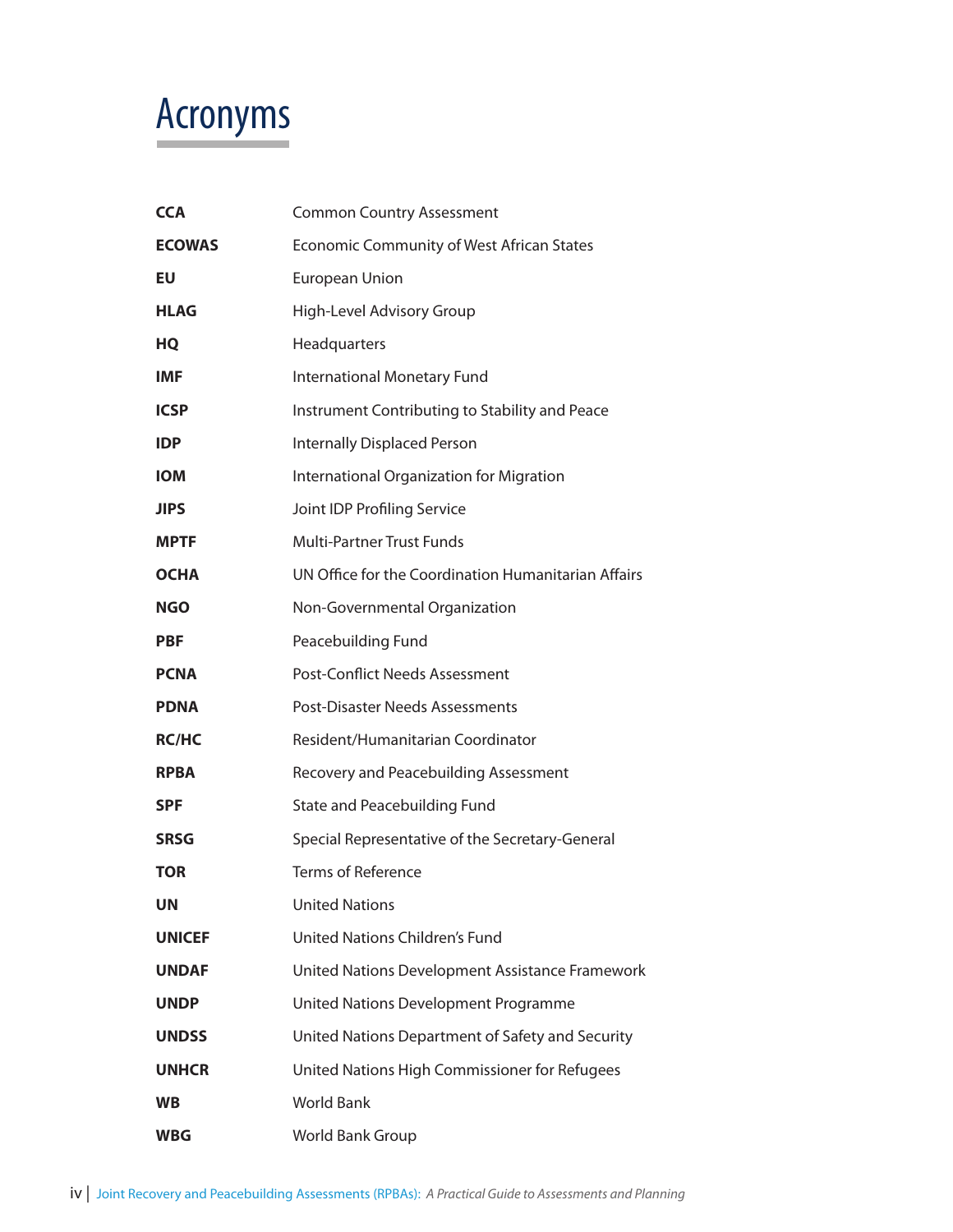## **JOINT RECOVERY AND PEACEBUILDING ASSESSMENTS(RPBAs)**

A Practical Note to Assessment and Planning



RECOVERY & **PEACEBUILDING**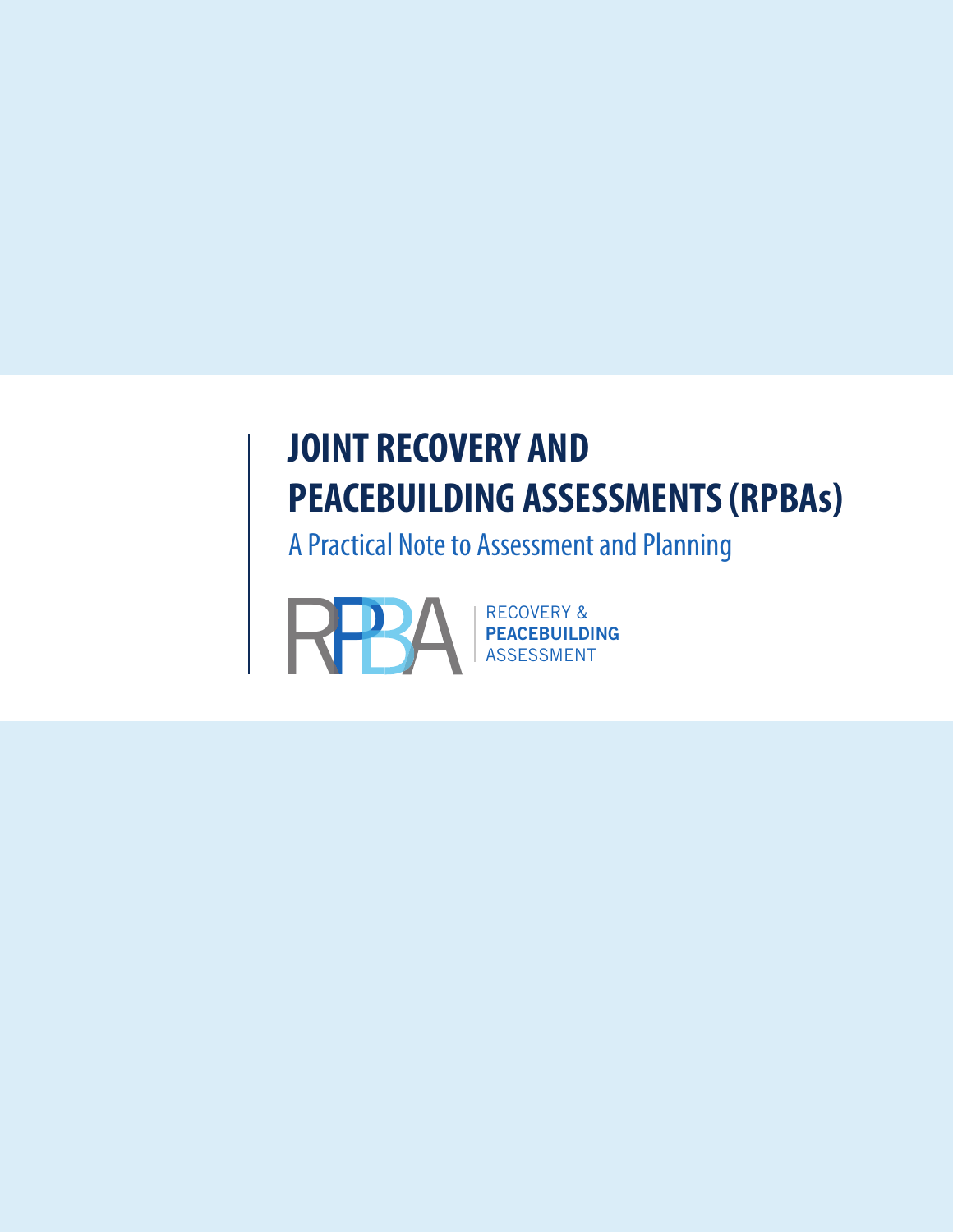## **RPBAS** in Brief



An RPBA is undertaken when a joint approach to assessing and addressing recovery and peacebuilding requirements respond to a specific demand,e.g. when there is a clear national demand or international case for it.

## **WHAT IS AN RPBA**

The Recovery and Peacebuilding Assessment (RPBA) is a joint approach of the United Nations, the World Bank and the European Union to identify and address immediate and medium-term recovery and peacebuilding requirements while laying the foundations for the elaboration of a longer-term recovery and peacebuilding strategy in a country facing conflict or transitioning out of a conflict-related crisis. It serves as a methodology and/or platform for joint analysis and planning, designed to maximize the effectiveness of national and international recovery and peacebuilding efforts. It was formerly known as Post-Conflict Needs Assessment (PCNA).

## **WHY DO AN RPBA**

Understanding the context of conflict, crisis and instability, and assessing the immediate and medium-term recovery and peacebuilding requirements- while laying the foundation for longer-term peacebuilding endeavours - is an essential part of supporting countries to build sustainable peace. RPBAs provide a strategic framework and elaborate a methodology necessary to achieve this.

## **WHEN TO DO AN RPBA**

An RPBA is undertaken when a joint approach to assessing and addressing recovery and peacebuilding requirements respond to a specific demand, e.g. when there is a clear national demand or international case for it. Furthermore, an RPBA is undertaken when it is evident that it will add value to the recovery and peacebuilding process by providing a unified framework, and clearly identified priorities.

## **SCOPE AND PHASES OF AN RPBA**

Whilst the scope of an RPBA will vary depending on the context, an RPBA will, at a minimum, focus on: the conflict and security situation; host government position and capacities; institutional interests; and available resources. The RPBA approach selected for each country will be informed by a thorough understanding of the causes and dynamics of the conflict, including its impact on different sectors (including political, economic and social) and population groups(e.g. women, youth, elderly and disabled). It will also provide a clear picture of key recovery and peacebuilding needs and priorities across different sectors, as well as the strategies and resources required to address them. Generally, the RPBA process will comprise of three phases: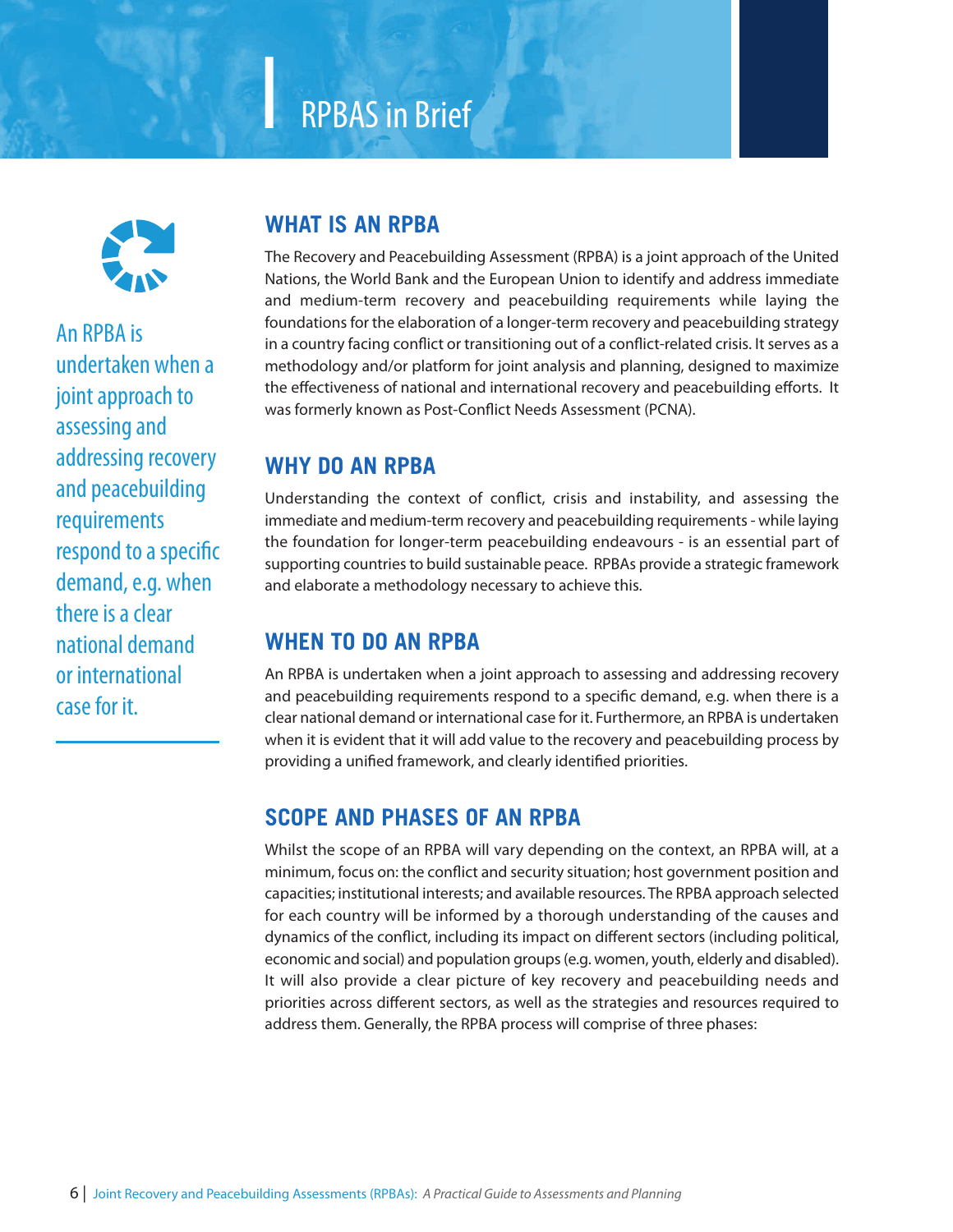### **Pre-assessment phase:**

This phase of the RPBA process seeks to understand the rationale for an RPBA, to confirm/ establish national ownership and leadership for the endeavour, and to lay the groundwork for broad and inclusive 'buy-in'for its outcome. This phase begins with a pre-assessment mapping and scoping mission, structured by a terms of reference (TOR) that outlines the scope of the RPBA, including its timeframe for completion, and the resources required to conclude it. The scoping mission is undertaken by a joint European Union (EU), United Nations (UN) and World Bank (WB) team in collaboration with national counterparts. During this phase a conflict analysis (that assesses the causes/drivers, stakeholders, dynamics of conflict as well as local peace capacities) should be conducted or initiated to inform the wider RPBA.

### **Assessment, prioritization, and planning phase:**

Based on the outcome of the pre-assessment, and if so decided, assessment teams will then undertake the full assessment to identify, prioritize and sequence different recovery and peacebuilding requirements.The outcome forthis phase consists of a recovery and peacebuilding plan, a transitional results matrix, and an outline of implementation and financing options.

### **Validation and finalization phase:**

This phase focuses on reaching a formal agreement between the government and partners, both internal and external, on the recovery and peacebuilding plan and results matrix, implementation modalities (including coordination and monitoring), and financing arrangements.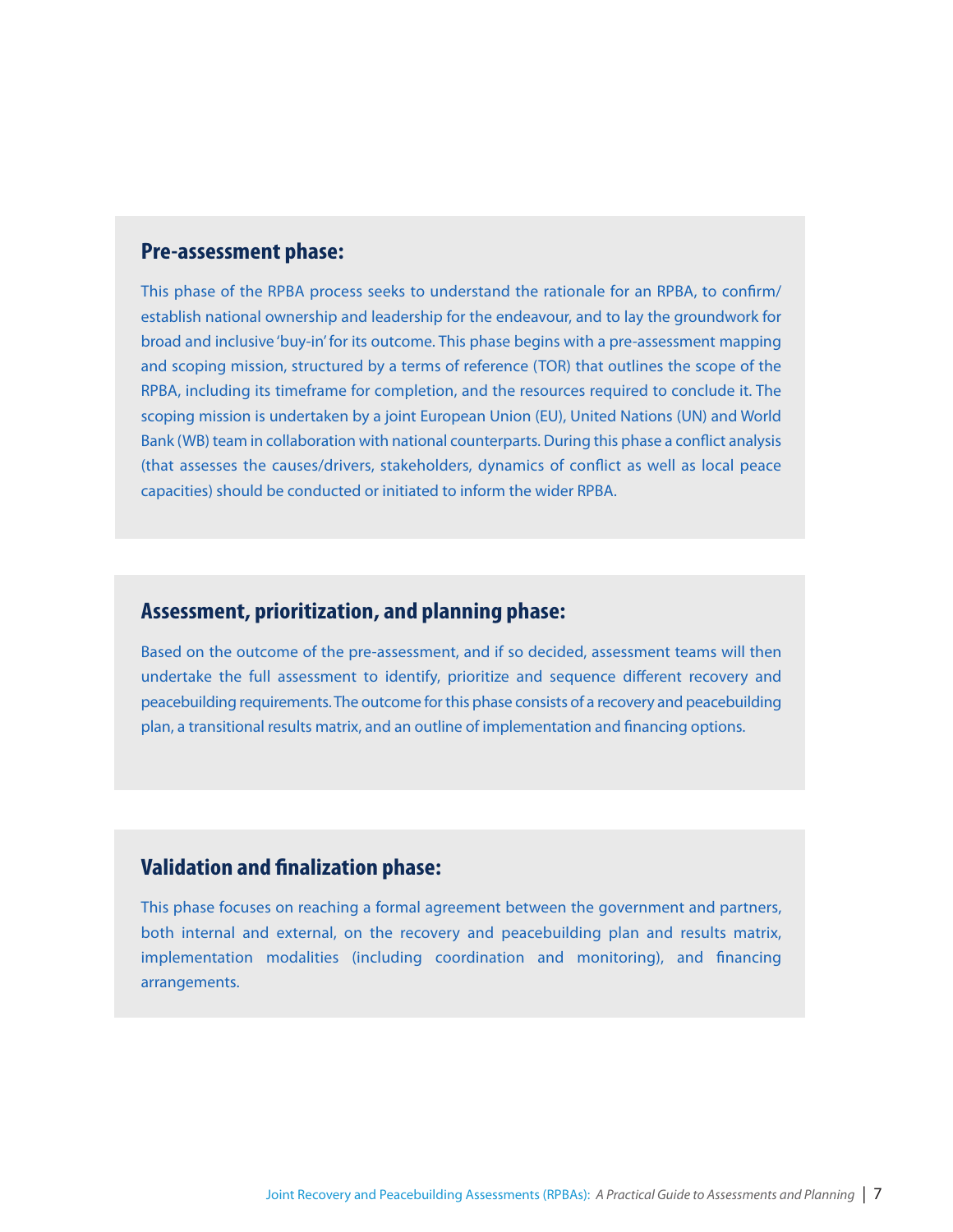## Introduction to the Note



RPBA is undertaken when it is evident that it willaddvalue to the recovery and peacebuilding process by providing a unified framework, and clearly identified priorities.

## **BACKGROUND**

- 1. As a country or a region emergesfrom violent conflict or triesto navigate through an active conflict situation, a common platform between the government and national and international actors can help identify and focus domestic and international efforts on key recovery and peacebuilding requirements, while simultaneously fostering coherence between a multitude of stakeholders<sup>1</sup>, and mobilizing human and financial resources for both urgent and longer-term priorities.
- 2. As part of the 2008 Joint Declaration on Post-Crisis Assessments and Recovery Planning,<sup>2</sup> the EU, UN, and WBG committed to providing joint support to assessing, planning, and mobilizing support for recovery, peacebuilding, reconstruction and development in countries affected by crises. In conflictaffected contexts, this tripartite agreement is executed via the mechanism of joint Recovery and Peacebuilding Assessments (RPBA).<sup>3</sup> The agreement represents a commitment on the part of the three organizations to work together in support of national ownership of the recovery and peacebuilding process, and to coordinate the broader international response to crises. Between 2003 and 2016 approximately 17 joint assessments of this nature have been conducted.<sup>4</sup>
- 3. A review of conflict-related joint assessments was conducted in 2015 to gain insights on ways to improve the relevance and flexibility of these efforts, to take stock of the changes in context, operational and institutional environments, and to gather lessons learned. The review highlighted the need to:
	- Clarify the **strategic role** of joint assessments and strengthen partnership framework and institutional arrangements underpinning the process.
	- Ensure **effective and flexible design and management mechanisms**, including through different typologies, the clarification of management arrangements, enhanced synergies with other in-country processes, and a simplified methodology and framework for conducting such exercises.
	- Ensure focus on **implementation and financing modalities** throughout the process.
	- Promote inclusive **national ownership and leadership**.

<sup>&</sup>lt;sup>1</sup> Multiple stakeholders include: relevant government representatives at the national and local levels; international partners and regional organizations, such as the European Union, United Nations, World Bank, International Monetary Fund, the Asian Development Bank, the Islamic Bank, etc.; civil society organizations; the private sector; and academia.

 $^2$  Joint Declaration on Post-Crisis Assessments and Recovery Planning, 2008. Available here: http://siteresources.worldbank.org/EXTLICUS/Resources/ Trilateral\_JD\_on\_post\_crisis\_assessments\_final\_draft\_15\_September\_08\_logos.pdf

<sup>&</sup>lt;sup>3</sup> Previously known as Post-Conflict Needs Assessments (PCNA).

<sup>&</sup>lt;sup>4</sup> Iraq (2003); Liberia (end 2003-early 2004); Haiti (2004); Sudan (2004-2005); Somalia (2005-2006); Darfur (2006); Georgia (2008); Lebanon (2013); Libya (2011); Myanmar (2013); Pakistan (2010); Ukraine (2014/15); Yemen (2012); Gaza (2009); Northern Mali (2015); North-East Nigeria (2016); and, the Central African Republic (2016). The Ebola Recovery Assessment uses a hybrid methodology (2015).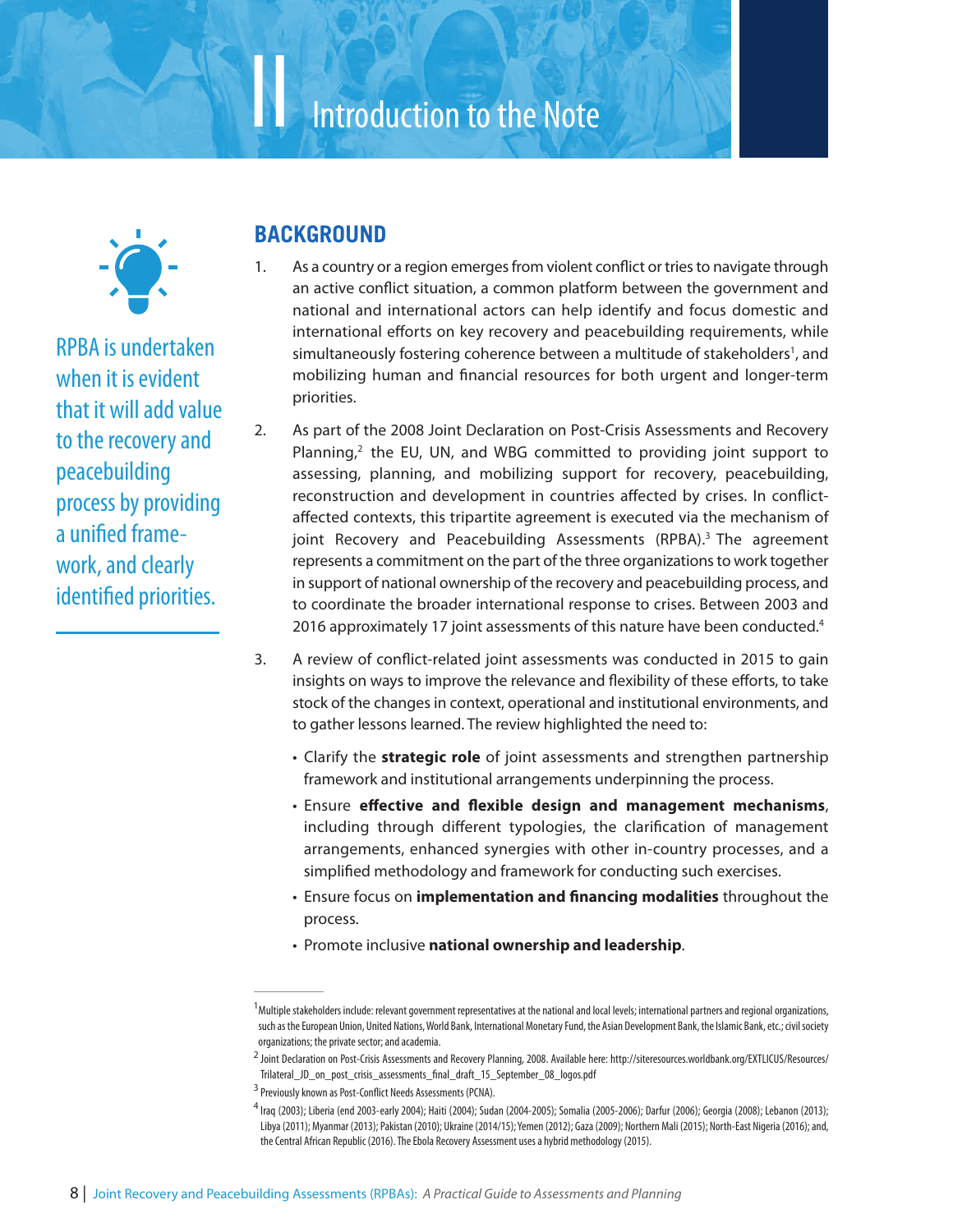4. This Note presents a revised methodology to conduct RPBAs based on lessons learned from the 2015 review and subsequent discussions with key partners and practitioners. The revisions to the methodology are designed to allow assessments to remain light and flexible, and to move from quantifying needs to accounting for specific recovery and peacebuilding contexts and priorities.

## **PURPOSE AND SCOPE OF THIS NOTE**

- 5. This Note aimsto provide guidance to: **senior national and international leadership** to assist with decisions on when and why an RPBA is required and what type of process is best suited to a given context; **assessment teams** conducting RPBAs; and, all concerned **national and international partners** mandated to respond to the recovery and peacebuilding requirements identified in an inclusive, coherent and effective manner.
- 6. It provides a common understanding of RPBAs and guidance on how to conduct them. However, this Note is not designed to be a prescriptive or comprehensive handbook on specific technical sectors and aspects of the exercise. Each RPBA will be different in line with the context, and the agreed scope and objectives of the exercise. Furthermore, this Note is based on the assumption that teams deployed to conduct RPBAs will comprise the required set of technical and sectoral expertise and skills to conduct the assessment, or will have been trained on specific technical aspects relevant to the context where the RPBA is being carried out. To facilitate this, the Note points to key resources and tools that are available to help conduct an RPBA.
- 7. This Note is presented in three parts. Following the introduction, the second part presents an overview of the 'basics' of an RPBA, including what an RPBA is, what it looks like, the main elements of a recommended RPBA process, and practical guidance on how to conduct an RPBA. The third section presents specific guidance on promoting national ownership and leadership, and ensuring complementarity with other relevant assessment processes.
- 8. The Note will be complemented by on-line resources(under development), including past joint assessments, lessons learned, tools specific to various phases of the assessment process, and communication material. Training will be developed for government counterparts and national stakeholders as well as country leadership/staff from tripartite partners engaging with RPBAs at headquarters and in-country.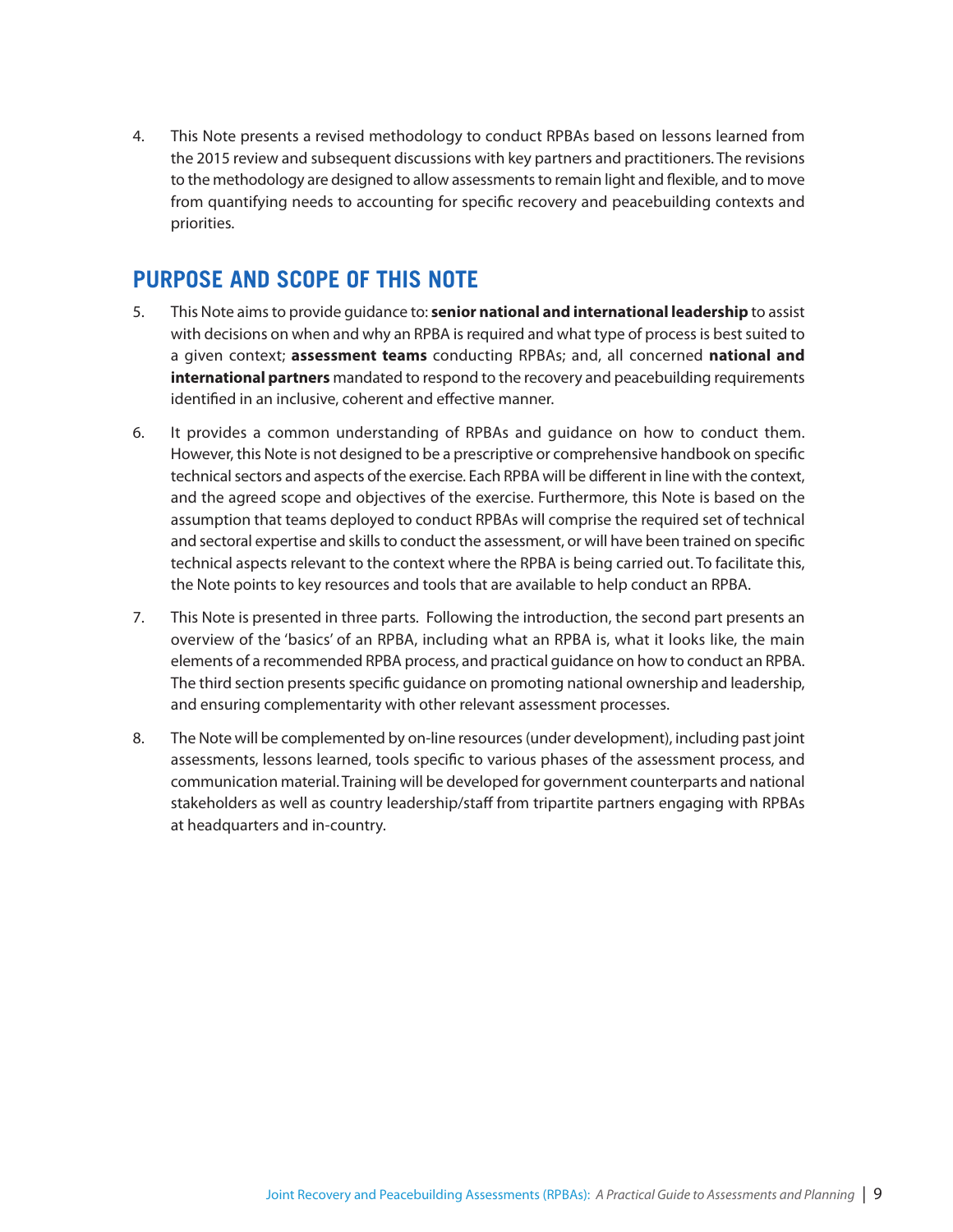# III What is an RPBA and How to Do It

An RPBA fits within a broader and longterm process to support countries in conflict or emerging from a conflictrelated crisis, and should therefore be groundedin ashared understanding of the impact and underlying causes of the conflict.

## **THE BASICS OF AN RPBA**

This section of the Note defines the RPBA, its content and scope, the core principles underpinning it, details on when it should be conducted, and an overview of the expected outcome.

### **What is an RPBA?**

- 9. An RPBA is a joint, structured approach to assess and address recovery and peacebuilding requirements in a country experiencing conflict or in transition from a conflict-related crisis; it therefore helps gain a deep understanding of both needs and priorities. It has three primary purposes:
	- To help governments and their international partners to identify, prioritize and sequence recovery and peacebuilding needs, priorities and related activities;
	- To provide an inclusive process to support dialogue and participation of stakeholders in the identification of recovery and peacebuilding priorities, and resource mobilization; and,
	- To coordinate international support through joint assessment and implementation planning exercises.
- 10. An RPBA fits within a broader and long-term process to support countries in conflict or emerging from a conflict-related crisis, and should therefore be grounded in a shared understanding of the impact and underlying causes of the conflict. The strategic value of the RPBA process is threefold; it provides: an evidence-based assessment of recovery and peacebuilding requirements; a platform for consensus-building and prioritization; and, a mechanism for identifying the implementation and financing arrangements required to deliver on these priorities. An RPBA should not be seen as a one-off data collection exercise or a sectoral needs assessment, but an on-going process of gathering and analysing information that can inform the response. Consultation, consensus, and partnership building are just as valuable in the RPBA process as the assessment itself.

### **What do RPBAs address?**

- 11. Conflict-affected situations present several immediate, medium- and long-term needs across the humanitarian, security, political, peacebuilding and socioeconomic development spectrum. Short-, medium- and long-term requirements for recovery and peacebuilding could, therefore, include a range of areas, such as:<sup>5</sup>
	- The **political process**: what is needed to foster and sustain a political settlement/dialogue and prevent a relapse into violent conflict?

<sup>5</sup>These are based on the peace and statebuilding goals of the New Deal for Engagement in Fragile States. See: http://www.pbsbdialogue.org/ media/filer\_public/07/69/07692de0-3557-494e-918e-18df00e9ef73/the\_new\_deal.pdf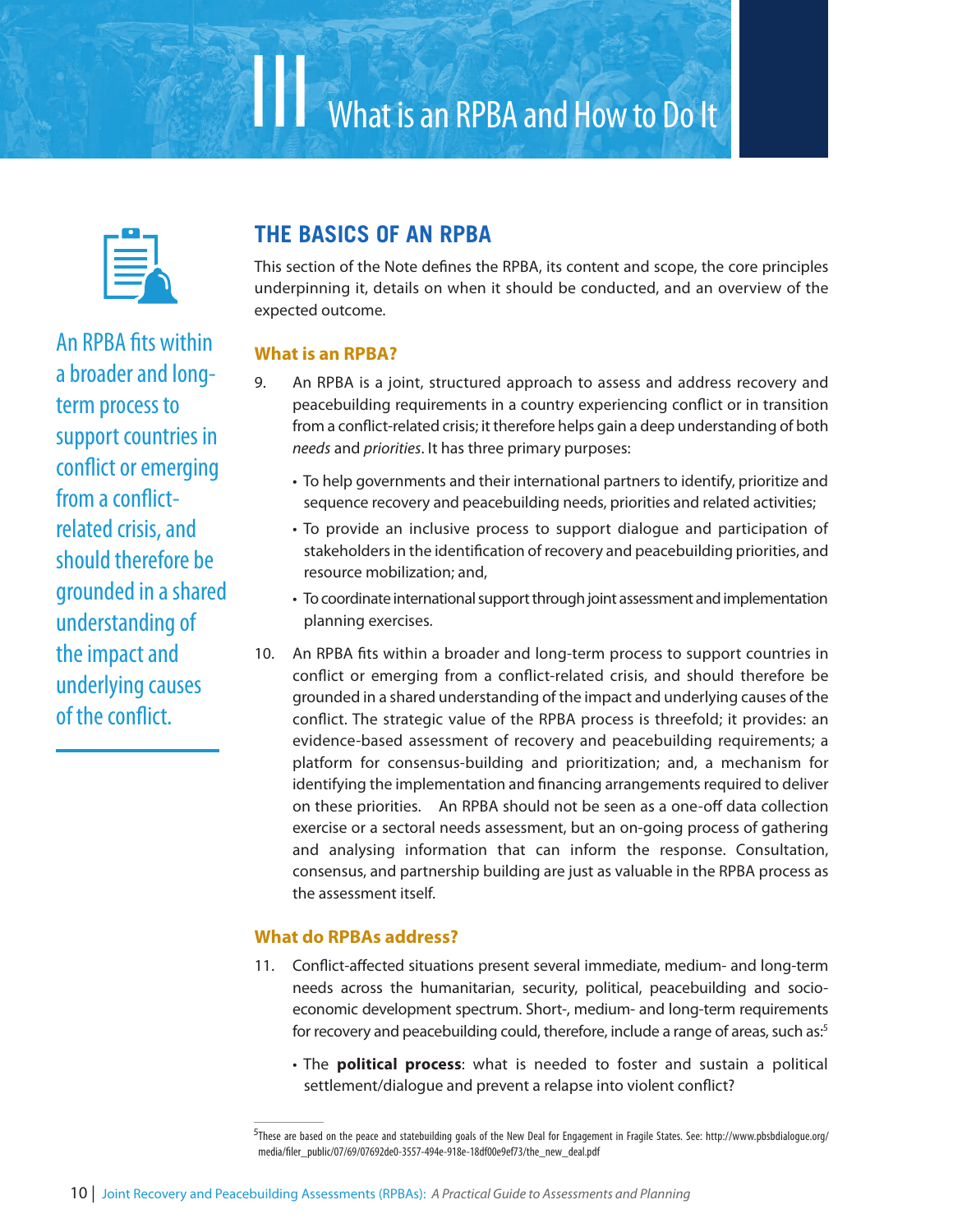- **Security**: what is needed to establish effective and accountable security sector institutions and reform processes, and to strengthen people's security?
- **Justice**: what is needed to address injustices and increase people's access to justice?
- **Economic foundations**: what is needed to revitalize the economy and generate employment and livelihood opportunities?
- **Services**: what is needed to build the capacities for accountable and equitable service delivery, and enhanced access to basic services?
- **Trust and social cohesion**: what is needed to (re)-build trust in institutions and cohesion across communities?
- **Displacement**: what is needed to address the needs of displaced populations and facilitate their dignified return and reintegration?
- **Physical reconstruction**: what are the main reconstruction and construction needs?
- **Gender equality and women's empowerment**: what is needed to addressstructural gender inequalities and to empower women to engage fully and equally in the recovery and peacebuilding processes?
- **Youth empowerment and participation**: What opportunities and resources exist for fostering youth employment, participation in peacebuilding processes and civic education?
- **Technical and other capacities ofinstitutions** responsible for the implementation, financing and oversight of recovery and peacebuilding efforts.
- 12. Other potential areas could include: violent extremism; illicit financial flows; and, the linkages between conflict and environmental/natural resources-related stressors. Cross-cutting issues that warrant attention are gender, youth, human rights, the environment, and addressing the underlying causes of humanitarian needs. While the RPBA does not assess and prioritise humanitarian needs, RPBA contributes to the underlying causes of humanitarian needs and supports recovery efforts.
- 13. National stakeholders and the RPBA team will determine the assessment and prioritization of those needs that are identified as being the most urgent, relevant, and necessary for a country's recovery and peacebuilding effort.

#### **When is an RPBA needed?**

- 14. An RPBA should be carried out during or after a national or sub-national crisis, when a joint approach to assessing and addressing recovery and peacebuilding requirements adds value, where there is a clear demand, and where no other process does what an RPBA can do in terms of providing a unified framework for the prioritization of recovery assessment and planning processes. Experience shows that RPBAs are increasingly being commissioned early on in a recovery and peacebuilding process. Decisions on whether to undertake an RPBA should be taken at the country level, and be based on an assessment of the specific context, rather than on fixed criteria.
- 15. However, not all conflicts require an RPBA-type approach. Localized and small-scale crises, or situations where national or other relevant assessment and planning processes exist, may not need an RPBA process, and might be better served by other types of engagements. In contrast, complex crises that are largely unaddressed, would naturally benefit from the harmonized and coordinated approach of an RPBA.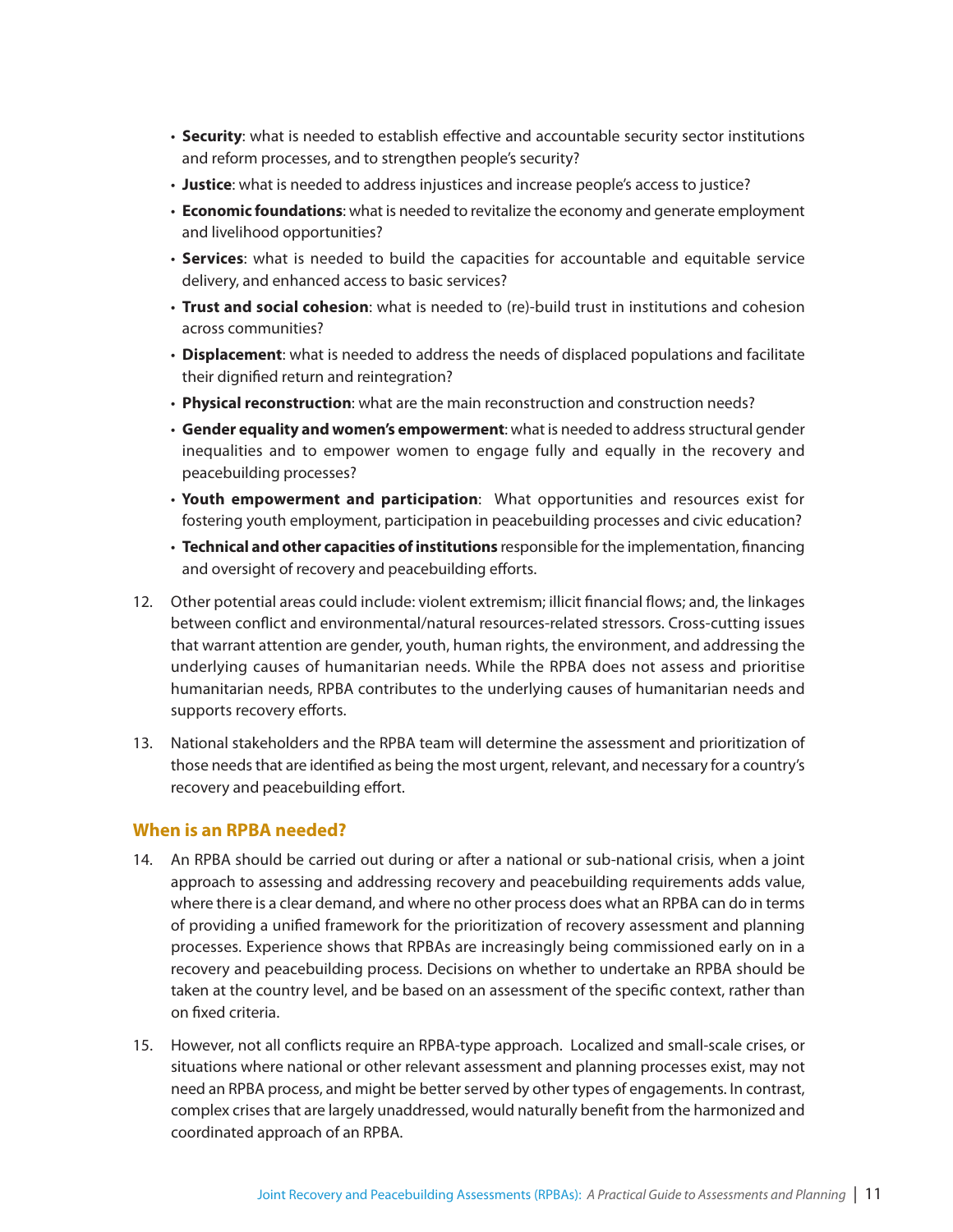- 16. Pertinent considerations for conducting an RPBA include: the scope of the conflict; the projected trajectory of violence; the commitment of key partiesto the conflict to find a lasting solution to end the crisis; and, the support that might be required from international partners.
- 17. Experience indicates that the following situations are most likely to require an RPBA:
	- Following a peace agreement (e.g. Mali, 2015);
	- In a post-conflict transition period (e.g. Central African Republic, 2016);
	- In parallel to, and as part of, a peace process (e.g. Sudan 2005);
	- When a sudden breakthrough in a peace or political transition requires a clear plan and budget to support the process (e.g. Ukraine, 2014);
	- When urgent recovery needs of the population must be addressed (e.g. Central African Republic, 2016);
	- When a political, security, economic and social crisis requires a re-evaluation of priorities and recovery plans (e.g. Nigeria, 2015); and,
	- In situations that require changes to policy frameworks to address sub-national conflicts (Ukraine, 2014).

#### **What does an RPBA produce?**

18. An RPBA produces an agreed upon strategic, prioritized and sequenced recovery and peacebuilding plan and results matrix as well as proposals for implementation and financing arrangements. The plan normally covers political, security, social and economic sectors presenting a comprehensive set of priorities in the short, medium and long term.

#### **What are the governance, management, and coordination arrangements?**

- 19. The governance, management and coordination mechanisms designed to support RPBAs have been strengthened since the 2015 review. They aim to foster national ownership and to provide effective support to, and coordination with, the host government and other key national stakeholders. The three partner institutions jointly hold the responsibility for the overall engagement with the RPBA process, including advising on key decisions on whether to undertake such an exercise, and the manner in which it is conducted. They also guide headquarters-level collaboration and coordination among and within the tripartite partners.
- 20. At the HQ level, the High-Level Advisory Group (HLAG), supported by a Virtual Secretariat has been established in mid-2016. The HLAG plays a senior-level institutional policy and advisory role, while the Virtual Secretariat facilitates coordination amongst the three institutions at headquarters, country-level senior leadership, and RPBA teams.
- 21. At the country level, different governance, management and coordination arrangements will be agreed upon depending on the context, taking into account the existing capacities of national institutions, and the scope of the exercise. See Figure One for an overview of the new arrangements.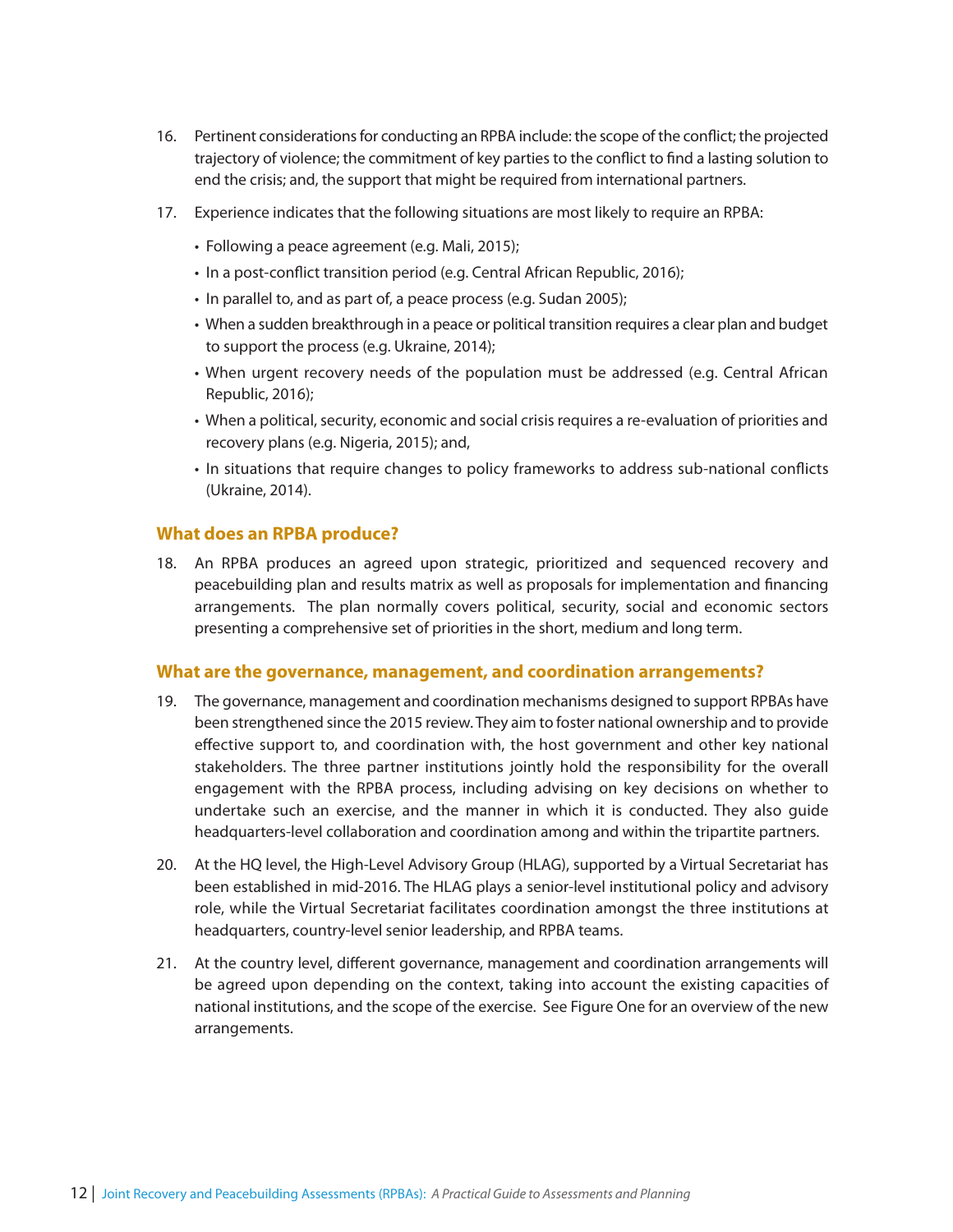

#### Figure One Overview of the governance, management and coordination arrangements for RPBA.

#### **What are the key principles of an RPBA?**

- 22. **Strategic, adaptable, and realistic:** RPBAs may be conducted in different conflict contexts and have a variety of purposes and objectives; they may, for example, serve as a response to the urgent recovery and peacebuilding needs of affected communities<sup>6</sup>, whilst also identify longerterm recovery and peacebuilding priorities. RPBAs may also be tasked with: influencing existing programs; producing a new transition strategy; informing a peace process; and/or helping to push through political reforms, as a precondition for further recovery or peacebuilding efforts. RPBAs must also be designed and conducted with a clear sense of realism of what is possible in a given context.
- 23. **Flexibility in and openness to use of different approaches, methodologies and tools:** In some instances, an RPBA will complement other assessment and planning processes, such as an existing peace process or previous assessments. In these instances, the RPBA serves as a vehicle to package existing information and analysis into, and build consensus around, a prioritized strategic framework. <sup>7</sup> In other instances, the RPBA isthe main processthat generates data and analysis, and that builds consensus around priorities and how to address them. This means that different approaches, methodologies, and tools to conduct RPBAs may be considered.
- 24. **Joint support based on the comparative advantage of each institution:** The EU, UN and WBG commit to work together with government and national stakeholders, to provide support to national processes, and to collaborate with all other relevant partners in country, including civil society, regional organizations and other multilateral and bilateral actors. They also commit to provide the necessary leadership for the process, and to choose the right people to ensure the engagement is appropriate to the context, is effective, and delivers the expected results. The joint nature of the process and senior-level engagements do not stop at the initial decision

<sup>&</sup>lt;sup>6</sup>Humanitarian needs will be included in Humanitarian Response Plan developed under the leadership of the Humanitarian Coordinator.

<sup>&</sup>lt;sup>7</sup> Recovery and Peacebuilding Assessment, Central African Republic (2016).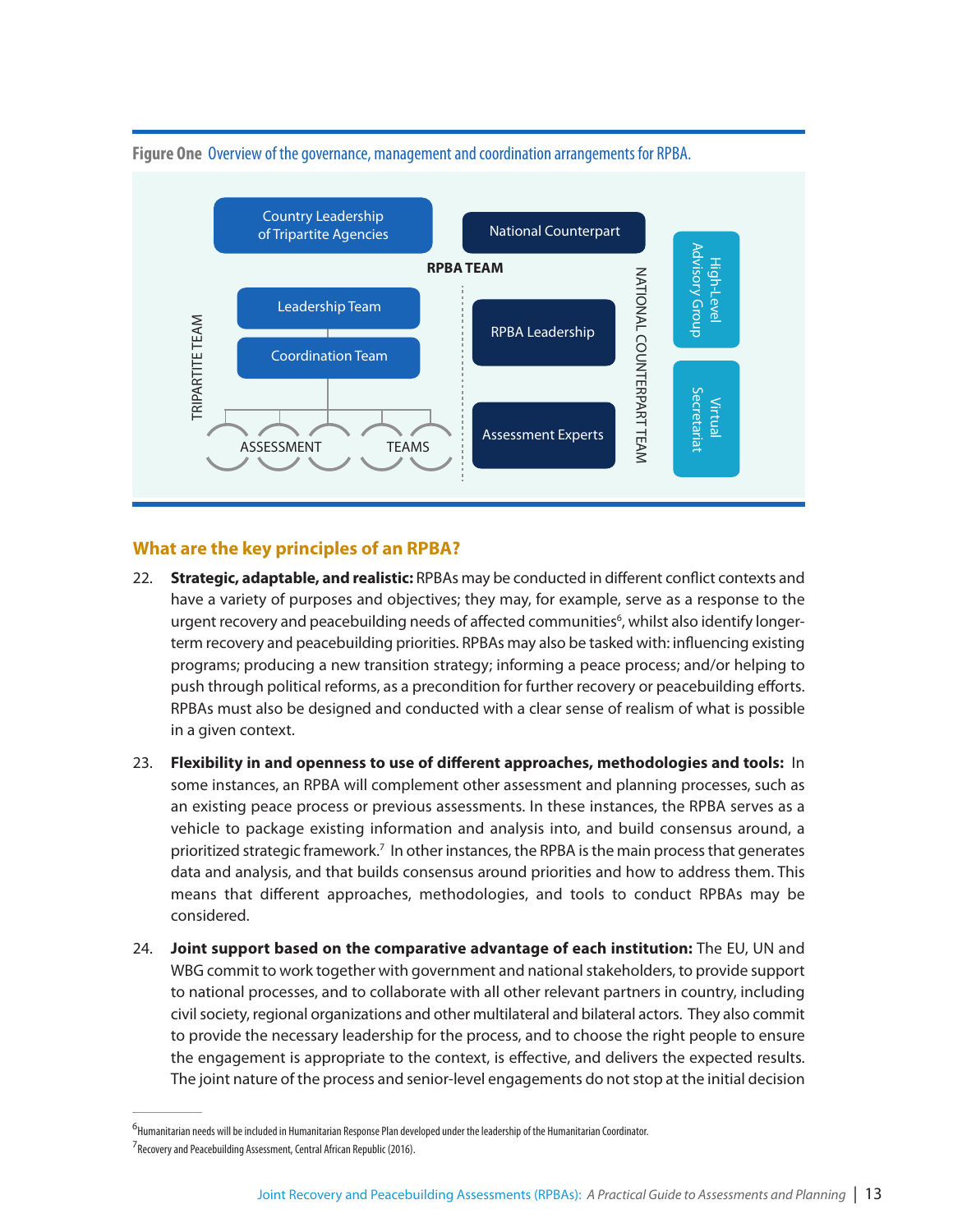on whether to conduct an RPBA; they underpin the entire process to deliver a joint product.

- 25. **National ownership and inclusion:** An RPBA should ideally be conducted at the request of, and in support of, national authorities, through a processthat isinclusive of all relevant national stakeholders. The process must be designed to ensure inclusiveness and national ownership of the process, of the final product and for the implementing the agreed upon priorities that will subsequently ensue.
- 26. Exceptionally, a decision to embark on a RPBA may be triggered by a different set of circumstances where there is no internationally recognized national authority to take the lead, or where such legitimacy is contested. Examples of such circumstances could include the provisions of a peace accord, the possibility to work with local authorities, or where there is added-value in laying the ground for conducting a RPBA, e.g. in the context of a credible peace process moving favourably or accompanying a constructive political road map. In such cases appropriate measures must be taken to ensure inclusion of national stakeholders, including civil society involvement, the development of exit strategies and institution-strengthening over time to ensure sustainability. (See section IV of this Note)
- 27. **Prioritizing and sequencing the response:** A key added-value of an RPBA is the consensusbased process of prioritizing and presenting the critical priorities in a sequenced manner, with an immediate, medium term and longer-term perspective.
- 28. **Conflict sensitivity:** The starting point for an RPBA is an analysis and a shared understanding of the causes, drivers, dynamics and impact of a conflict or crisis, and of the risks associated with the conflict or crisis - in particular those that are critical to recovery and peacebuilding processes. An understanding of these dynamics, as well as existing peace capacities, will inform the overall approach consisting of: what to assess, where, and how; whom to consult with and how; how to present the information; how to reach a final agreement; what implementation and financing mechanisms are required, etc. Conflict-sensitivity principles need to be agreed upon to guide an RPBA process. (see Figure Two)
- 29. **Human rights:** The process and outcomes are informed by an analysis and shared understanding of the human rights challenges prevailing in the country. Human rights considerations are integrated into the assessments and planning, following a human rights-based approach.<sup>8</sup>
- 30. **Gender sensitivity:** RPBA will be informed by gender analysis as part of the overall conflict and fragility analysis. Conflict and violence have impacts on women and men, girls and boys that necessitate differentiated recovery and peacebuilding strategies. Disaggregated data will be used when available.Women's group will be engaged in identifying recovery and peacebuilding priorities.
- 31. **Political sensitivity:** In addition to identifying peacebuilding requirements, the RPBA identifies and addresses the necessary conditions (e.g. political commitments, reforms, incentives), and socio-economic factors that are required to enable the expected transformation of the structures that contributed to the conflict.<sup>9</sup>
- 32. **Focus on implementation and funding:** RPBAsidentify both the recovery and peacebuilding

 $^8$ Human rights analyses and assessments will be carried out by those agencies whose mandate involves such work.

<sup>9</sup>RPBAs are undertaken within complex political environments. Whether they deliver a strategic set of recovery and peacebuilding priorities that respond to the needs on the ground, and whether these priorities are implemented, will often depend on a range of political economy considerations. For RPBAs to be effective they must be cognizant of the political dimensions of recovery and peacebuilding. In the context of an RPBA this means considering: i) What political conditions may favour or impede the identification and/or implementation of priorities? Ii) The legitimacy, capacities, and will of key political actors; iii) What measures are necessary to create the political environment to implement recovery and peacebuilding priorities (e.g. diplomacy versus funding)?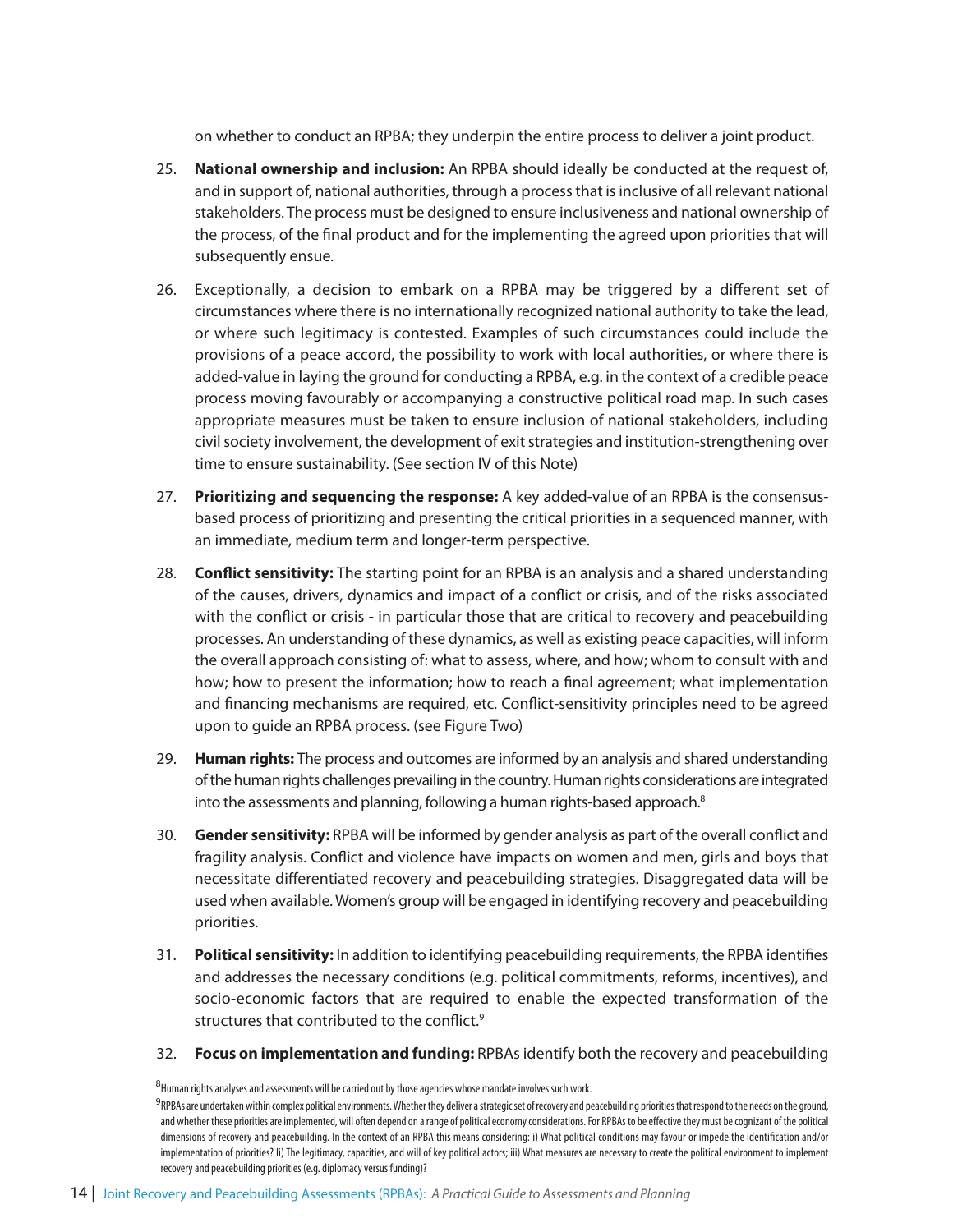#### **Figure Two** Conflict sensitivity

Conflict sensitivity means acting with the understanding that any *initiative* conducted in a fragile or conflict-affected environment will *interact* with that conflict, and that interaction will have consequences that may have **positive** or *negative* effects.

Conflict sensitivity is a **deliberate and systematic approach** to ensuring these negative effects (risks) are understood and minimized, and the positive effects of the planned actions (opportunities) are maximized. Conflict sensitivity requires:

- Understanding the **context**;
- Understanding the **interaction** between the engagement and the context;and
- Acting upon this understanding in order to avoid negative impacts and maximize positive impacts.

In the context of a RPBA, a conflict-sensitive approach will maximize opportunities to have a positive impact on conflict, peace and poverty reduction, and minimize the risk of doing harm. (See Section IV: Specific Guidance Section)

priorities, which will be presented through a strategic and well-prioritized and sequenced plan and results matrix. It will also propose arrangements for implementation and financing, including coordination and monitoring mechanisms.

### **HOW TO CONDUCT AN RPBA: THE MAIN ELEMENTS**

Thissection of the Note provides guidance on how to conduct an RPBA, including an overview of its core elements and related tools and resources; it also provides information on the expected results of the process.

- 33. This Note proposes three main elements for an RPBA, with the explicit understanding that these elements may be combined in a flexible way depending on the context, and the scope and objectives of the RPBA.
- 34. The first element, *pre-assessment*, is designed to provide some initial guidance on the process in order to decide whether an RPBA is necessary, and to provide inputs on the scope, objectives and institutional arrangements; this stage of the process may also provide an initial indication of the recovery and peacebuilding issuesto consider if the assessment goes ahead. The second element, *assessment, prioritization, and planning* includes the assessment of recovery and peacebuilding needs and their prioritization in the context of a strategic recovery and peacebuilding plan, and is accompanied by a results matrix. It also presents options for implementation (including coordination and monitoring arrangements), and financing-related issues. The third element, *validation and finalization*, focuses on ensuring that the plan is agreed upon, and that the necessary arrangements to begin the implementation and financing are in place.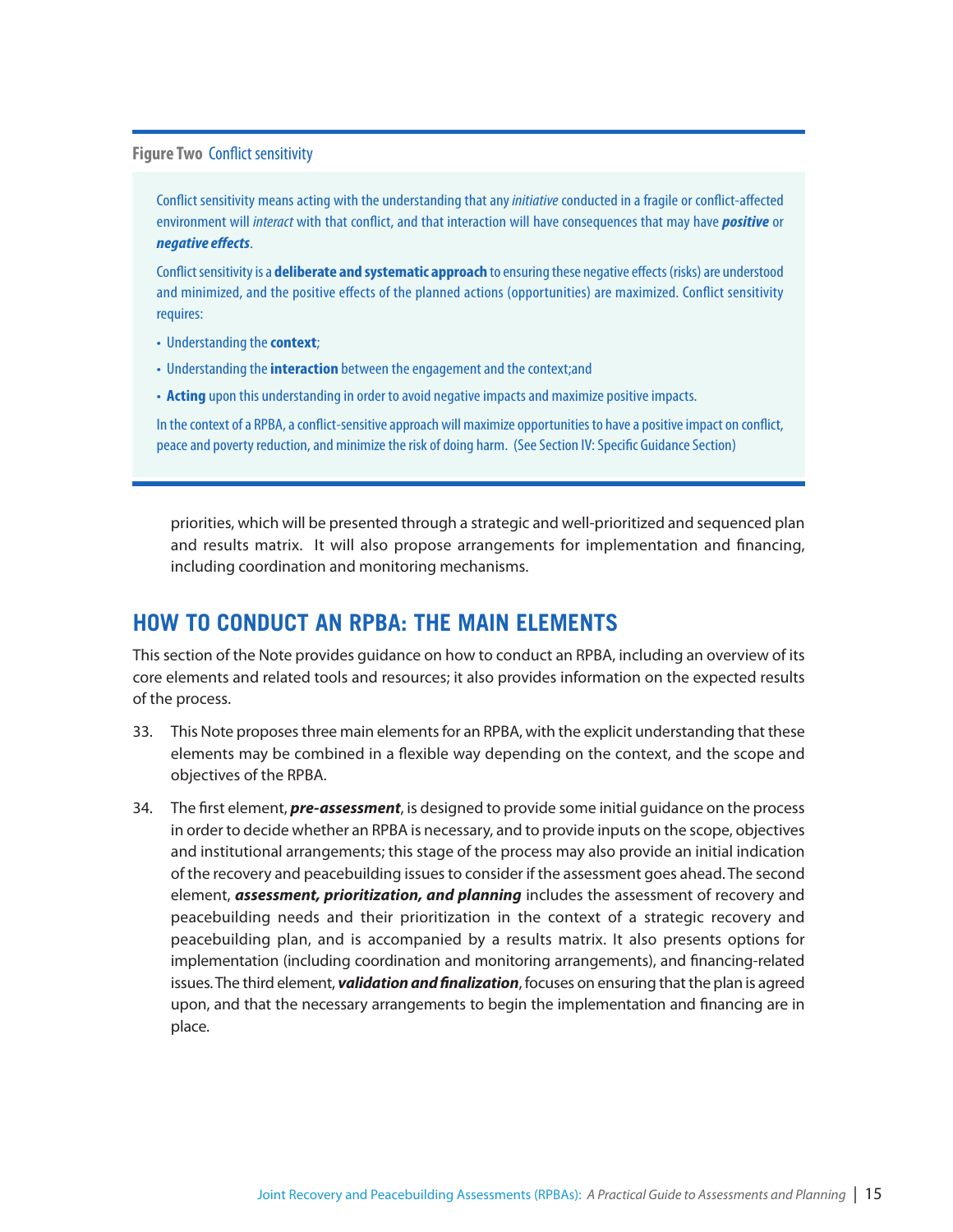#### **Figure Three** Main elements of an RPBA

| <b>Element</b>                                      | <b>Activities</b>                                                                                                                                                                                                                                                                                                           | <b>Product</b>                                                                                                                                                                                                                                                                |
|-----------------------------------------------------|-----------------------------------------------------------------------------------------------------------------------------------------------------------------------------------------------------------------------------------------------------------------------------------------------------------------------------|-------------------------------------------------------------------------------------------------------------------------------------------------------------------------------------------------------------------------------------------------------------------------------|
| I - Pre-assessment                                  | 1. Early discussions to establish the<br>potential need for an RPBA.<br>2. Pre-assessment mapping and scoping<br>mission.<br>3. Formal agreement whether to                                                                                                                                                                 | <b>Background paper</b> with findings from desk<br>mapping that will inform the scoping mission.<br><b>Scoping mission concept note with</b><br>recommendations on whether to conduct an<br>RPBA, its scope and objectives, and how it<br>should be conducted.                |
|                                                     | conduct an RPRA                                                                                                                                                                                                                                                                                                             | <b>Formal agreement</b> to proceed with an RPBA<br>(or not) and, if so, elaboration of a ToR signed<br>off by senior officials in consultation with the<br>government.                                                                                                        |
| II - Assessment.<br>prioritization, and<br>planning | 4. Assessment of recovery and<br>peacebuilding needs.<br>5. Prioritize and present the priorities in<br>a strategic, implementable recovery<br>and peacebuilding plan and results<br>matrix<br>6. Outline implementation (including<br>coordination, monitoring, and<br>evaluation arrangements), and<br>financing options. | <b>Assessment findings</b> (presentation may vary).<br>Final assessment report and a recovery and<br>peacebuilding plan and results matrix with<br>recovery and peacebuilding priorities.<br><b>Options for implementation and financing</b><br>included in the final report. |
| <b>III - Validation and</b><br>finalization         | 7. Formal validation of the recovery and<br>peacebuilding plan and results matrix.<br>8. Agreement on implementation and<br>financing arrangements.<br>9. Lessons learning.                                                                                                                                                 | <b>Formal agreement</b> on the recovery and<br>peacebuilding plan and results matrix,<br>implementation and financing arrangements,<br>and launch of the implementation phase.<br>Lessons learned on the RPBA process.                                                        |

#### **i. Pre-assessment**

During the pre-assessment phase, the interest in an RPBA being conducted is expressed by the national counterpart, preparatory consultations and research are conducted, the need for an RPBA is established, and its scope, specific objectives, approach and methodology are agreed upon by the RPBA assessment team that includes the national counterparts. Depending on the context, time, and government capacities, a pre-assessment may be an in-depth process during which a certain degree of analysis is conducted or commissioned in preparation for a full assessment, and recovery and peacebuilding priorities may already be outlined. However, it may be one or a series of meetings between key national and international actors to decide if and how to proceed with a full assessment with a view to providing an indication of the key strategic objectives and outcomes there are important for recovery and peacebuilding objectives. These early discussions help outline a strategic direction while nurturing an early sense of national ownership.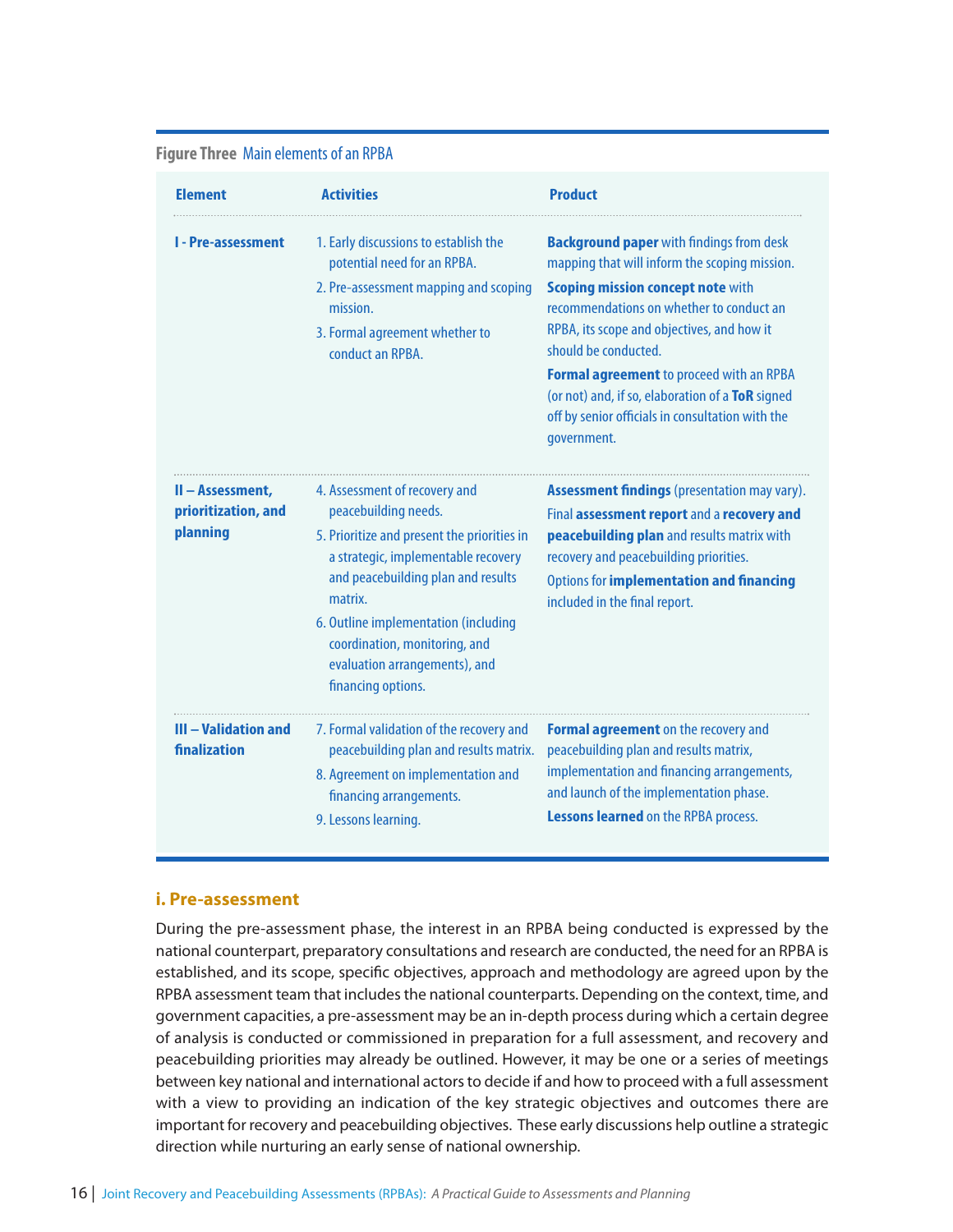#### **Figure Four** Overview of steps to be taken during the pre-assessment phase

- **I - Pre-assessment** Earlydiscussions toestablish the potential need for an RPBA.
- Background paper.
- Scoping mission concept note.
- Pre-assessment mapping and scoping mission.
- Formal agreement on whether to conduct an RPBA.
- Formal agreement to proceed with an RPBA (or not) and ToR.

#### **Establish the potential need for an RPBA**

- 35. How is the potential need for an RPBA identified? There is no standard rule or 'right' way to decide if and when an RPBA is required. Normally the request emanates from the government - either through an officially written or verbal communication to either (or all three) senior representatives from the EU, UN and WBG. In general, a series of informal consultations to determine whether an RPBA should be considered will take place in-country among the senior leadership of the three institutions, national authorities and other relevant national and international stakeholders. Relevant headquarters-based senior and technical teams will also engage in consultations and provide advisory support to country leadership. In those instances, where the case for a RPBA is strong even in the absence of a direct involvement of a national authority, the three institutions and other relevant partners may still engage in early discussions around an RPBA as a tool to bring coherence to the international response.
- 36. Who should the consultations involve? The consultations at this stage and during the rest of the pre-assessment phase should involve:
	- **National actors**: The relevant national authorities, including the military leadership when warranted, parliament and the main political parties, key non-state actors, women and youth groups, and other civil society and community groups; and,
	- **International and regional actors**: At the country level: UN Special Representative of the Secretary-General (SRSG), when present, and UN Resident/Humanitarian Coordinator (RC/HC) and the UN Country Team; WBG Country Directors; EU Head of Delegation; senior representatives of other multilateral, regional and bilateral organizations across the humanitarian, political, security and development communities, including regional banks. At headquarters: the HLAG and the virtual secretariat; directors of relevant units; regional and country desks; and, technical experts. Each institution will have its own internal process to follow when conducting internal consultations across the organization.
- 37. If the evidence already suggests that a RPBA is the best process through which to identify and address the recovery and peacebuilding priorities then, in consultation with national counterparts, a team comprising of officials from the tripartite partners is appointed to conduct a scoping mission to develop the broad parameters of the RPBA. Identifying early on people with the right seniority and capacities to lead and tailor the process will be a key determinant to the success of an RPBA.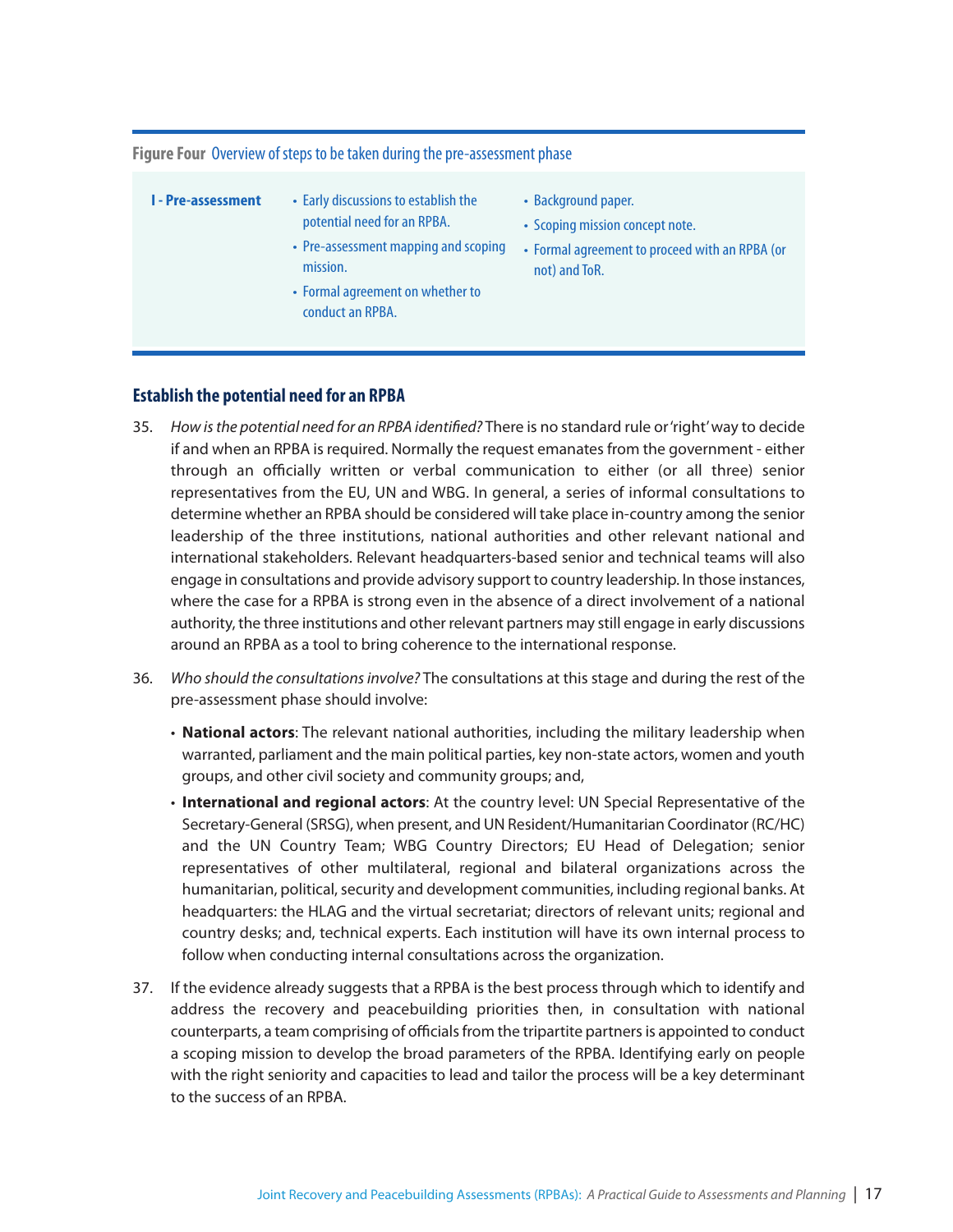38. If available information isinsufficient to make a decision on whether an RPBA should be carried out, a decision may be taken to deploy a scoping mission; the key objective of the scoping mission will be to make clear recommendations to relevant decision-makers on the need for an RPBA.

#### **Pre-assessment mapping and scoping mission**

- 39. What will the pre-assessment include? A quick desk-based pre-assessment mapping should be completed before a scoping mission is conducted so as to inform its preparation. It should:
	- Consider existing conflict and other relevant analyses of the context and risks, and synthesize relevant information;
	- Include a preliminary mapping ofstakeholders and of other existing/ongoing assessment and planning processes(e.g. humanitarian assessments, fragility assessments, Post-Disaster Needs Assessments, etc.); and
	- Suggest key issues that require attention during the scoping mission.
- 40. Based on the findings of this mapping, the team in charge of the scoping mission will decide whether specific research should be commissioned in advance of the scoping mission and field assessment, for example on cross-cutting or emerging issues such as: violent extremism; gender; human rights; organized crime; engaging with non-state actors, etc.
- 41. The pre-assessment mapping process should lead to a background paper that includes a synthesis of available information, and suggestions on priority recovery and peacebuilding issues, including cross-cutting issues, and gaps to be further explored during the scoping mission. AToR for the scoping mission should be elaborated based upon the background paper and previous discussions.
- 42. The scoping mission is a key step to confirm the need for an RPBA, to maximize its effectiveness and reduce the burden of process. In many instances, in fact, much of the required information can be pulled together at this stage and consensus can already be generated amongst national and international partners, thereby building on the desk-mapping and conducting research to fill in key gaps.
- 43. What will be involved in the scoping mission? The scoping mission will include:
	- In-country consultations with national and international stakeholders. The aim of these consultations, besides information-collection, will be to: test the political commitment of national and other international actors; map out the political landscape; and, explore options for engagement by national and international partners.
	- A preliminary conflict mapping and analysis, with proposals on how to deepen the conflict mapping process as part of the RPBA (see Figure Five).
	- Efforts to complement the information collected so far with a view to elaborating on, or identifying new and key cross-cutting issues for the assessment.
	- Additional work on the mapping of stakeholders, institutional capacities and processes including mapping of other existing assessment/analysis and planning processes - in order to determine the strategic added-value of an RPBA, and to identify how best to ensure synergies and complementarities (see specific guidance section on synergies and complementarity).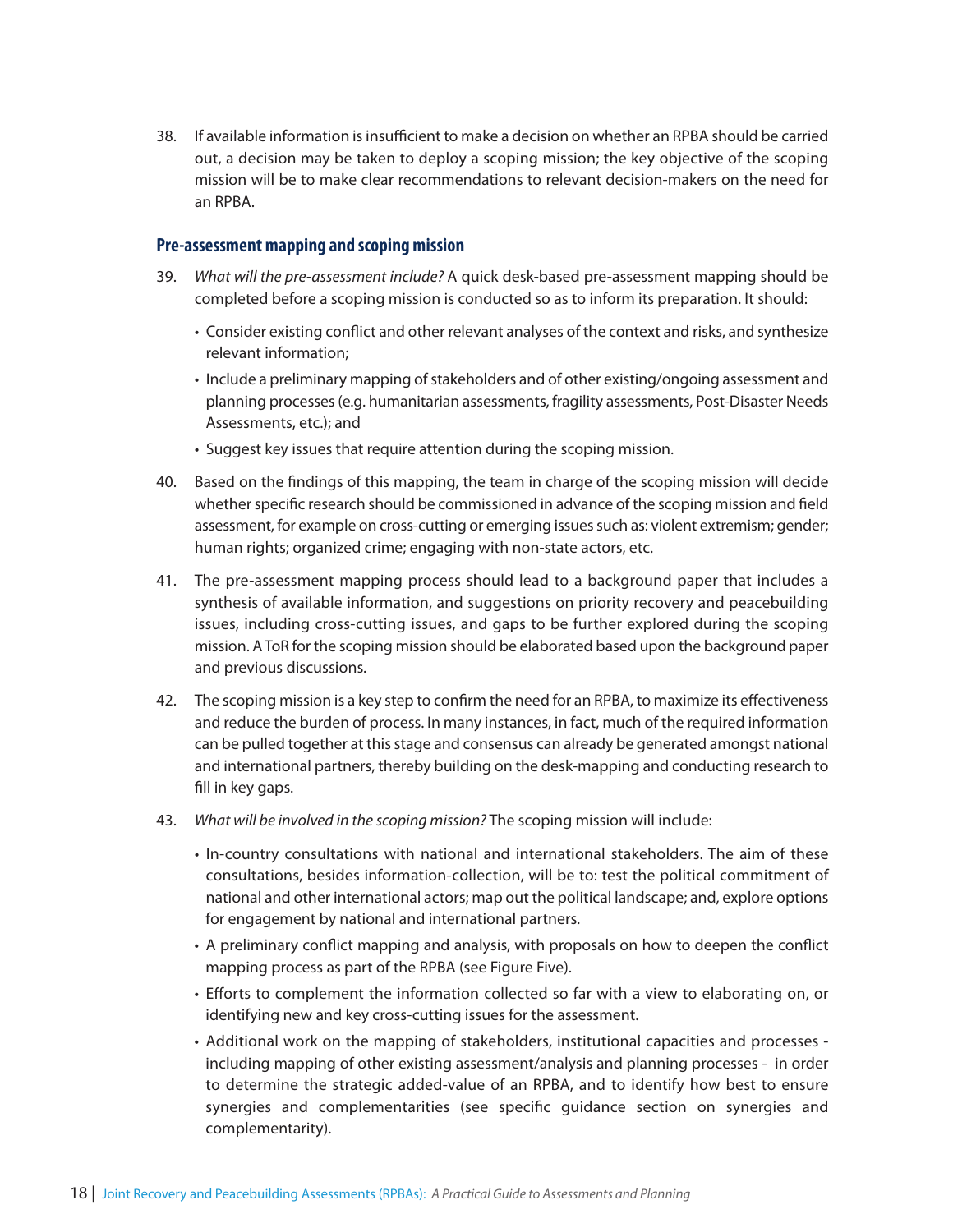- An assessment of the security and accessibility of the area to be assessed, and its implications for the assessment (e.g. the capacity of the teams to conduct field work, identify alternative options).
- Recommendations concerning whether an RPBA process is required and, if so, the type of approach that should be used, including the scope, specific objectives, management, and coordination arrangements, as well as the three institutions' engagement and division of labour.
- An initial outline of the recovery and peacebuilding issuesto consider. In some instances, the scoping mission will also be able to indicate a roadmap, and include a preliminary identification of strategic recovery and peacebuilding priorities.
- The scoping mission should also determine the thematic and sectoral scope/priorities of the RPBA. For example, the scoping mission to Central Republic of Africa (CAR) identified the following priorities for the RPBA in CAR:

| <b>Primary objectives</b>                   | <b>Sub-objectives</b>                                                                                                                                                                        |  |  |
|---------------------------------------------|----------------------------------------------------------------------------------------------------------------------------------------------------------------------------------------------|--|--|
| <b>Support peace,</b>                       | Support the reintegration of combatants and the reduction of violence                                                                                                                        |  |  |
| reconciliation and<br>security              | Establish security throughout the country through the defense and security forces renovated                                                                                                  |  |  |
|                                             | Reform the judiciary and end impunity                                                                                                                                                        |  |  |
|                                             | Implement a policy of reconciliation, social cohesion and conditions for the return of IDPs<br>and refugees                                                                                  |  |  |
| <b>Renew the social</b><br>contract between | Redeploy administration throughout the territory and establish an inclusive local<br>qovernance                                                                                              |  |  |
| the state and the<br>population             | Provide basic services to the population throughout the country, particularly education,<br>health, water, by initiating a gradual transfer of capacity and resources to national structures |  |  |
|                                             | <b>Ensure food security and resilience</b>                                                                                                                                                   |  |  |
|                                             | Strengthen good governance (management and control of public finances, increased fiscal<br>resources and the fight against corruption)                                                       |  |  |
| <b>Ensure economic</b><br>recovery and the  | Revive and sustainably develop the productive sectors (agriculture and livestock, mining<br>and forestry industries)                                                                         |  |  |
| revival of the<br>productive sectors        | Rehabilitate and construct infrastructure (including electricity, roads and means of<br>communication)                                                                                       |  |  |
|                                             | Ensuring the framework conditions for private sector development and employment<br>(vocational training adapted to the labor market, development of financial services)                      |  |  |
|                                             | To achieve stable macroeconomic framework                                                                                                                                                    |  |  |

**Transversal objectives:** reducing regional imbalances; reduce gender inequalities; promote transparency and accountability at all levels and contribute to national capacity (government and civil society)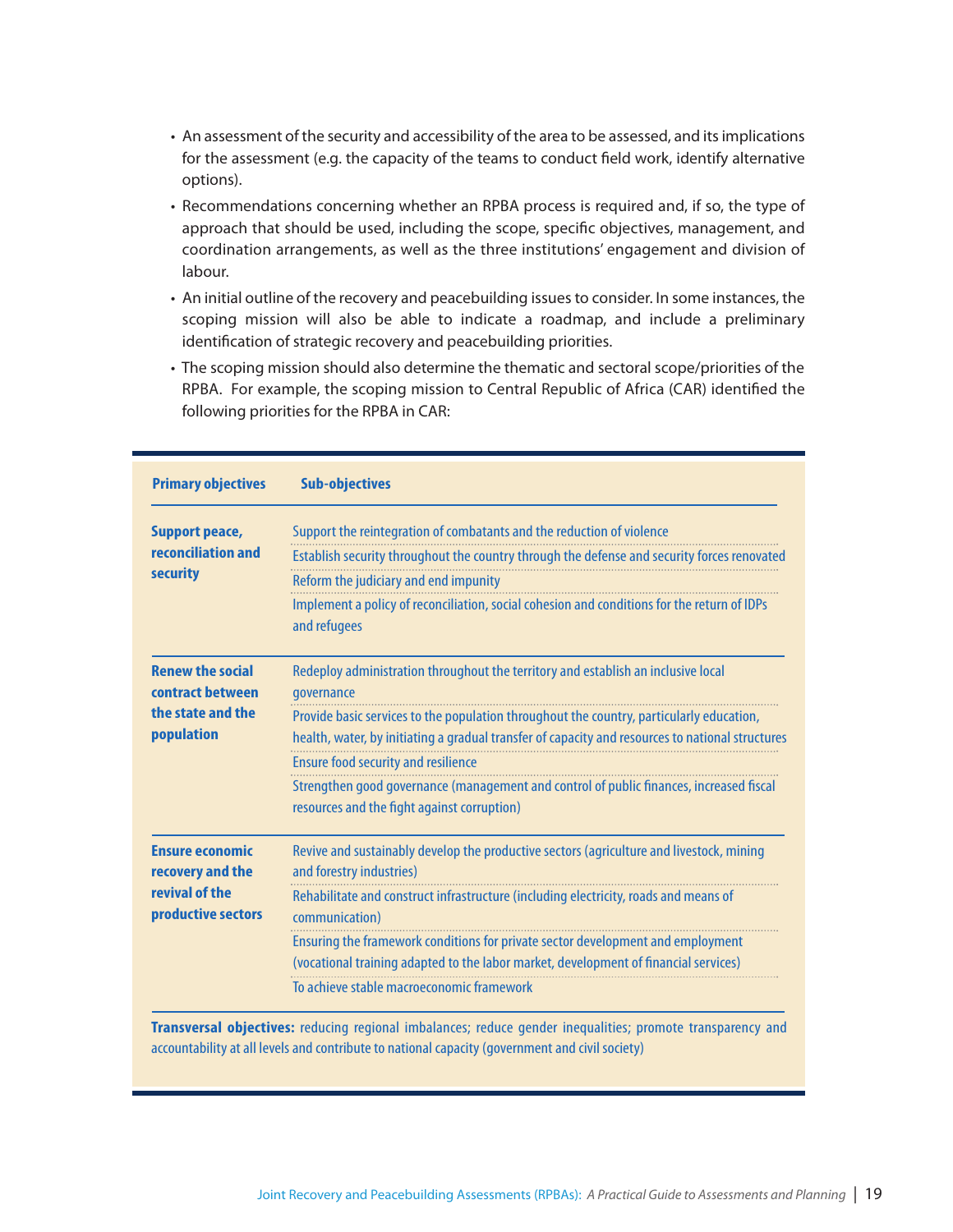#### **Figure Five The basics of a conflict analysis**

*What is it?* A conflict analysis assists with analysing a specific context and developing strategies to reduce or eliminate the impact and consequences of conflict. It provides a deeper understanding of the issues that can drive violent conflict, and the dynamics that have the potential to promote peace. In the context of an RPBA it helps determine what an RPBA needs to assess and address, and offers a tool to help foster prioritization of issues that need to be addressed, how and when.

How to do it? There are several methodologies and tools to conduct a conflict analysis. All provide a structured analytical framework to analyse the causes, actors, triggers and dynamics of the conflict, and capacities for peace at the local, national, regional, and international levels. Key elements of a conflict analysis:

#### *Analysis of theconflict:*

- **Situation analysis**: Current and emerging historical, political, economic, security, socio-cultural and environmental dynamics in a conflict-affected area at a specific point in time, complemented with a chronology of key facts and events.
- **Factor or causal analysis**: Identify'conflict factors'and'peacefactors'acrosspolitical, socio-economic, security,and environmental dimensions. These include: a) root/structural factors of conflict; b) immediate/proximate factors i.e. the visible manifestations of the conflict; c) Triggers i.e. events/issues/shocks that could lead to further outbreaks of violence; and, d) capacities for peace i.e. elements within a society that mitigate the emergence and proliferation of violent conflict, and strengthen the foundations for peace by drawing upon the resilience of a society. Where applicable, the analysis should include factors that contribute to, and facilitate, phenomena such as forced migration, radicalisation and violent extremism.
- **Stakeholder analysis**: Identify local, national, regional and international actors (individuals, groups and institutions) that influence - or are influenced by - the conflict. This should include an exploration of their interests, goals, positions, capacities and relationships, how they interrelate and reinforce opportunities for peace or instigate conflict.
- **Conflict dynamics and drivers of change:** Understand the interactions among context, causes and actors, the distribution of violence, its nature and triggers.
- **Scenarios**: An outline of possible future directions of conflict and opportunities for peace.

#### *Assessing theresponses*

• Responses: Identify existing and planned responses to the conflict - internal and external - taking into account all actors, including development, military and security, political, diplomatic, social and economic. Identify areas where there may be gaps or overlaps in programming, ensuring that all the relevant issues are effectively addressed, and that resources are not wasted on duplication of programming.

References: Guidance Note to Conduct Joint Conflict and Stabilisation Assessments, UK Stabilisation Unit, 2015, EU Guidance note on the use of Conflict Analysis in support of EU external action, 2013, United Nations Development Group, Conducting a Conflict and Development Analysis (CDA), 2016.

44. Who should participate in the scoping mission? A team comprised of representatives of the three institutions, with a combination of country and global expertise, will lead the scoping mission. Seniority of the team will be informed by the country context and dynamics. Country representatives from each institution will participate and may decide to include senior partners from other key multilateral, regional, and bilateral entities. This is important to ensure capacity to engage with the national and international senior and political leadership at country level.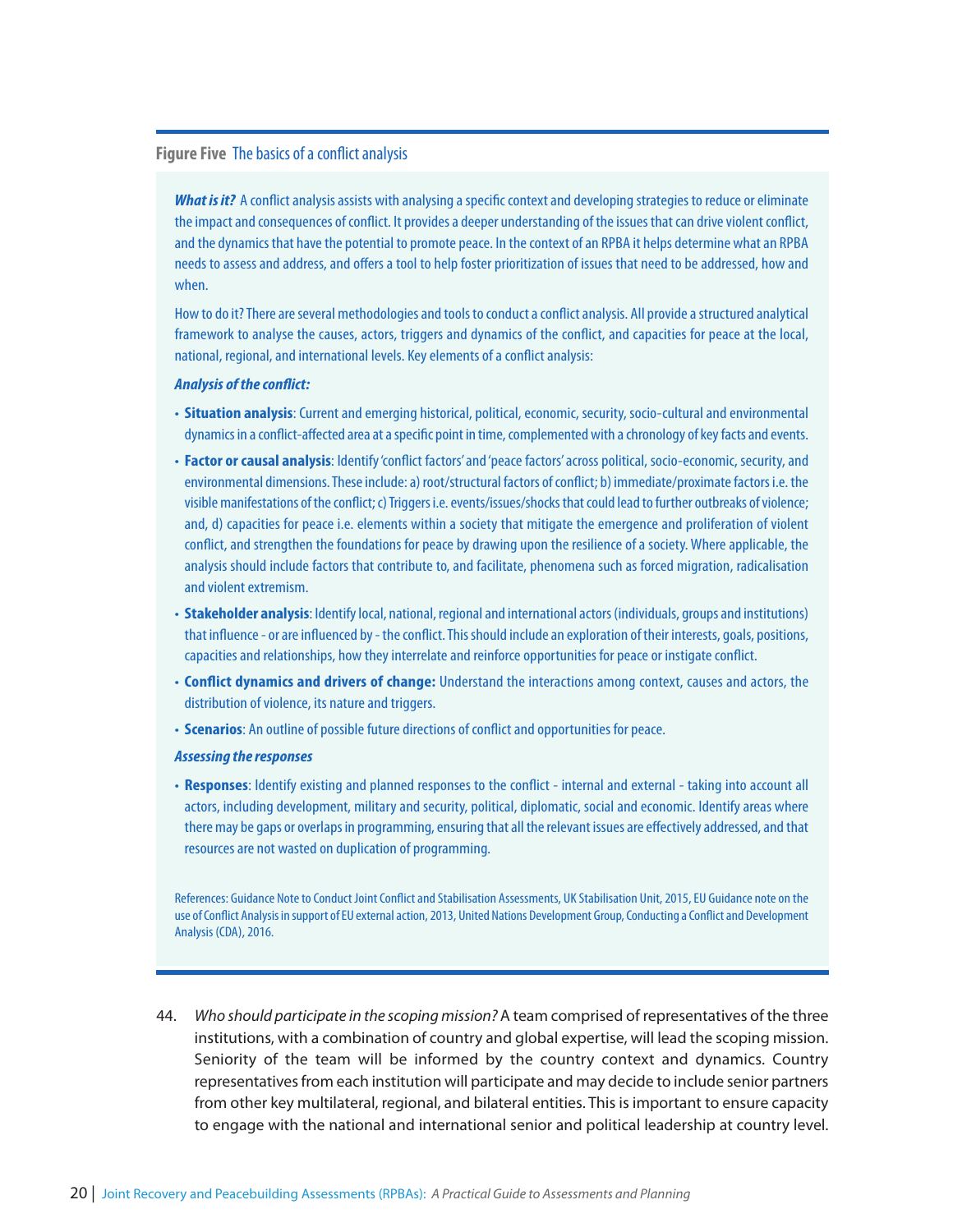Technical experts who will conduct technical level consultations and those responsible for information-collection will accompany the senior team. At the country level, as highlighted above, extensive participation and consultation should be ensured.

- 45. What will the process produce? The first and most important outcome of a scoping mission will be a recommendation on whether to conduct an RPBA, and the considerations that need to be fulfilled before the assessment can begin. This information, as well as supporting evidence and arguments will be included in a concept note. If the recommendation is to proceed with an RPBA, the concept note will:
	- Present an analysis of the context, including the conflict analysis (unless a recommendation is made to conduct it as part of the assessment), identify the gaps and priorities for the field assessment, and communicate the recovery and peacebuilding'narrative;
	- Suggest the geographic and thematic scope, specific objectives, and priority areas for the assessment. Based on the pre-assessment analysis and consultations, these suggestions should include the cross-cutting issues to consider, and the guiding principles (including principles for conflict sensitivity, and criteria for prioritization) of the RPBA; and
	- Set the parameters, including the timing, the governance, management and operational arrangements (e.g. division of labour, roles and responsibilities, coordination, assessment teams), plans to ensure synergies with other processes, and the required resources to conduct the assessment.
- 46. Who takes the final decision and how? An RPBA process should be initiated at the request of and with the full agreement of the national authority of the host country, in consultation with other key national stakeholders. Exceptionally, in contexts where there is no internationally recognized national authority or where such legitimacy is contested, other options may lead to mobilizing a partnership for an RPBA, including:
	- A recognized international body, forum, or process, e.g. the UN, a regional organization, a resolution of an international conference on recovery and peacebuilding, a peace agreement; a peace process moving favourably or accompanying a positive political roadmap;
	- A joint decision by the three partner institutions based on extensive consultation with other key partners, and in response to a need for urgent recovery and peacebuilding support to a conflict-affected country.
- 47. The country leadership of the three partner institutions- with advisory support from the HLAG, in consultation with the host government and based on the recommendations of the scoping mission - will assess the need for/the added-value of conducting an RPBA; the country leadership will also assess the overall political and operational context, including the security situation. They will consider whether:
	- An RPBA is the best process to assess and address recovery and peacebuilding requirements in a given context;
	- There is sufficient buy-in within, among, and beyond the three institutions (e.g. who else supports the assessment?), and within the host country, inside and beyond the government; and,
	- Other processes have undertaken or will undertake what an RPBA could do, what resources are available to conduct an RPBA, and what the prospects are of implementing and financing the outcomes of an RPBA.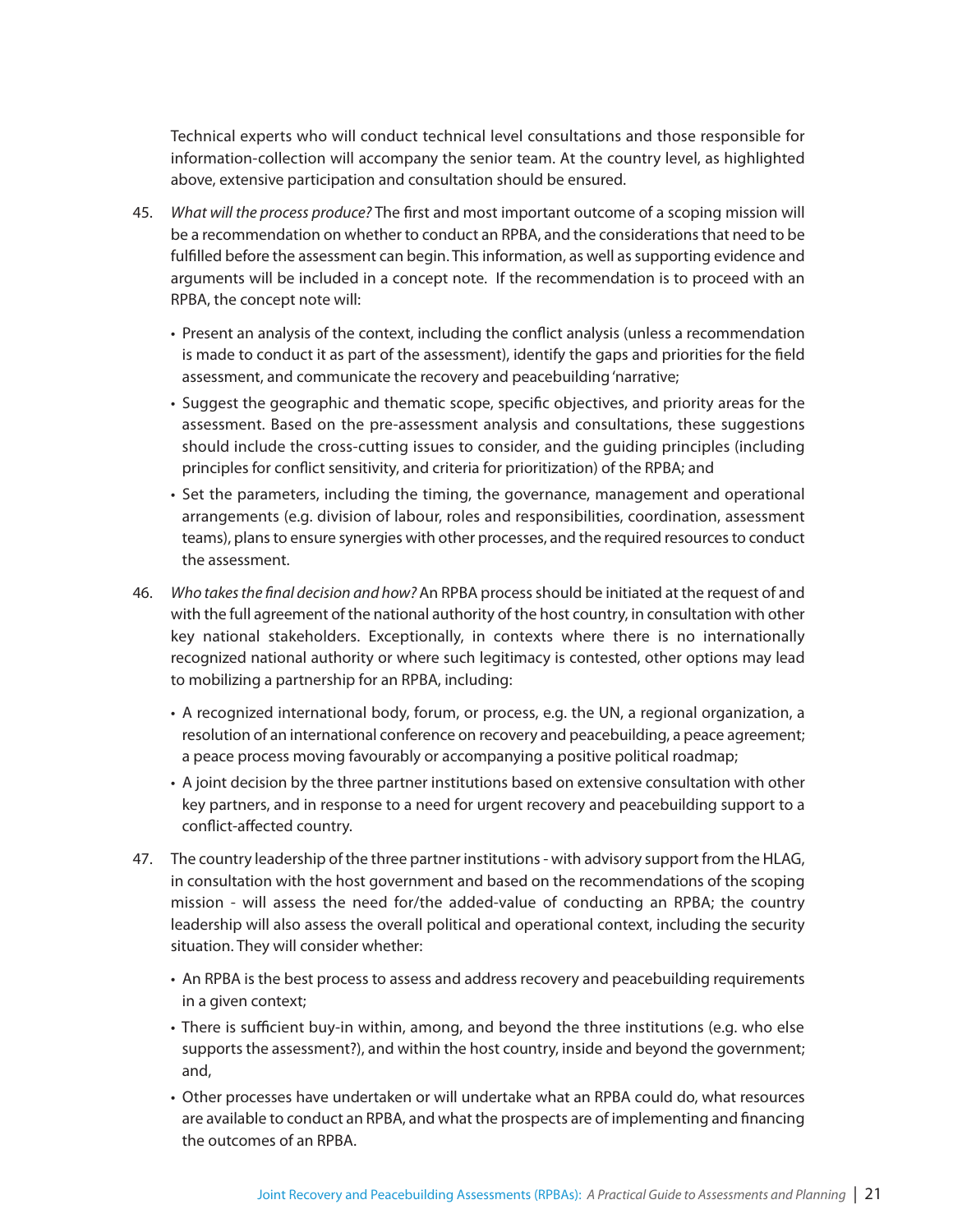- 48. Partner organizations and the host government will need to have a clear rationale for conducting an RPBA, and a clear understanding of what they expect out of it and, most importantly, what they can commit to it. For the tripartite partners, their respective mandates, interests, and capacities (including existing institutional response mechanisms) will influence such decisions, and dictate the specific role they can and are willing to play in regard to an RPBA process
- 49. What will it produce? At this stage a formal agreement among the parties, including the host government, the EU, UN, and WBG, and, if appropriate, other relevant partners, is reached and a ToR for the RPBA are produced. These outline the high-level scope and objectives, the commitments, roles and responsibilities and division of labour among the partners and the host government, the timing and expected outcomes of the RPBA, and all relevant management, coordination and operational details to ensure an effective process and result. The ToR are signed off by the relevant national authorities in agreement with the country leadership of the three partner institutions.
- 50. At thisstage, high-level recovery and peacebuilding objectivesshould have been agreed upon by the national actors through a dialogue process between the government, civil society and the international community.
- 51. An RPBA senior leadership team is then appointed comprising representatives of the national authorities and the three institutions. The team is based in the country where the RPBA will take place.

#### **ii. Assessment, prioritization, and planning**

The assessment process will involve assessing needs in priority areas in line with the scope and specific objectives established for the RPBA, and in response to agreed upon strategic recovery and peacebuilding goals. These will be prioritized based on established criteria and through a process of broad consultation and consensus-building. The assessment produces a strategic recovery and peacebuilding plan highlighting the high-level expected priorities and a results matrix that identifies and presents priority actions, timing and costing of the process – all in a clear, sequenced, and implementable manner. Options for implementation (including arrangements for coordination and monitoring) and financing are also presented at this stage. Inclusion of all relevant national stakeholders is critical throughout this process. (See section III of this Note.)

**Figure Six** Overview of the steps to be taken during the assessment, prioritization and planning phase.

**II – Assessment, prioritization, and planning**

- Assessment of recovery and peacebuilding needs.
- Priorities in a strategic, implementable and inclusive recovery and peacebuilding plan and results matrix.
- Implementation (including coordination, monitoring, and evaluation arrangements) and financing options.
- Assessment findings.
- Final assessment report and a recovery and peacebuilding plan and results matrix with recovery and peacebuilding priorities.
- Options for implementation and financing.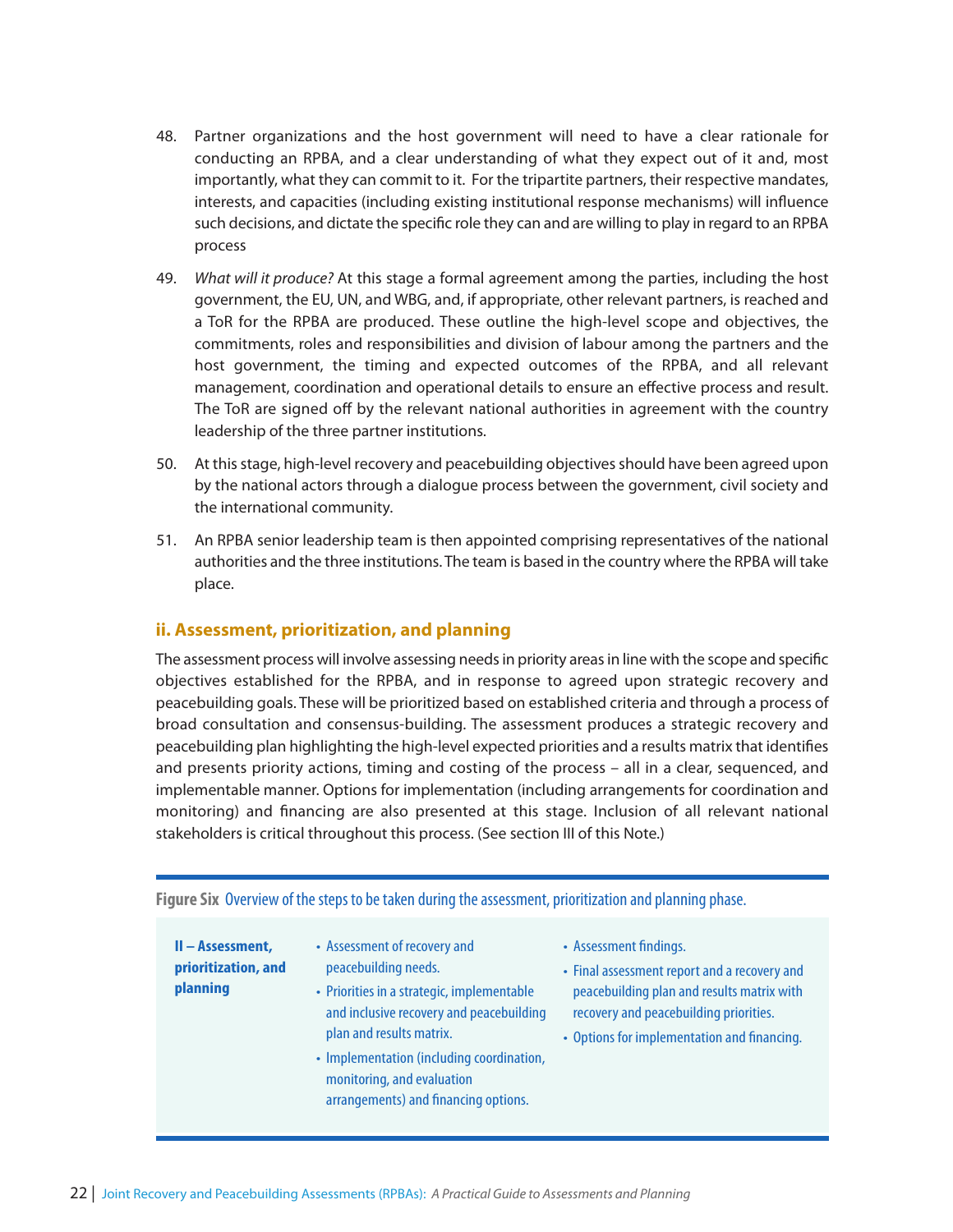#### **Assessment of recovery and peacebuilding needs**

- 52. What will it do? The field assessment process will focus on complementing the information already available through secondary sources with primary data collected through field research and extensive consultations. The assessment framework is determined by the priority areas identified earlier in the process, and by the approach chosen for the RPBA. It will differ depending on the scope and objectives of the exercise. However, typically this stage involves an assessment across different regions of the country or affected territories, including: (i) the current situation in terms of population location and welfare (disaggregated by both sex and age), service delivery, and physical infrastructure; (ii) institutional capacity (of both state institutions and potential non-state partners and implementing agencies), and needs for capacity-building or reform; and (iii) priorities that were identified through the conflict analysis, and in pre-assessment consultations as being key determinants to recovery and peacebuilding. (See paragraph 12 for an indication of recovery and peacebuilding priorities to consider).
- 53. If the scoping mission did not include a conflict analysis, arrangements should be made to conduct or commission one as the very first step in the assessment.
- 54. How to do it and what resources are available? Mixed assessment teams that include national and international experts should conduct the field assessment. The set of skills and experiences should reflect the priority recovery and peacebuilding requirements, or those identified during the pre-assessment stage. For example, a sub-national RPBA that aims to address local causes and the impact of instability requires teams organized by region rather than functional area. If the assessment framework is organized around sectors (e.g. health and education, livelihoods, rule of law), teams will be organized by priority functional area (usually referred to as sectors or clusters).
- 55. All teams should possess core cross-cutting capacities such as: conflict and risk analysis, human rights, gender, and humanitarian expertise. Other capacities, such as expertise with environmental issues or PDNAs, for example, will also be considered, depending on the context and the typology chosen for the RPBA.
- 56. Teams normally spend time together in one location to agree on the approach to the assessment and to review background data before conducting field visits and consultations. The team then regroups to develop basic design, parameters and costs for priority needs emerging from the assessment. A clear approach to ensuring broad consultations with relevant national stakeholders, including non-state actors, will need to be included in the approach.
- 57. A range of resources, analytical frameworks, and tools, in addition to the conflict analysis tools already mentioned, are available to teams conducting the assessment. An early step includes identifying the specific tools that are most relevant to the context. Some examples are included in Figure Seven.
- 58. If an RPBA is conducted in situations of high insecurity with limited access, it may not be possible to deploy teams to the field. Options then include: remote data collection, such as satellite imagery (particularly to assess infrastructure damage and, to a certain extent, population movements); work through local teams; and, the use of information and data available incountry or in the region within national or regional research institutes.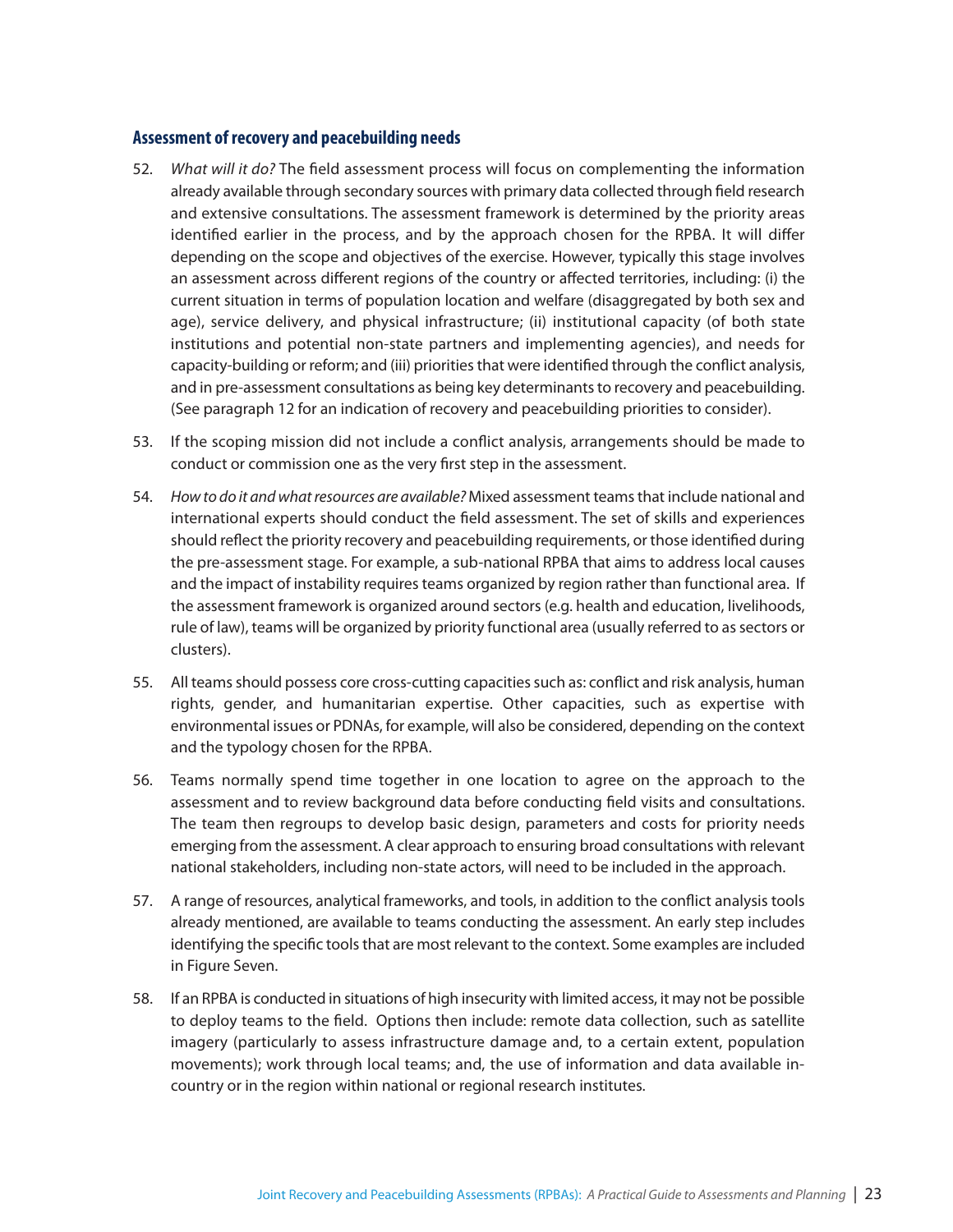| <b>Analysis</b>                                | <b>Why/what</b>                                                                                                                                                                                                                                                        | <b>Available existing material sources</b>                                                                                                                                                                      |  |  |
|------------------------------------------------|------------------------------------------------------------------------------------------------------------------------------------------------------------------------------------------------------------------------------------------------------------------------|-----------------------------------------------------------------------------------------------------------------------------------------------------------------------------------------------------------------|--|--|
| <b>Analysis of political</b><br>situation      | Understand the political environment to<br>establish the feasibility of an RPBA and<br>whether it will support or undermine<br>momentum. Understand existing level of<br>engagement by one or more partners (e.g.<br>EU representation, UN Mission presence,<br>etc.). | Existing UN, NGOs, think-tanks, academics<br>and donors' assessments; briefing by country-<br>level representatives/analysts; consultations<br>with HQ, regional-level think-tanks.                             |  |  |
| <b>Stakeholder and</b><br>capacity analysis    | Required to understand in-country<br>partners, their capacities for leading,<br>owning or engaging in joint assessments.                                                                                                                                               | Briefing by institutions with in-country<br>presence, e.g. UN, EU delegations, WB<br>Country Office; briefings from major in-<br>country capacity development program leads<br>(EU/UN/WB).                      |  |  |
| <b>Displacement and</b><br><b>IDP analysis</b> | Understand movement of affected people.<br>Understand IDP priorities and return/stay<br><b>intentions</b><br>Identify issues of tension between host<br>communities and IDPs.<br>Develop a socio-economic profile of IDPs.                                             | Assessments conducted by International<br><b>Organization for Migration (IOM);</b><br>assessments conducted by other international<br>organizations and NGOs (such as the Joint IDP<br>Profiling Service-JIPS). |  |  |
| <b>Damage and loss</b><br>analysis             | Identify and estimate the scope of<br>damages and losses to infrastructure and<br>productive sectors.<br>Identify and estimate the effects on<br>service delivery.                                                                                                     | <b>Damage and Loss and Human Recovery</b><br>Assessment (PDNA) methodology developed<br>by the EU, UNDP and WB.                                                                                                 |  |  |
| <b>Needs analysis</b>                          | Identify and estimate infrastructure and<br>service delivery needs.<br>Identify priorities and interventions to<br>address recovery and peacebuilding<br>priorities.                                                                                                   | Satellite imagery assessments; perception<br>surveys; national development priorities;<br>consultations with government officials and<br>other national and non-national key<br>stakeholders.                   |  |  |
| <b>Risk analysis</b>                           | Analysis of the contextual risks, including<br>the prevailing security environment, other<br>risks (e.g. climatic, economic), future<br>trends and ability to undertake an in-<br>country assessment.                                                                  | <b>UNDSS, EU/UN/WB Country Presence</b><br>Assessments; commissioned risk analysis.                                                                                                                             |  |  |

## **Figure Seven** Analytical frameworks, and available tools and materials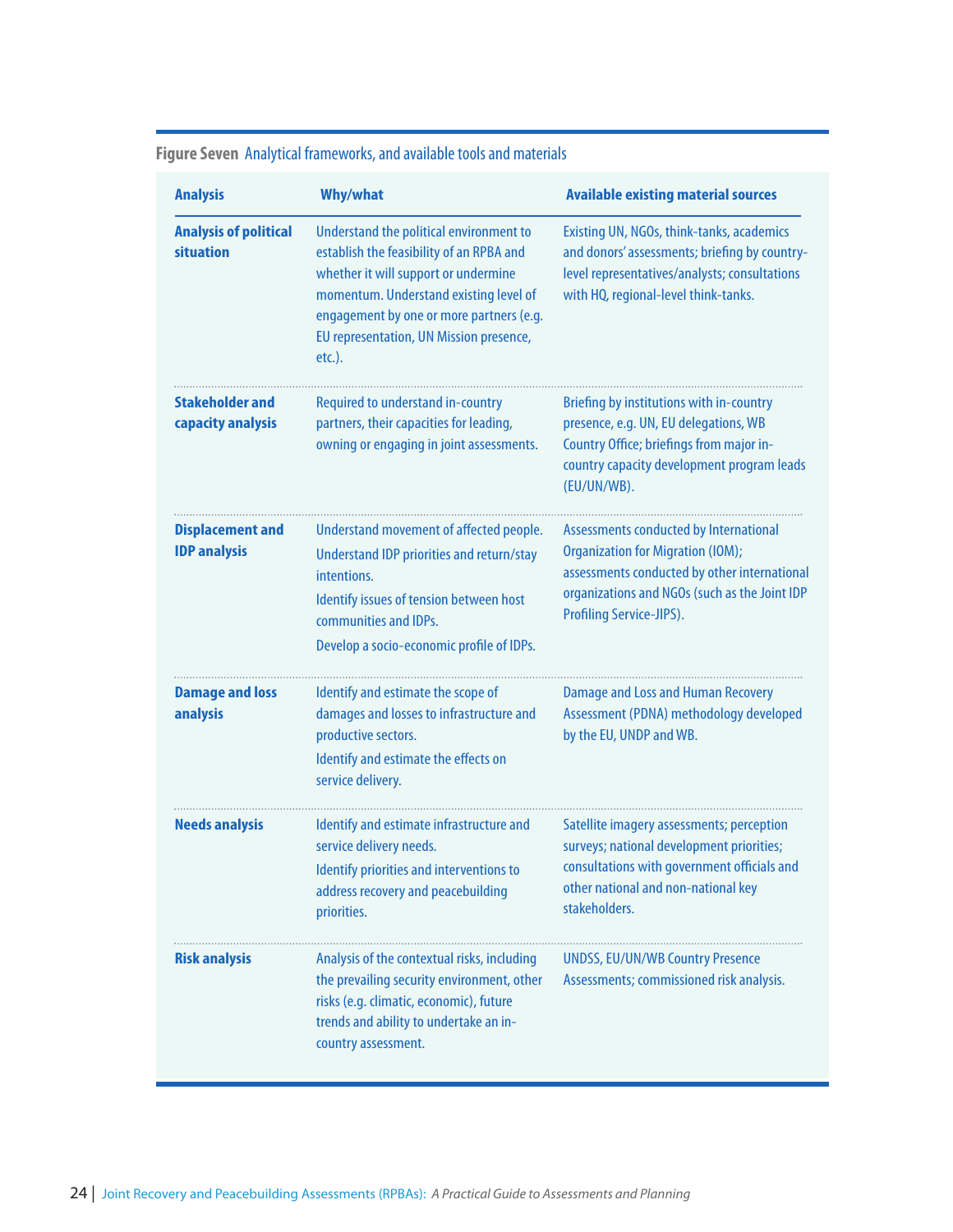| <b>Costing</b>                    | Identifying the costs of recovery and<br>peacebuilding needs through solid and<br>transparent methodologies                                                                                                                                                                                                                       | Costs of peacebuilding components in PRSPs;<br>handbook for PER of security and justice<br>sectors.                                                                                                                                                      |
|-----------------------------------|-----------------------------------------------------------------------------------------------------------------------------------------------------------------------------------------------------------------------------------------------------------------------------------------------------------------------------------|----------------------------------------------------------------------------------------------------------------------------------------------------------------------------------------------------------------------------------------------------------|
| <b>Scenario</b>                   | Develop potential scenarios of the future<br>development of the conflict; quide the<br>prioritization of needs and priorities                                                                                                                                                                                                     | Conflict analysis; data from such monitoring<br>databases as ACLED Assessments conducted<br>by International Organization for Migration<br>(IOM); assessments conducted by other<br>international organizations and NGOs,<br>including IOM, OCHA, UNHCR. |
| <b>Existing financial</b><br>data | A picture of in-country financial situation,<br>and donor financing architecture to<br>identify existing resources and gaps.                                                                                                                                                                                                      | Country programs; engaging with key donor<br>partners; EU-UN-WB dialogue.                                                                                                                                                                                |
| <b>Gender Analysis</b>            | Take into account the different needs,<br>roles, benefits, impacts, risks and access<br>to/control over resources of women and<br>men. They also include considerations of<br>intersecting categories of identity, such as<br>age, social status, ethnicity, marital status,<br>etc. to avoid reinforcing existing<br>imbalances. | Social analysis; baseline surveys and<br>assessments made by NGOs or other<br>international partners                                                                                                                                                     |

- 59. How will it be managed, coordinated, and quality assured? A coordination team, comprising of senior technical experts of the three partner organizations as well as relevant national stakeholders – working under the RPBA senior leadership team – should be established to provide direction and standard formats for presenting the information collected. The coordination team ensures linkages are made between different assessment areas with other assessment processes, ensuring synergies with on-going humanitarian or political assessments, PDNA, strategic reviews etc. The coordination team is also responsible for communication on the assessment process. It is a key responsibility of the coordination team, under the guidance of the RPBA leadership team, to ensure that the processisinclusive of, and owned by all relevant national stakeholders. This may require providing specific directions to the assessment teams on integrating consultations as part of their assessment work.
- 60. With the guidance of the RPBA leadership team, the coordination team is responsible for addressing any potential conflicts that may arise during this process. Depending on the nature and gravity of the dispute, senior leadership from headquarters (HLAG) and from the national counterparts may need to be involved.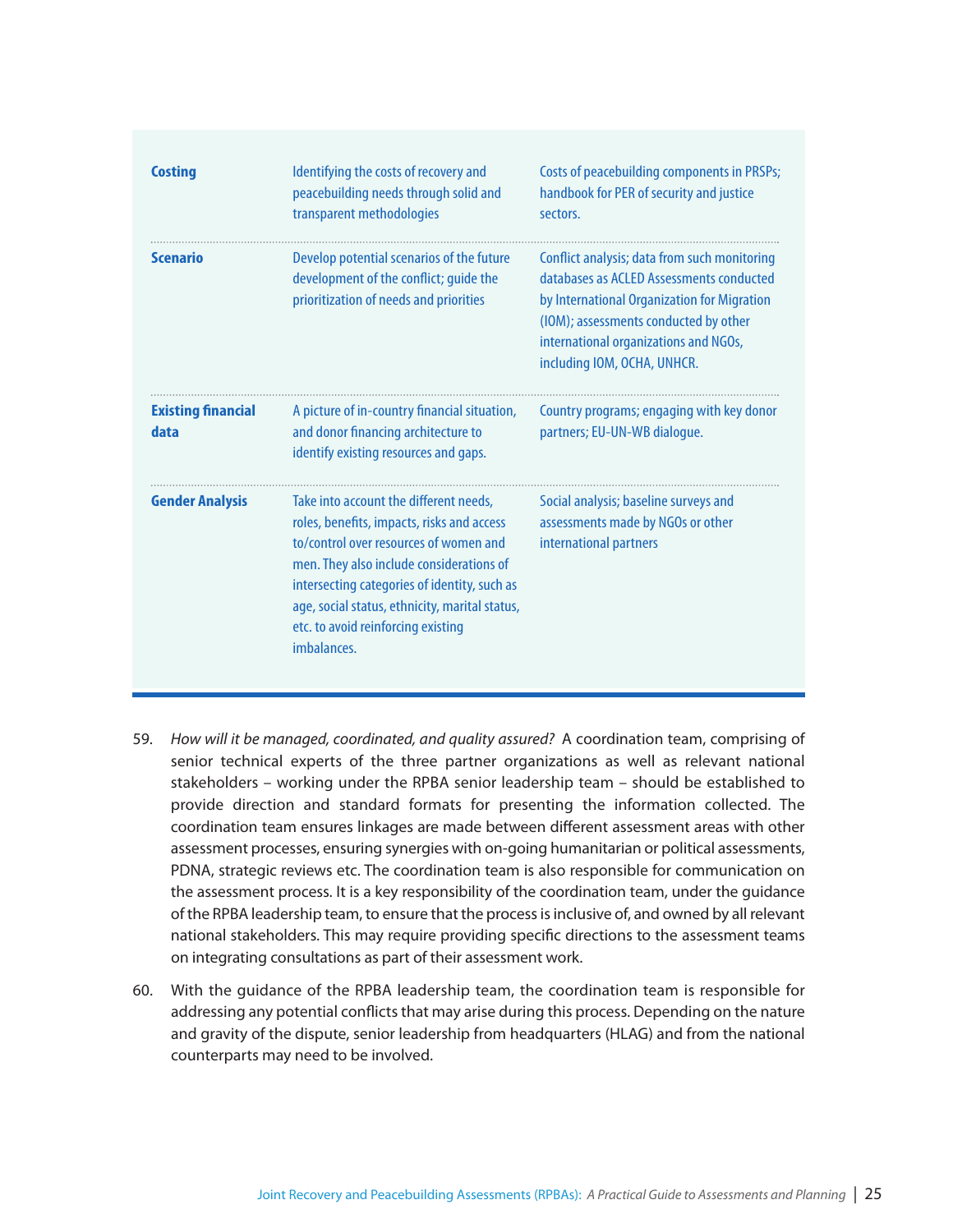61. What will it produce? The assessment will produce reports or notes with key recovery and peacebuilding needs per area or theme (also called pillars or sectors), accompanied up by the data. They will also include an indication of costing.

#### **Determining the keyrecovery and peacebuilding priorities**

- 62. What will it do? The most important, delicate, and substantive phase of an RPBA is reaching consensus around recovery and peacebuilding priorities, and the actions required to implement them. These need to be captured through a well-prioritized, sequenced, and evidence-based strategy, and reflected in a results matrix (Figure Twelve). Prioritization should be grounded in an agreed set of prioritization criteria.
- 63. The process of prioritization is based on agreed upon criteria (see Figure Nine) and is concluded through a process of extensive consultations and dialogue with all relevant national and international stakeholders. Consensus on the sequencing and timeframe in which the actions are to be implemented in order to achieve the expected recovery and peacebuilding outcomes is also a priority.
- 64. Who is involved and how to do it? All key national and international stakeholders should be involved in this process. Specific attention will be required to include:

| <b>National level</b>                                                                                                                                                                                                                                                                                                                                                                                              | <b>International</b>                                                                                                                                                                                                                                                                                                                                                                               |
|--------------------------------------------------------------------------------------------------------------------------------------------------------------------------------------------------------------------------------------------------------------------------------------------------------------------------------------------------------------------------------------------------------------------|----------------------------------------------------------------------------------------------------------------------------------------------------------------------------------------------------------------------------------------------------------------------------------------------------------------------------------------------------------------------------------------------------|
| • National political leadership<br>• Military leadership<br>• Relevant ministries<br>• Political parties, including from the opposition<br>• Non-state actors (groups involved in the conflict, in<br>peace or ceasefire negotiations)<br>• Civil society and community leadership<br>• Representatives of communities and groups most<br>affected by the conflict<br>• Private sector<br>• Women and youth groups | • Key regional actors (neighbours, countries with strong<br>influence on the region)<br>• Regional organizations (political and regional banks, e.g.<br><b>Islamic and African Development Bank, League of Arab</b><br><b>States, African Union, ECOWAS, Organization of American</b><br>States, etc.)<br>• Bilateral donors<br>• Relevant international non -governmental organizations<br>(NGOs) |

#### **Figure Eight Who is involved?**

65. In practice, a series of thematic workshops for each of the key expected recovery and peacebuilding outcomes should be organized to consider the results of the assessment (outlined in reports or notes). These workshops should aim to reach a consensus around the key priorities to take forward into a strategic recovery and peacebuilding plan. The priorities should be presented and sequenced as a results matrix. It isimportant to note that the expected high-level recovery and peacebuilding outcomes were agreed upon at the pre-assessment stage, and continue to inform the whole RPBA process. This stage aims to determine the sequencing and timing of each sub-priority and action.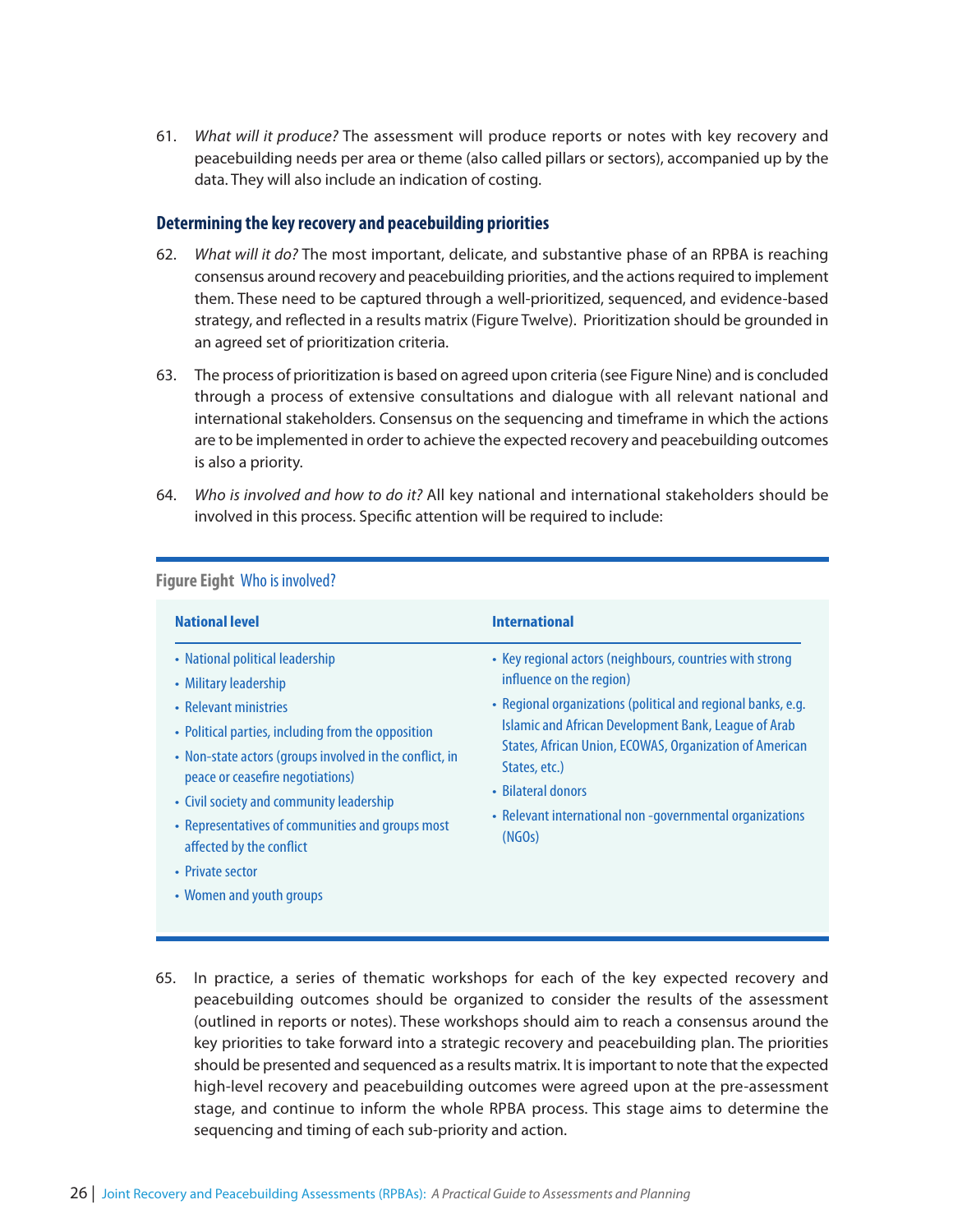#### **Figure Nine Criteria to prioritize activities**

The primary criterion for identifying priority actions is to focus on areas where lack of progress could lead to a reversal in the transitional and peacebuilding processes. Other criteria may include, for example, whether the activity will:

- Have an immediate impact/peace dividend, promote progress on national reconciliation, build people's confidence, reduce the critical risks that underpin the country's fragility;
- Target the most vulnerable and marginalised communities;
- Be implementable within the necessary timeframe, and taking account of the security environment, capacities and resources;and,
- Propose necessary reforms (political, security, social, economic) to build peace and prevent further violence. These criteria should include additional questions to check for conflict sensitivity.
- 66. In addition to criteria and conflict sensitivity considerations, this process should pay attention to both high-visibility actions and those endeavours that can generate 'quick wins' that could contribute to deepening and broadening national ownership and support for the peace or transition process. It should simultaneously consider less visible actions – in the areas of institutional capacity-building and reform, transparency, and governance of natural resources, for example – that are necessary to support longer-term recovery and peacebuilding efforts. Likewise, specific attention should be paid to political incentives and reforms necessary to support the recovery and peacebuilding process. These are critical to underpinning future governance, state capacity and accountability processes, without which ownership of the process risks becoming nominal and can lead to a reversal of gains at a later date.
- 67. A scenario approach, which identifies different scenarios for recovery and peacebuilding, should also be considered. It is particularly useful in highly volatile and rapidly changing transition contexts, where it should be integrated into the prioritization process and in the resulting recovery and peacebuilding strategy and results matrix. Typically, positive and negative scenarios are considered, with associated indicators that inform which scenarios should be considered for implementation (see Figure Ten as an example).

#### **Figure Ten** Scenario development in the north-eastern Nigeria RPBA

Since the conflict in the north-eastern part of Nigeria was rapidly evolving, it was prudent to plan recovery for more than one possible scenario. As such, drawing upon the conflict analysis, the conflict and displacement analysis teams of the RPBA developed three future scenarios: best-case, worst-case and status quo. Using data made available through IOM and other NGOs, as well as the Government's census, the teams generated projections of IDP populations and movements for each of the scenarios. The recovery and implementation strategies proposed in the assessment remained sensitive to the risks faced in the potential unfolding of the all three scenarios, while the RPBA provided costed recovery and peacebuilding interventions against the most likely scenario.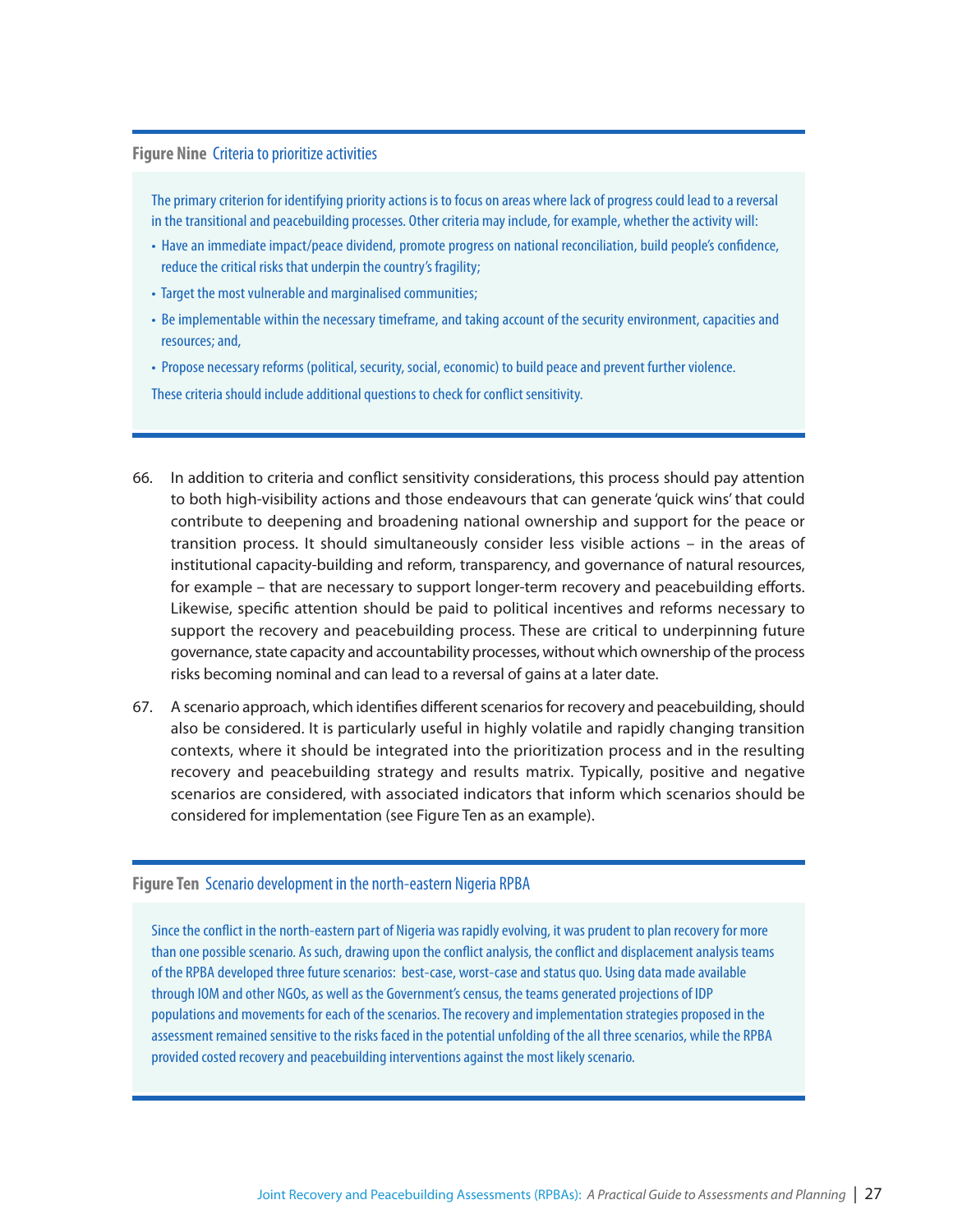- 68. Costing the recovery plan. A realistic plan needs to ensure that sufficient and timely funding will be available to achieve the priorities identified. The objective of the costing exercise is to estimate the necessary financial resources to implement priority activities and undertake critical early capacity-building. This will inform State budget processes, requests for external financing, as well as program commitments made by donors. There is a mutually informative link between the costing exercise and the government's budget. While existing budgets and State expenditures will inform the assessment's parameters for macroeconomic and fiscal sustainability, the estimated financing requirements for recovery and peacebuilding will be an important input in the preparation of subsequent budgets. The costing exercise is also a forum for capacity-building with national counterparts that can help ensure alignment of capacities with function, involve actors from central planning and finance ministries, and ensure that macro-economic assumptions provide a practical ceiling for costs without missing key national expenditures for peacebuilding (including security and political actions and ensuring equitable delivery of social services).
- 69. Donors often bypass the government budget in early post-conflict situations, choosing instead to channel resources in ways that prioritize speedy response and mitigate corruption risks. However, this approach risks undermining national ownership and leadership of recovery and peacebuilding efforts. It also reduces incentives for coordination between line ministries and the Ministry of Finance, between international partner programs, and between donors and government.While fiduciary capacity in the public administration following a prolonged conflict or crisis is often prohibitively low, the recovery planning process offers an opportunity for donors to rally around a common vision and plan for moving progressively back towards an 'on-budget' approach to recovery. If the government budget is not used as a central pillar for aid coordination at the outset, an opportunity to establish transparency, accountability and national ownership is lost.
- 70. The costing exercise within the joint recovery and peacebuilding planning process should therefore mirror – to the extent that its possible - the basic structure of a government's typical budgeting process. Responsibility for presenting overall costing will normally rest with the economic and public finance team, with strong representation from the Ministry of Finance. This team should: issue indicative guidelines on budget ceilings and formats to sector teams; allocate personnel to work with each team to develop consistent costings; and, ensure that teams are aware of the difference between transitional expenditures, which carry no direct recurrent liability for the State (e.g. Truth and Reconciliation Commissions, support to excombatants), and those which do (e.g. building new roads, schools or clinics). As with any normal budgeting exercise, needsidentified may outstrip available resources. The coordinating team will need to consider resource availability issues, such as short-term access to resources, absorption capacity, and long-term fiscal sustainability when reaching consensus for a prioritized plan. Where standard government processes are functioning, the final decisions on prioritiesidentified during the recovery planning process may be referred to cabinet or a budget sub-committee. Where the normal budget process is not yet functioning, proposals on prioritization may be developed by the coordinating committee and put forward to national leadership for validation. Costing exercises needs to be well documented and transparent and based on sound methodologies. In some cases, these methodologies might have to be developed. This might require working with other colleagues or outside experts with the necessary experience.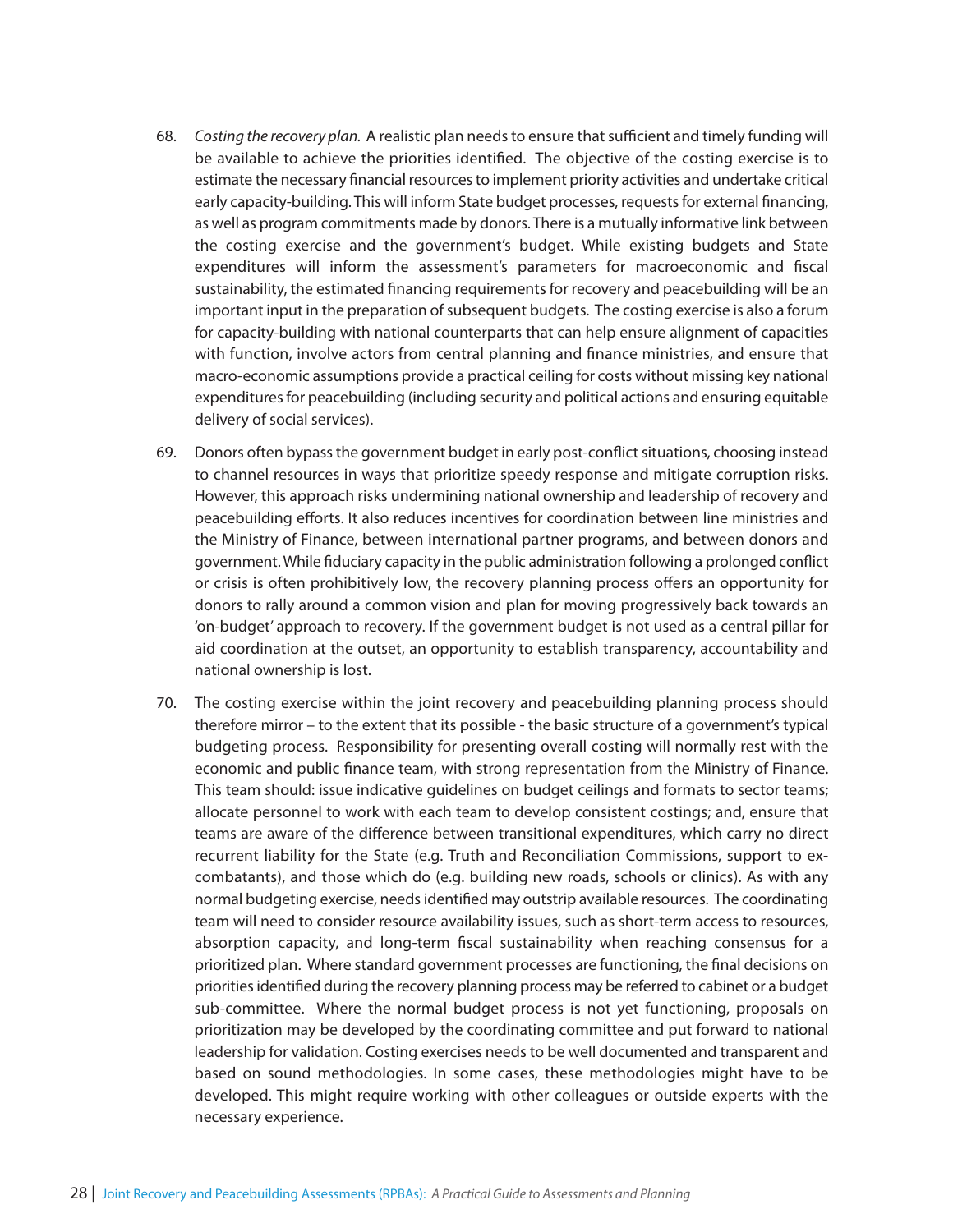- 71. What will it produce? This process will produce an agreement and a recovery and peacebuilding plan. The plan will contain strategic level priorities, and a results matrix that will capture the agreed priority actions in a sequenced, implementable and costed format. This will be used for implementation, monitoring and evaluation.
- 72. Figure Twelve outlines a basic structure for a results matrix. If different scenarios are foreseen, a matrix must be completed for each of the scenarios. In addition to highlighting the strategic outcomes, a vision for each of the areas or themes, and the sequence and costing of activities, the matrix should also indicate options for implementation and financing. (See below section on implementation and financing options).

#### **Implementation and financing options**

- 73. Starting early and considering different options. To ensure quick and effective implementation of the recovery and peacebuilding priorities identified through an RPBA, implementation and financing options must be considered as early as possible as an integral part of the process.
- 74. In considering these options, it is important to bear in mind that RPBAs often take place in volatile contexts, where several other initiatives are concurrently on-going, where different institutions and capacities exist and new ones may emerge, and where mobilizing resources may or may not be the primary concern. At times, ensuring that adequate mechanisms and capacities are in place both to implement the priorities of the recovery and peacebuilding plan, and to coordinate and monitor the implementation process may be a higher priority than securing financing.
- 75. It is, therefore, crucial that this element of the RPBA includesthe mapping of existing resources and capacities, and the identification of gaps, as well as the best approaches to address these shortcomings. These approaches should be assessed both in absolute numbers, across priorities, and in terms of instruments and capacities required to coordinate, execute, and monitor implementation.
- 76. How to do it? A small dedicated team is well-suited to map existing implementation and financing capacities, resources and mechanisms and, to then identify options for effective implementation (including coordination and monitoring) of the recovery and peacebuilding plan. The team will consider a variety of issues, including:
	- The context (e.g. type and level of crisis, national or sub-national conflict, etc.);
	- The macro-economic environment and availability of resources (i.e. the budget envelope);
	- The institutional realities of the host government, the tripartite partners, and other partners (including capacities to implement, coordinate and monitor the outcomes of an RPBA);
	- The emerging recovery and peacebuilding priorities and their sectoral or cross-cutting characteristics;
	- Existing national programs, and those of partners, and their respective financing mechanisms; and
	- Other considerations such as the phase of a recovery and peacebuilding effort (diplomatic and political actions may be required at an earlier stage, and substantive programs such as SSR, may follow as political reforms are on-going).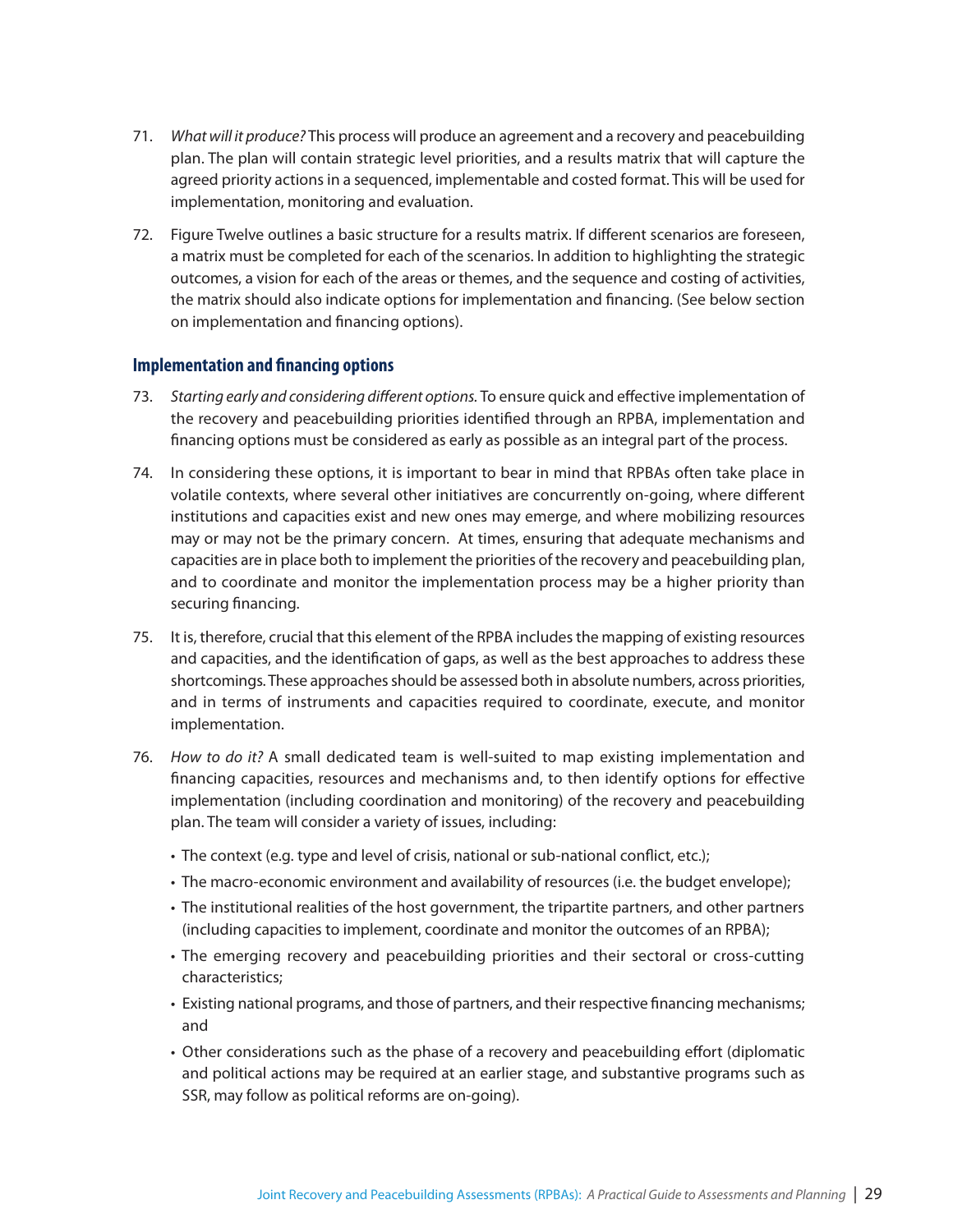#### **Figure Eleven** Maximizing the use of financing mechanisms

The national budget should be the primary vehicle for implementing agreed recovery and peacebuilding priorities. However, a more systematic use of existing funding instruments, or the creation of new mechanisms such as MPTF, could be considered to implement the recovery and peacebuilding plan. Each partner organization has flexible funding instruments that could be used strategically to provide catalytic support and early results in crisis situations, particularly where peacebuilding and stabilization are immediate priorities. These include the UN Peacebuilding Fund (PBF), the World Bank State and Peacebuilding Fund (SPF), and the EU Instrument Contributing to Stability and Peace (ICSP). They present an opportunity for the partners to bring their collective weight to promote early strategic action following an assessment (and or to support the assessment itself) and provide momentum to peacebuilding/recovery efforts while more detailed assessments are carried out or other funding streams are being mobilized.

- 77. Based on the mapping, the planning and financing options proposed may suggest:
	- Using and strengthening national capacities, including existing institutions, plans, programs, and the budget. The implementation and financing options will need to consider whether such mechanisms are strong enough and/or what measures may be required to strengthen them so that they can be used to implement and finance the recovery and peacebuilding plan;
	- Initiating new nationally-led program and financing modalities;
	- Developing new programsindividually or jointly by the tripartite institutions and with national and/or other partners;
	- Adapting, improving, or influencing existing recovery and peacebuilding processes and programs;
	- Adapting, improving, or influencing existing financing mechanisms of multi- and bi-lateral partners (e.g. existing Multi-Partner Trust Funds (MPTFs), Peacebuilding Fund, EU Instrument Contributing to Stability and Peace (ICSP) (see Figure Eleven); and
	- Creating new partnerships and financing mechanisms(i.e. Compacts, Trust Funds) that assign clear responsibilities to each partner with regards to implementation and financing.
- 78. Coordination and monitoring. The team will also present options to ensure mechanisms and capacities are in place to coordinate and monitor the implementation of a recovery and peacebuilding plan. In some circumstances, this role could be played by an existing agency such as the aid coordination office of planning or finance ministries. In these cases, capacities and resources will most probably need to be strengthened, and the mandate adjusted including to ensure capacity to coordinate across different government departments and national institutions; coordination will also need to extend to a broader range of international partners (e.g. security actors), and will require senior level government support to facilitate agreement on process and level of engagement (e.g. in CAR this involved forging a mutual accountability framework at the level of the President). In other contexts, a new mechanism may have to be created with specific responsibility to coordinate and monitor the implementation of a recovery and peacebuilding plan that results from an RPBA. This was the case in Ukraine, where an agency was established to manage the reconstruction effort in the east, accompanied by a special Multi-Partner Trust Fund.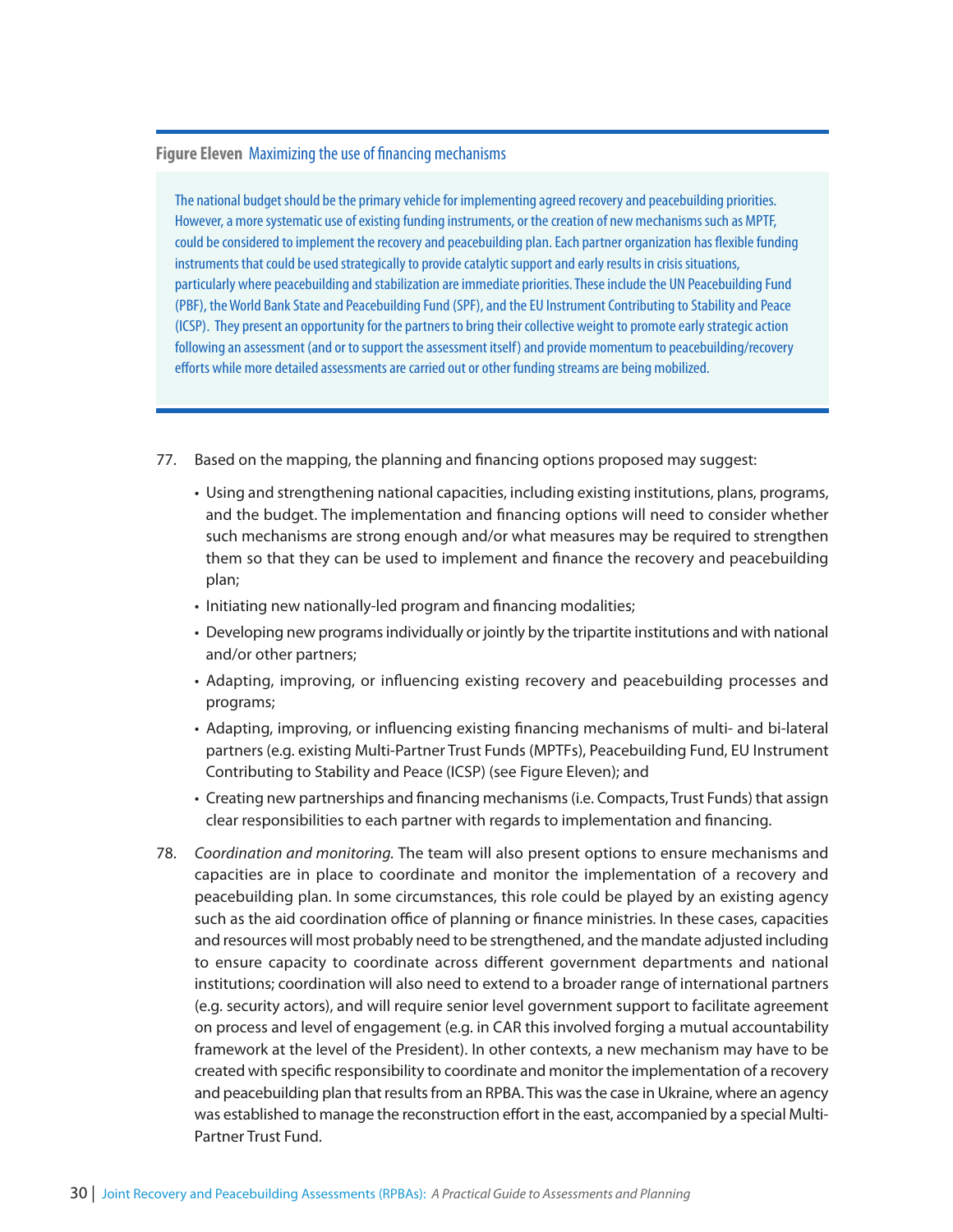79. What will it produce? Options for implementing and financing the agreed upon recovery and peacebuilding plan (outlined in the high-level strategy and results matrix), and for coordinating and monitoring the progress made with implementation will be presented and integrated in the matrix and in the final report of the assessment.

| <b>Recovery and</b><br>peacebuilding<br>priority<br>area/theme                                                                                | <b>Baseline</b>                                                                   | <b>First 6 months</b>                                                                                                       | <b>Second 6</b><br>months | Year <sub>2</sub>          | <b>Year 3-6</b>    | <b>Implementation</b><br>and financing                                                                                                                                          |
|-----------------------------------------------------------------------------------------------------------------------------------------------|-----------------------------------------------------------------------------------|-----------------------------------------------------------------------------------------------------------------------------|---------------------------|----------------------------|--------------------|---------------------------------------------------------------------------------------------------------------------------------------------------------------------------------|
| <b>Area/theme</b>                                                                                                                             |                                                                                   |                                                                                                                             |                           | <b>Priority activities</b> |                    |                                                                                                                                                                                 |
|                                                                                                                                               |                                                                                   | Vision: [Outline vision for the recovery and peacebuilding area in the short- and long-term]                                |                           |                            |                    |                                                                                                                                                                                 |
| Outcome:<br><b>Describe</b><br>outcome of<br>sub-theme and needs, per<br>how this links<br>to, and helps<br>achieve, overall<br>theme vision. | <b>Baseline:</b><br><b>Outline</b><br>baseline and<br>sub-region, as<br>required. | <b>Description:</b><br>Immediate<br>actions during<br>the first 6<br>months. Break<br>down per sub-<br>region as<br>needed. | <b>Description:</b>       | <b>Description</b>         | <b>Description</b> | <b>Highlight</b><br>existing<br>capacities and<br>mechanisms<br>that can be used<br>for delivery<br>during first year,<br>and mechanisms<br>and institutions<br>that need to be |
|                                                                                                                                               | Source:                                                                           | Indicator:                                                                                                                  | Indicator:                |                            |                    | developed.<br>It should also<br>indicate sources<br>of financing                                                                                                                |
|                                                                                                                                               |                                                                                   | Cost:                                                                                                                       | Cost:                     |                            |                    | based on a<br>mapping of<br>existing<br>resources and of<br>who does what.                                                                                                      |

#### **Figure Twelve** Results Matrix

#### **Strategicrecovery and peacebuilding outcomes**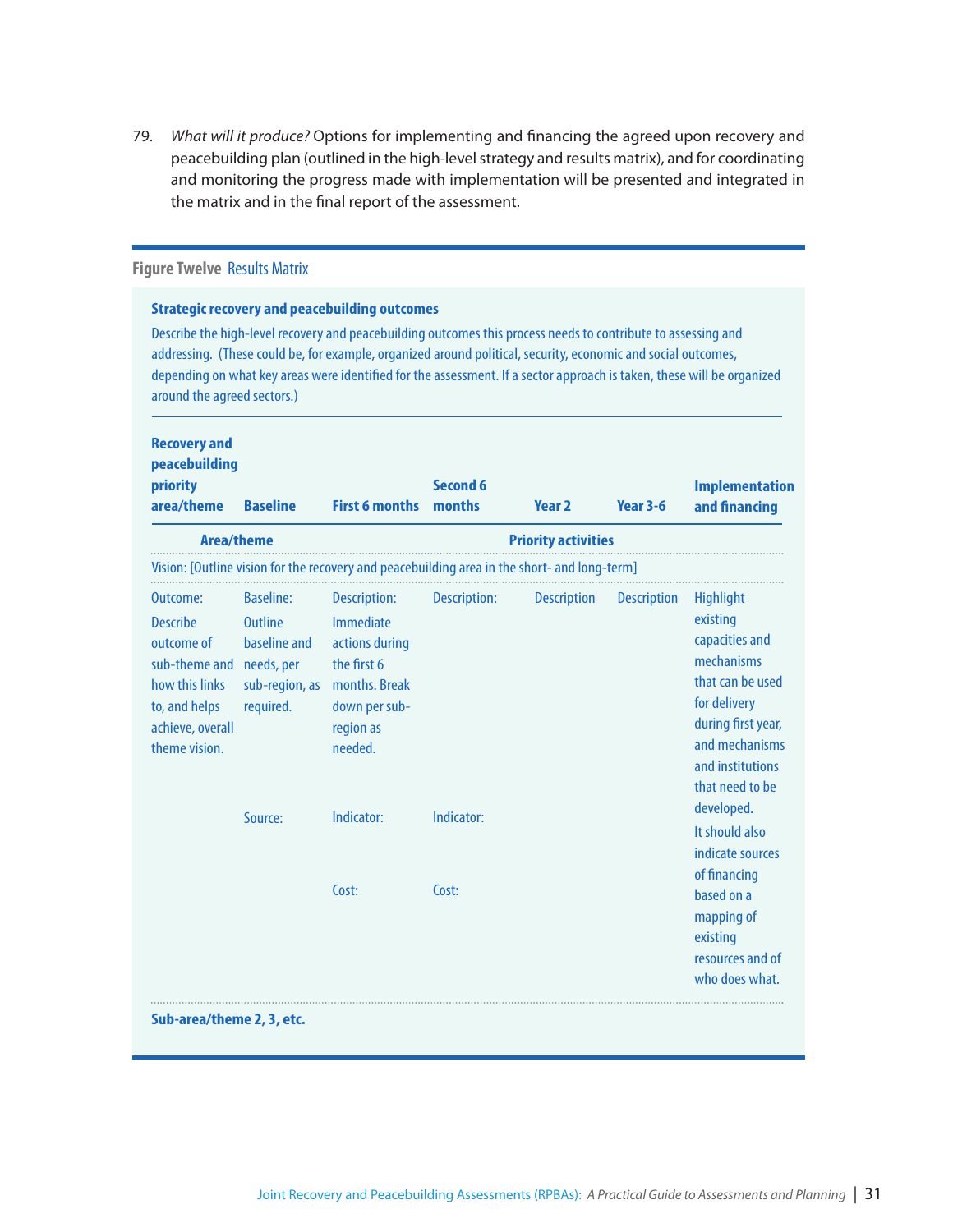- 80. What is the end product of this assessment, prioritization, and planning? The end product of the assessment, prioritization, and planning process, which is produced by the RPBA coordination team, will be a final strategic recovery and peacebuilding plan and a results matrix. These outputs will be accompanied by an indicative plan for implementation, including coordination and monitoring arrangements, and financing options. These elements will be presented in a report to be formally validated by the national government, or appropriate counterpart through a senior level event.
- 81. The final report will provide a summary of the RPBA proceedings and findings. Figure Thirteen presents essential sections of the standard final report:

**Figure Thirteen** A standard RPBA report

- A standard report should comprise the following parts.
- a. The scope, objectives and approach of the RPBA;
- b. A shared understanding of the conflict context (the key findings of the conflict analysis);
- c. A vision for recovery and peacebuilding (what recovery and peacebuilding would look like, and what are the high level, strategic outcomes);
- d. A prioritized plan for recovery and peacebuilding;
- e. Specific options for the implementation and financing of this prioritized plan (points d and e are normally presented in a results matrix, with costing included); and,
- f. Annexes.
- 82. Lessons learned on the format of reports and plans include the need to:
	- Use easily understood language rather than technical or development jargon. Reports written or guided by national counterparts in language which reflects national realities may be less familiar to donors, but are more likely to resonate with national stakeholders;
	- Keep it short and simple: 200 page reports stand little chance of being used as regular reference documents for implementation, no matter how well-analysed. An overview report may be supported by more detailed technical analysis, but should be kept as brief as possible. The result matrix, which is the main implementation framework, should be summarized in a 4-8 page format;
	- Build in sufficient time to negotiate the final text and conduct gap filling exercises, and exercises designed to avoid duplication; and,
	- Ensure translations, where required, are available quickly, and that effective communication and dissemination strategies are set in place.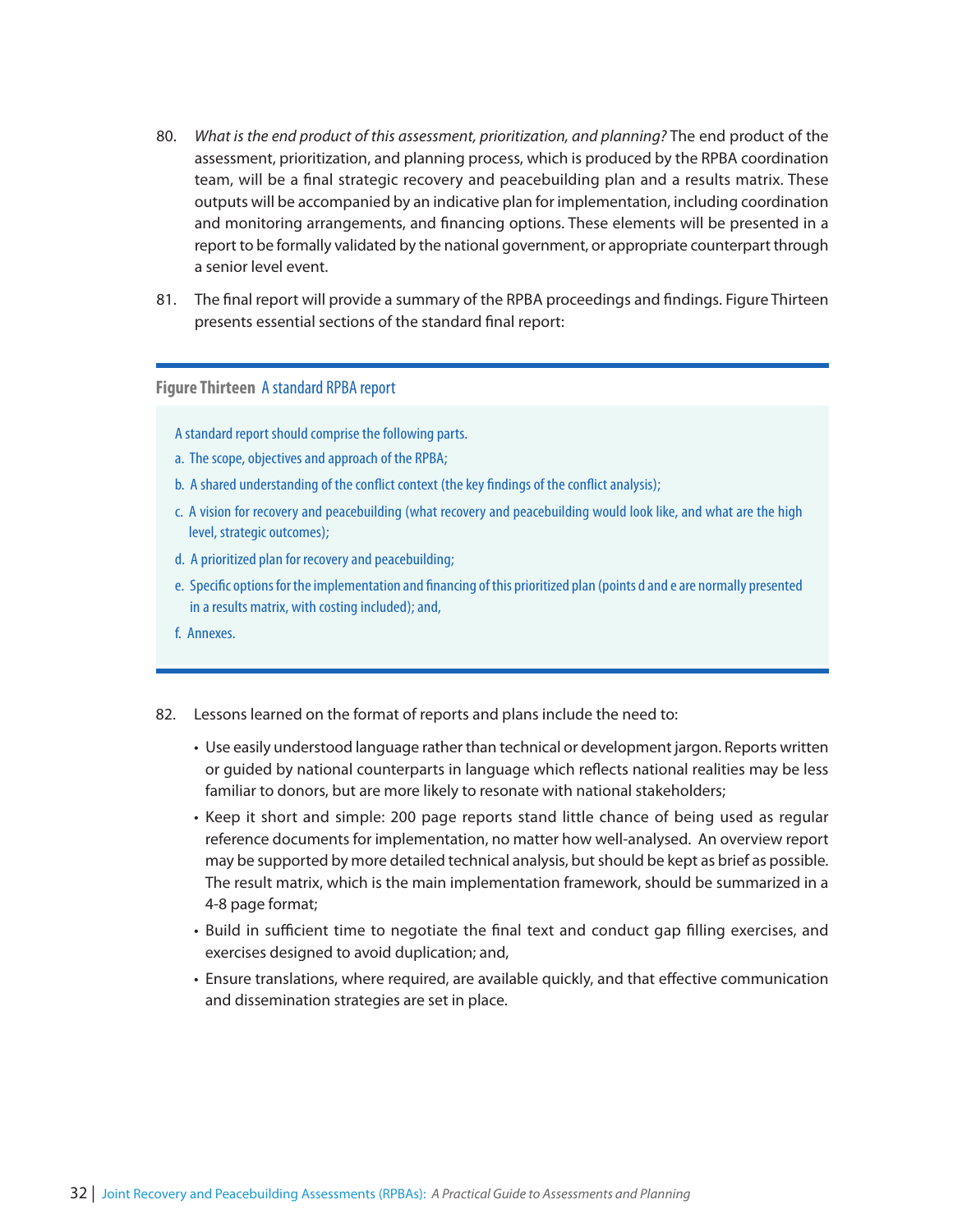#### **iii. Validation and finalization**

The final phase of the RPBA includes finalization of the documentation, validation of work produced, and agreement on the way forward to implement the recovery and peacebuilding plan. Implementation then begins. The last effort within the RPBA mandate is to produce 'lessons learned' on the process.

| Figure Fourteen Overview of steps to be taken during the validation and finalization phase |  |
|--------------------------------------------------------------------------------------------|--|
|--------------------------------------------------------------------------------------------|--|

#### **III – Validation and finalization**

- Formal validation of the recovery and peacebuilding plan.
	- Agreement on implementation and financing arrangements.
	- Lessons being learned.
- Formal agreement on the recovery and peacebuilding plan, implementation and financing arrangements.
- Launch of the implementation phase
- Lessons learned on the RPBA process.

#### **Formalize the agreement on the plan and on the implementation and financing arrangements**

- 83. How to do it? The final outcome of an RPBA, formalizing the agreement on the recovery and peacebuilding plan, and implementation and financing arrangements for the plan, will all require political commitment on behalf of government and partners. This may take the shape of an international conference to discuss policy and financial commitments, agreement on a reform agenda, a mutual accountability framework, etc.
- 84. What will it produce? An agreement by the national authorities and the relevant representatives of the international community on the RPBA documentation should be the outcome of this process. It may include:
	- The **recovery and peacebuilding strategic plan** and results matrix;
	- **Coordination framework**: Implementation arrangements (mechanisms and processes that will be used for implementation, including coordination, and a monitoring and evaluation framework, assignment of roles and responsibilities across national and international actors, options for mutual accountability);
	- **Financing instruments/mechanism**: Financing arrangements (use of national budget, existing Trust Funds, new MPTFs, bilateral funding), and;
	- **Monitoring and reporting systems**: Provisions for strengthening or setting up necessary mechanismsfor implementation and monitoring, including for undertaking necessary reforms to allow for implementation and financing of the recovery and peacebuilding plan.
- 85. How will it be done? The recovery and peacebuilding plan will be implemented based on the decisions taken in the previous stages of the RPBA. For RPBA processes that have been robust in their discussions and agreements around implementation and financing, a coordination plan and implementation and financing arrangements would have been decided by the time of the validation process. It is also worth noting that implementation may require a set of other supporting interventions, such as building the capacities of national bodies responsible for implementation.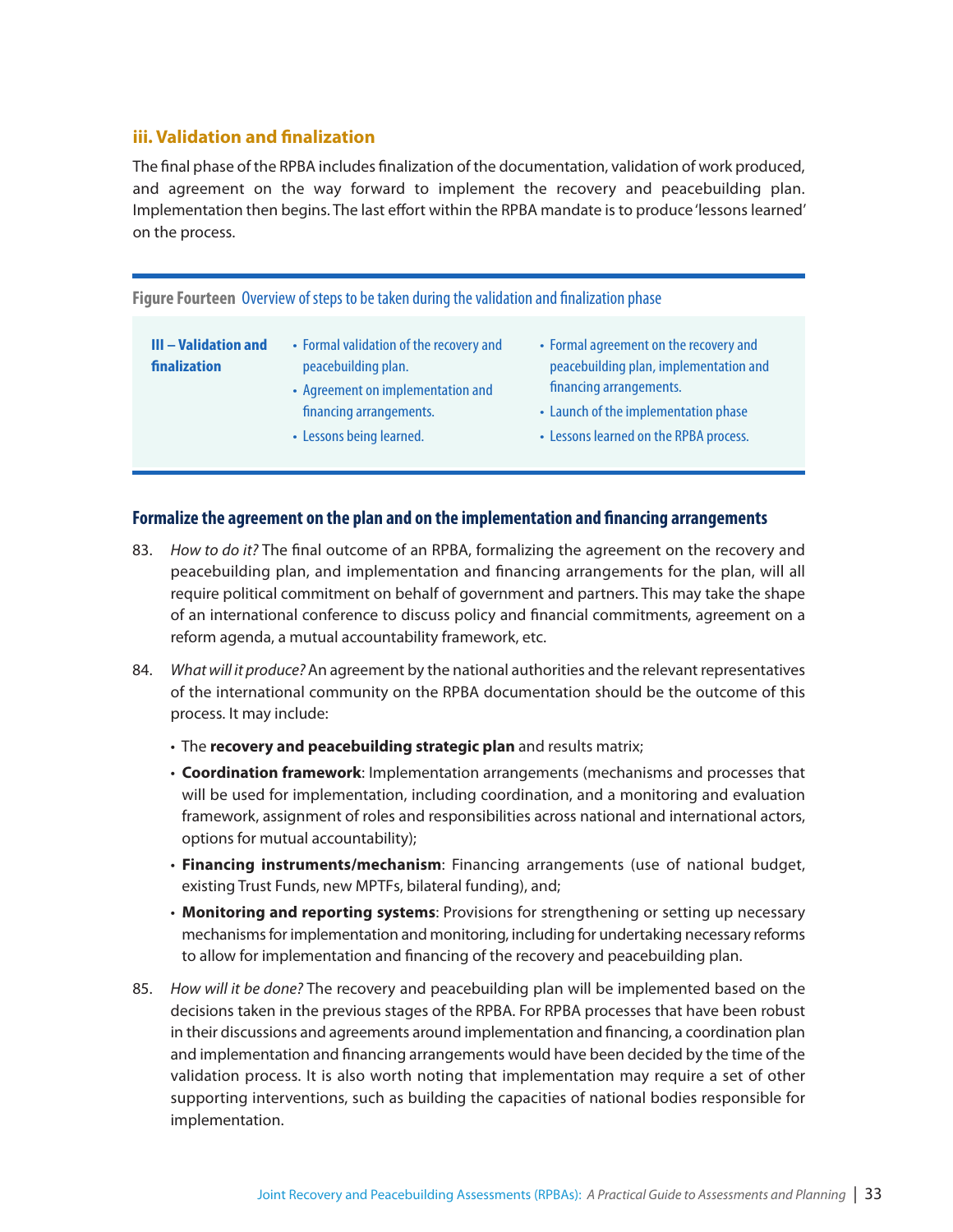#### **Figure Fifteen** Monitoring and adjusting implementation

Crisis-affected environments are characterized by high volatility. Needs may change (new population displacements for example); priorities may change (awareness that a marginalized region or population segment poses a risk for peacebuilding if their needs are not addressed); and, national counterparts may change, with implications for recovery and peacebuilding priorities. Reforms or capacity-building initiatives may prove to be more difficult than originally envisaged, necessitating changes in timeframes and/or sequences. The composition of the donor or international support group may also change. Lastly, costs of recovery may change, due to security conditions or changes in possible sources of supply of materials and services, or price fluctuations which are common in post-conflict countries. This requires an ability to regularly monitor and review the implementation of the recovery and peacebuilding plan, and also flexibility in the plan itself, so that it can be adjusted.

The process of monitoring and adjusting the recovery and peacebuilding plan is best achieved through regular meetings between national leadership and international areas of responsibility. In most cases, the national unit established to coordinate the recovery plan will provide a report at regular (three or six months) intervals concerning what has been achieved in terms of national and international actions identified as priorities under the plan. This document will then be used as the basis for regular meetings between national authorities and their international partners to consider which areas are 'off track' or at risk of becoming so, and adjust efforts accordingly. More significant adjustments to priorities will normally be made annually, and aligned with the regular government planning and budgeting cycle.

#### **Lessons being learned**

86. Purpose of the exercise? To assist in the continuous learning and refinement of the RPBA methodology and process, it isimportant that RPBAs build in a mechanism for learning lessons from each iteration of the process. These lessons should be shared with appropriate headquarters and capitals in order to systematically capture the experiences and ensure their incorporation into updated guidance materials, to be shared more broadly.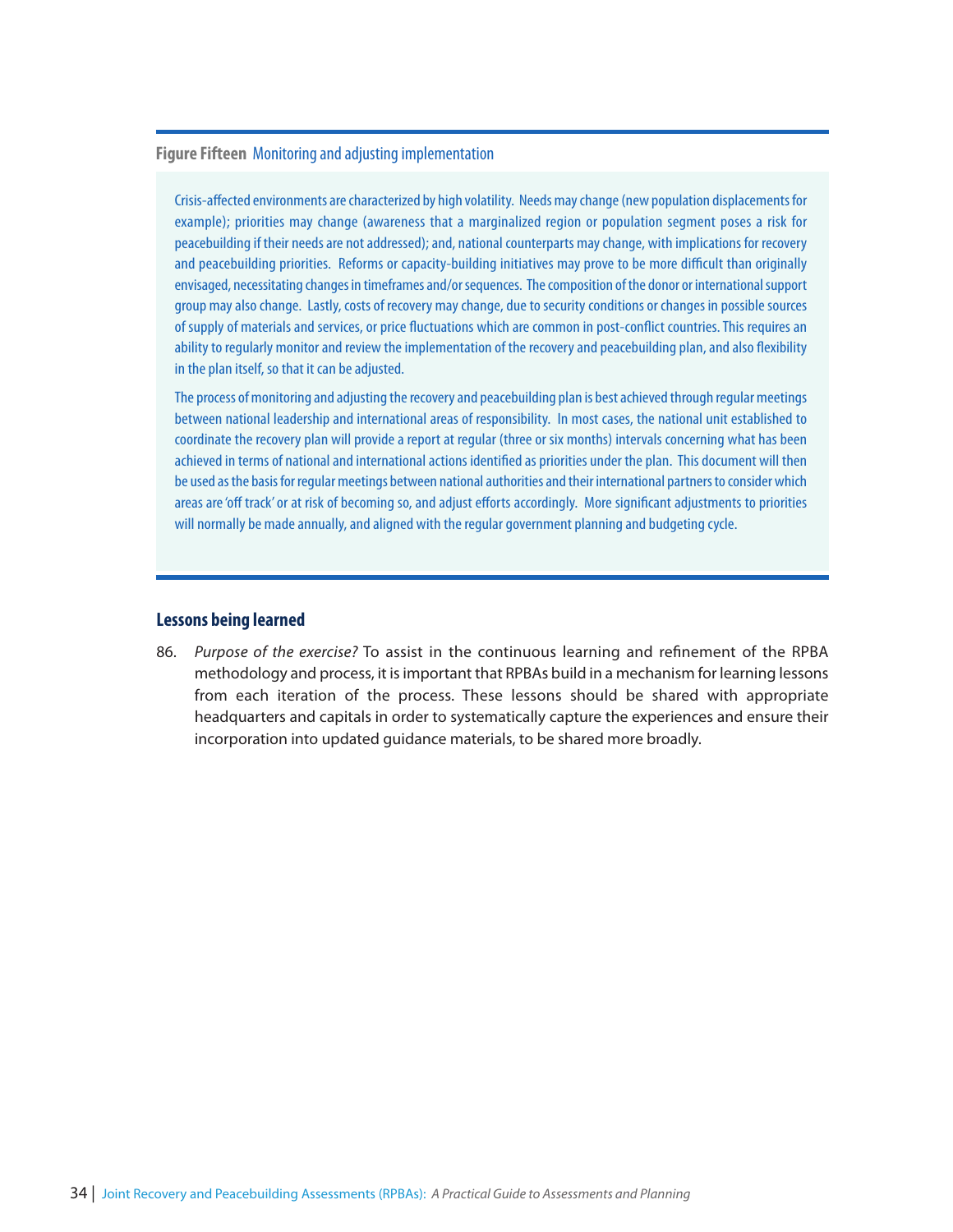## **NATIONAL OWNERSHIP AND INCLUSION**

- 87. What does it mean? National ownership and inclusion are essential for an effective RPBA process and for the implementation of the strategies outlined therein. The most direct and effective way to promote ownership is to ensure that an RPBA process is nationally-led and designed to support/use national processes (a fragility assessment, a national recovery and peacebuilding plan), using and/or building the necessary national systems and capacities to do so as an integral part of the process.
- 88. Different approaches to ensuring ownership and inclusion, however, may be possible depending on the context. This has implications for the process, the methodology, and the type and levels of resources (including capacities, expertise and financial resources) that must be made available to the RPBA.
- 89. Considerations to take into account early on in the process and throughout its duration include the real or perceived legitimacy and capacity (including the presence over the territory) of national authorities, and of other relevant national actors. The sensitivity of the on-going political or peace process will also determine how national actors engage with an RPBA process.
- 90. How to do it? During the initial stages of the RPBA process, partners must map out and assess the legitimacy, capacities, and effectiveness of national stakeholders/institutions, as well as their interests, and opportunities for their participation. Most of this work should be undertaken through informal discussions during the pre-assessment phase and during the scoping mission. Options will be identified to ensure a high level of ownership and inclusion, given the context. In doing so, partners must also consider such things as access and security for national and international staff, among others.
- 91. If and when it is possible to ensure maximum national ownership and inclusion of all relevant stakeholders - in particular women, youth, non-state actors, and communities most affected by the conflict - this should be pursued through practical steps and at key moments during the process:
	- **Pre-assessment**: Partners assess, through conversations with relevant national authorities and other national stakeholders, their interests and commitment to undertaking an RPBA prior to deciding whether to proceed. Those undertaking the pre-assessment will also consider any available information that enables them to assess their legitimacy, capacity and effectiveness. Based on these informal conversations, and an initial stakeholders' mapping, partners will continue the consultation with national stakeholders during the scoping mission. Consultations should be organized at the national and sub-national levels. The scoping mission is a key moment to reach out to non-state actors at the national and sub-national levels. An important task for the senior



Partners assess, through conversations with relevant national authorities and other national stakeholders, their interestsand commitment to undertaking an RPBA prior to deciding whether to proceed.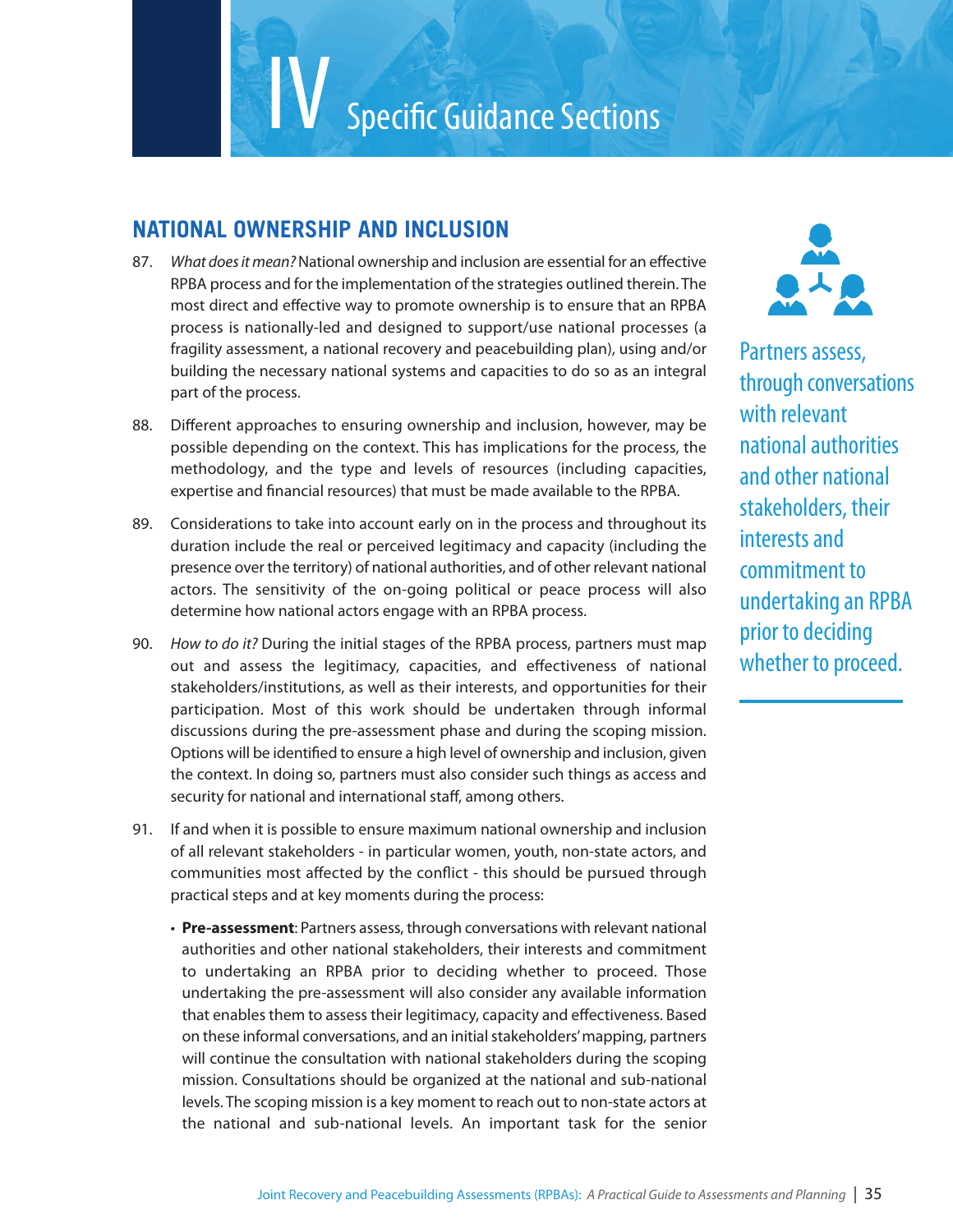representatives during the scoping mission will be to assess the political environment. Clear options to ensure the ownership by, and inclusion of, key national stakeholders are presented in the scoping mission concept note and will inform the decision on whether to proceed with an RPBA, and what type of process is required.

- **Assessment, prioritization, planning**: There are several ways to ensure ownership and inclusion at this stage of the RPBA process, including: setting up and/or providing capacities to a national mechanism to lead all or part of the assessment; ensuring representatives of relevant national bodies and non-state entities are part of the governance and implementation mechanism; ensuring these representatives are included in assessment teams; making extensive use of national expertise, including at the senior and local levels; and, using regional expertise. Sufficient time and resources must be dedicated to allow for extensive consultations during the field assessment work and during the process of prioritization, once the field assessment in completed and the recovery and peacebuilding plan is developed. In addition to traditional consultations (workshops), other approaches to seek the views of national stakeholders include perception surveys and the use of traditional media and social media (see Figure Sixteen). Such approaches should first build upon any existing civil society or community engagement processes, and broader social accountability mechanismsthat are in place, and should strive to include those hardest to reach (for example through mechanisms established in humanitarian response).
- **Validation and finalization**: At this stage it will be important that all relevant national stakeholders formally confirm their agreement with the recovery and peacebuilding plan that results from the RPBA, and the implementation and financing arrangements proposed for implementation, monitoring and evaluation.
- 92. The capacity to engage with non-state actors depends on a range of issues including:
	- Their relationship with the national authorities (on-going ceasefire or peace negotiations);
	- How they are perceived by the population;
	- Whether there is any legal or political impediment for the three partner organizations in terms of their engagement with non-state actors; and,
	- Issues related to access.
- 93. RPBAs may be required in instances where low capacity and/or low legitimacy induced by conflict have rendered national ownership and inclusion problematic. When a decision istaken to proceed with an RPBA in such a context, options include:
	- **Low capacity**: Integrating capacity-building measures throughout the process, including by providing additional staff and expertise; it can be helpful to use regionally-based expertise.
	- **Low legitimacy**: Enhancing the consultation component of the RPBA; maximizing work at the sub-national and local levels, and using methodologies that include extensive use of perception surveys, beneficiaries feed-back, and social media; work with and through the diaspora.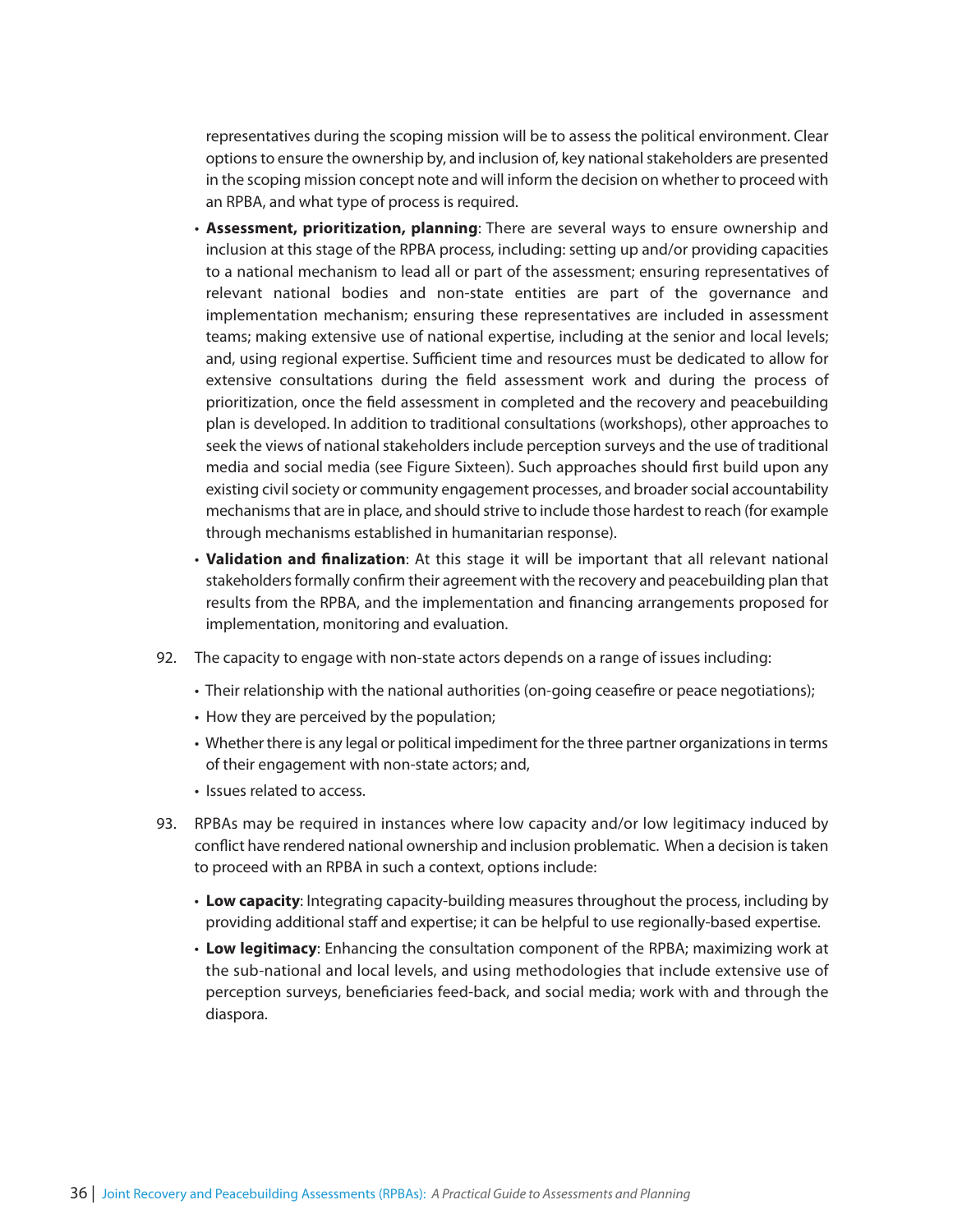#### **Figure Sixteen** Mali - Joint Assessment Mission

The Joint Assessment Mission in Northern Mali (Mission d'Evaluation Conjointe, MIEC, 20015-16) aimed to identify needs and priorities, as well as related costs, to ensure a rapid recovery, address poverty and promote development with a view to ensuring these regions reach the same level of development as the rest of the country within the next 15 years. The assessment also included a review of implementation, financing and monitoring mechanisms that are required to ensure that the various activities identified can be implemented in the current, high-risk operational environment.

The MIEC organized available information into fifteen thematic notes, each including a situation analysis and an expected results matrix for the planned transition period, and outlining the main activities to be implemented.

Simultaneously, priorities related to security, peace, stability and development were assessed from the perspective of populations in northern Mali through four perception surveys focused on households, administrative authorities, health centres, displaced groups, and refugees.

Finally, local authorities and civil society representatives from the three relevant regions, as well as the Government and other stakeholders in Bamako, were consulted in order to further prioritize proposed measures.

### **EMBEDDING CONFLICT SENSITIVITY IN RPBA PROCESSES**

- 94. RPBAs are undertaken in complex and contested political situations. Even when significant armed violence declines or comes to an end, the factors underlying the outbreak of violence, as well asthe legacies of the recent violence, often remain highly sensitive. The risks of relapsing into violent conflict in such contexts are extremely high, and consequently any external involvement in these settings risks being impacted by conflict, and will have impacts (both positive and negative) on conflict dynamics and the prospects for human security, sustainable recovery and peace. It is therefore incumbent on all stakeholders to take and promote a'conflictsensitive' approach through RPBAs.
- 95. A conflict-sensitive approach starts and continues with good analysis. Conflict sensitivity can be defined as:
	- Ensuring a deep understanding of the context. Understanding the potential interaction between any planned action/intervention and the context: how will interventions affect the context, how will the context affect interventions.
	- Designing/revising/adapting planned interventions in order to minimise negative and maximise positive impacts on conflict and peace.
- 96. Conflict sensitivity must be applied at a strategic level: in relation to the overall approach to recovery and peacebuilding; through specific peacebuilding interventions; and, throughout all aspects of the assessment and intervention planning and implementation, across all sectors and cross-cutting issues - including those that appear to have little relevance to conflict issues and those that are assumed to be purely positive by their nature (see Figure Two for more information).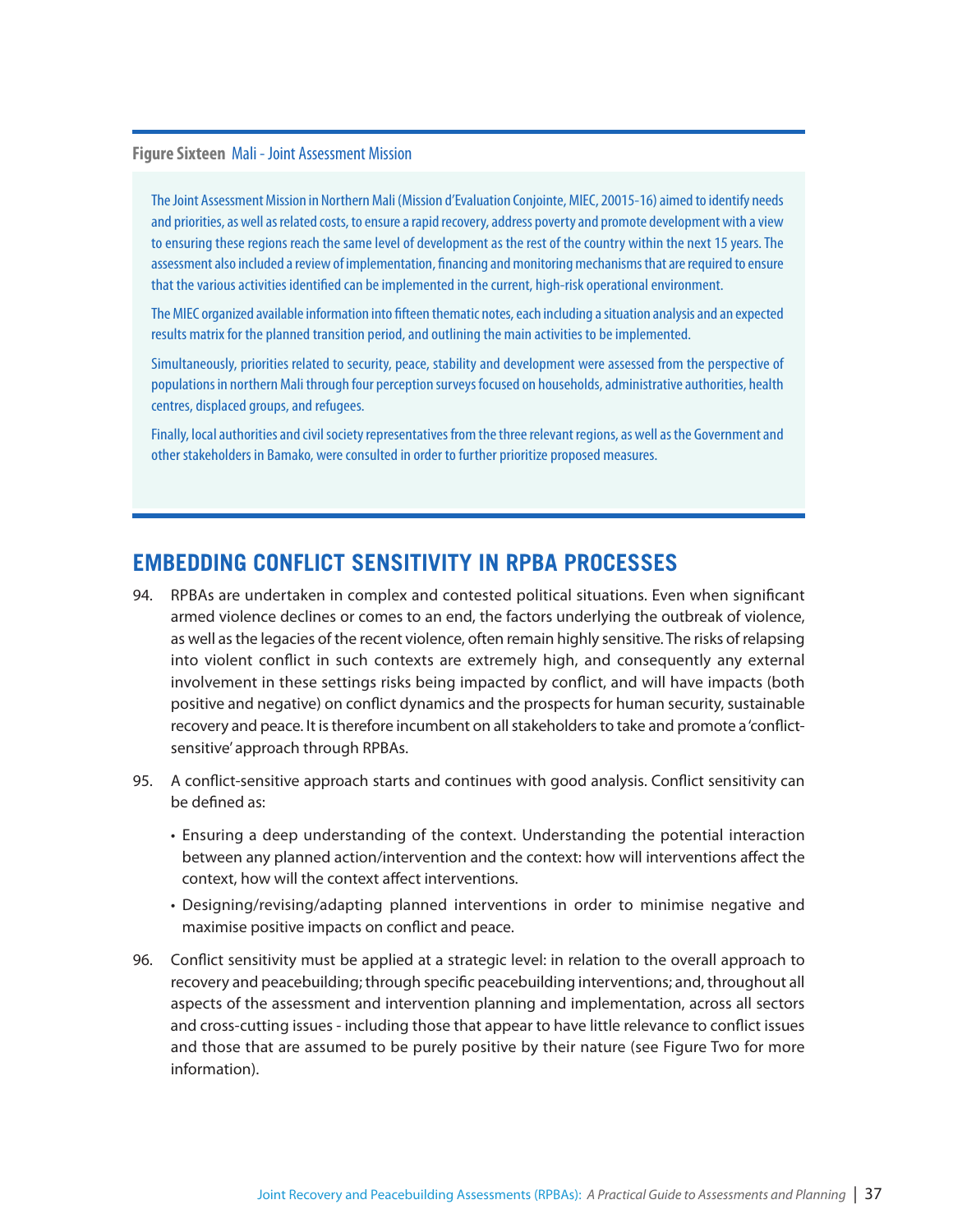#### **Conflict analysis methodology**

- 97. The EU, WB and UN have methodologiesfor undertaking conflict and fragility assessments, and have been involved in joint analysis processes. In all cases the analysis approach should be tailored to the specific context and purpose whilst following the general framework:
	- i. **Review** of the **context** in which conflict emerges. This includes a description of the geographical context, the main political and economic features, history of conflict and its impact, as well as the legal and political context. Existing literature, lessons learned and evaluations can point out the gapsin knowledge that need to be filled in order to be able to understand the context.
	- ii. **Analyse** the (possible) **causes of conflict** and insecurity, distinguishing between **structural causes** such as underlying trends and historical drivers, **proximate causes**, and the immediate **triggers** of violent conflict. Internal causes, drivers and triggers deriving from within the nation-state, as well as external causes, drivers and triggers heightening internal drivers, need to be considered. Triggers in particular could include external economic (price or financial) shocks. Where applicable, the analysis should consider the factors facilitating radicalisation and contributing to vulnerability to violent extremism. Analysis of conflict causes should also be complemented by an analysis of **factors providing resilience** to violent conflict and extremism.
	- iii. **Analyse the actors** in the conflict (at the local, sub-national, national, trans-border, regional and international levels) and their interests, goals, positions, capacities, resilience, and relationships. Actors are the relevant individuals, categories of individuals, organizations, and coalitions of different actors and organizations. A gender perspective is to be mainstreamed throughout the analysis.
	- iv. **Analyse the conflict dynamics**, including an understanding of the interactions between context, causes and actors, the distribution of violence, its nature and triggers. This is to be complemented by an analysis of which consequences of armed violence may over time become perpetuating drivers of conflict.
	- v. **Outline** potential **scenarios.** This involves looking at the possible future directions of conflict/peace, and their likelihood of occurring. The 'trigger moments' in the near future, such as elections, seasonal conflict between agriculturalists and pastoralists, and indicators that demonstrate that these events may trigger violence or conflict.
	- vi. **Identify key gaps, lessons and good practice, options and realistic strategies for conflict-sensitive action to** respond to the conflict and situations of insecurity. Ensure recovery and peacebuilding priorities are implemented with a particular focus on: minimizing the risk of inadvertently contributing to conflict (conflict sensitivity) and insecurity; recognising the need for a coordinated effort; regular updates of the conflict analysis due to the highly dynamic nature of (post-)conflict environments.

## **CONDUCTING GENDER ANALYSIS**

98. Gender analysis<sup>10</sup> is a fundamental component of ensuring assessments take into account the different needs, roles, benefits, impacts, risks and access to/control over resources of women and men. They also include considerations of intersecting categories of identity, such as age,

<sup>&</sup>lt;sup>10</sup>The standards outlined in this section are based on the UNDP guidance note 'How to conduct a gender analysis.' (2016).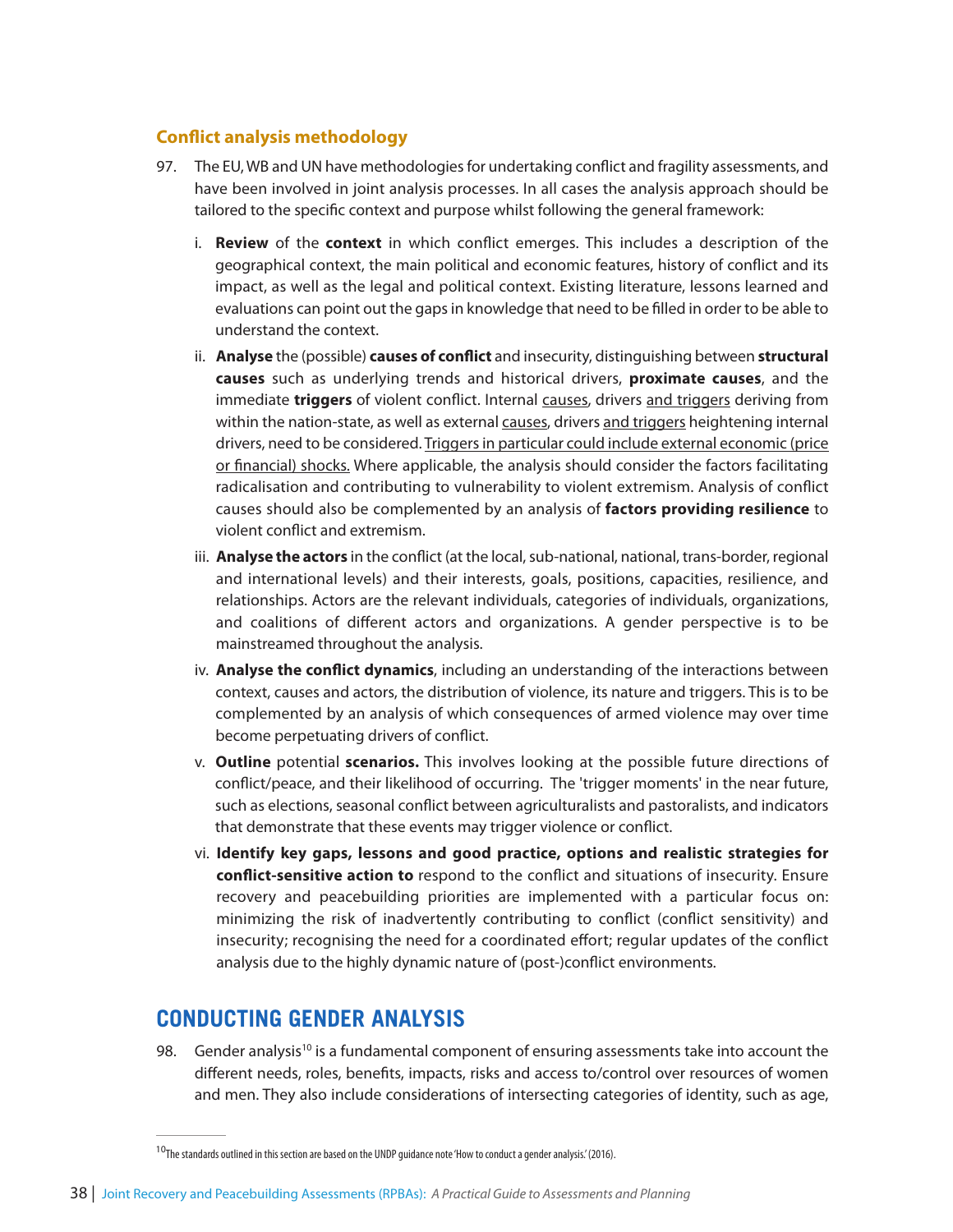social status, ethnicity, marital status, etc. to avoid reinforcing existing imbalances. This focus helps ensure that appropriate measures are taken to addressthese imbalances, and to advance gender equality.

- 99. A gender analysis can reveal the linkages between inequalities at different societal levels and possible conflict dynamics, as well as proximate or intermediate factors associated with a conflict (e.g. gender-based violence). It helps ensure women and men have equal opportunities to participate in, contribute to, and benefit from interventions and can provide concrete approaches to address gender inequalities and identify strategies to advance women's empowerment.
- 100. The findings of the participatory gender analysis should be fully incorporated into the overall RPBA. It is also important to consider including a gender expert (with specialised expertise in gender issues and/or sector-specific and region/country expertise) as part of the assessment team to carry out the gender analysis.
- 101. A review of sex and age disaggregated data, national gender statistics, time-use surveys, national action plans, and qualitative data generated through policy and academic research and participation assessments should be used to inform the analysis. Information from stakeholder consultations and interviews should be incorporated into the analysis.

### **ENSURING SYNERGIES AND COMPLEMENTARITIES**

- 102. What it means? The main rationale for conducting an RPBA is that it provides a joint and unified framework to identify and agree upon key recovery and peacebuilding priorities. However, RPBAs take place in contexts where other individual or joint assessments and planning processes already exist, or are being undertaken by national and international partners.
- 103. Ensuring synergies and complementarities meanstaking an early strategic decision on whether an RPBA is necessary. If a national assessment (e.g. fragility assessment) and planning process (e.g UNDAF) already exist, and are adequate enough (comprehensive, strategic, prioritised, peacebuilding-focused, up-to-date, evidence-based, based on extensive consultations, inclusive etc.) to ensure effective recovery and peacebuilding, an RPBA should not be conducted.
- 104. If an RPBA is conducted, creating synergies and complementarities means ensuring that the RPBA process builds upon and complements other key processes and, when possible, delivers joint products.
- 105. When and how to do it? The best way to ensure synergies and complementarities is to work under the leadership of national authorities and in support of a national recovery and peacebuilding process. However, depending on the context, different ways of ensuring synergies may be realistic, from basic sharing of information and data, to agreeing on using an RPBA as the main vehicle to assess and address a diverse range of needs and priorities (human rights, for example).
- 106. Synergies and complementarities must be built in when the scope, objectives and methodology of an RPBA are defined. Concrete provisions should be made to ensure institutional and substantive linkages between the different assessment and planning processes, including at the leadership level, and in the management and implementation mechanisms, through datasharing, streamlining data collection, ensuring staff continuity between assessment missions,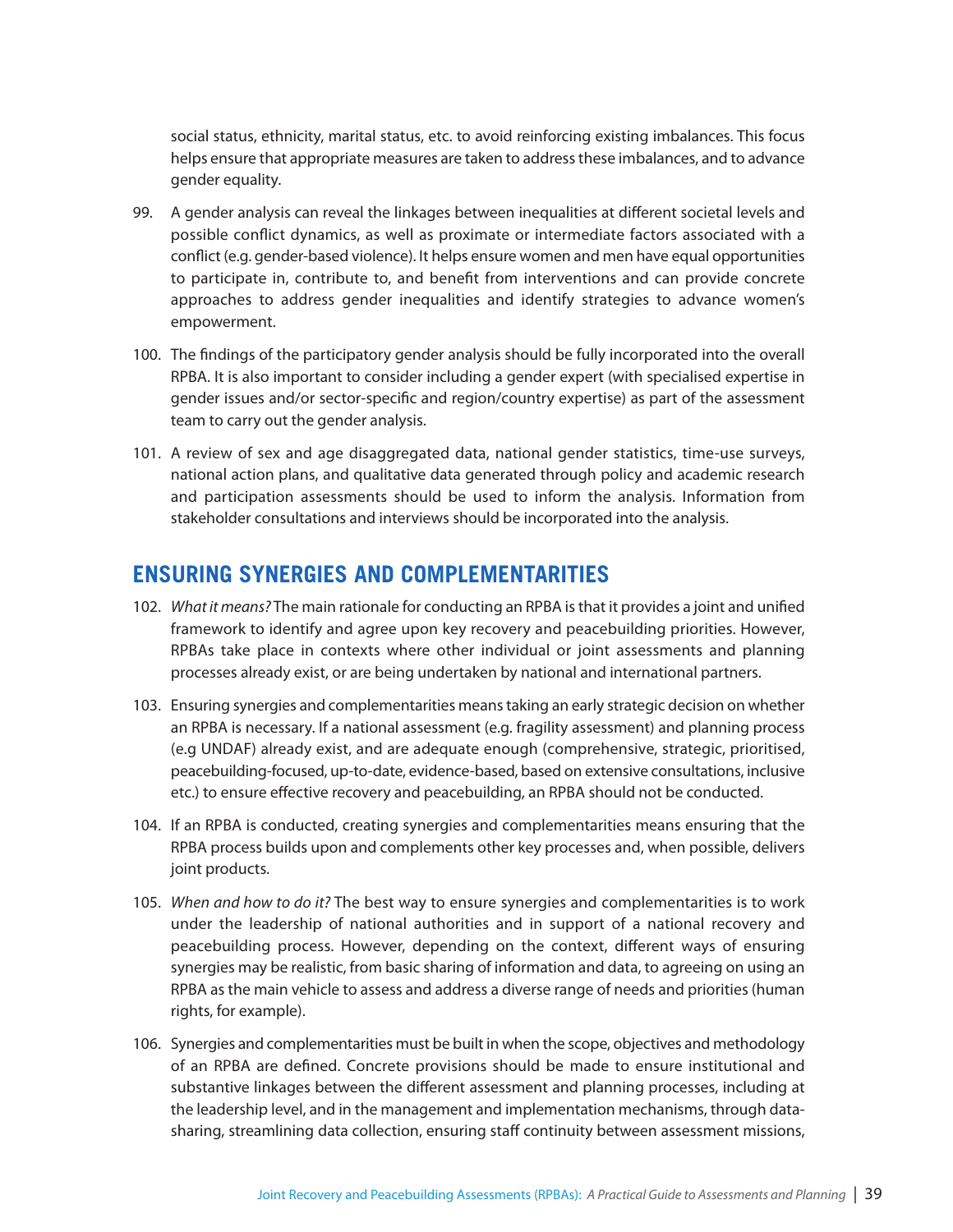etc. This must be ensured throughout the process; as different synergies may be possible or necessary at different stages of an RPBA.

- 107. Synergies with what? As a standard practice, an effective RPBA process and outcome should promote greater coherence across **humanitarian, peace and security, political, and development efforts**. The following are key processes to consider:
	- Nationally-led assessments, e.g.socio-economic assessments, New Deal fragility assessments, etc.;
	- Humanitarian assessments(such as Humanitarian Needs Overview) and plans(Humanitarian Response Plan);
	- Human rights assessments;
	- PDNAs
	- UN strategic assessments and planning in UN integrated missions;
	- UN election assessments;
	- Relevant conflict, political economy and risk analyses carried out by various actors; and,
	- Traditional development assessment and planning processes (e.g. poverty and livelihood, UNDAF Common Country Assessments (CCAs), country strategies), including sector and individual assessments undertaken by agencies to design their own country strategies, programs, projects, and financing portfolios.